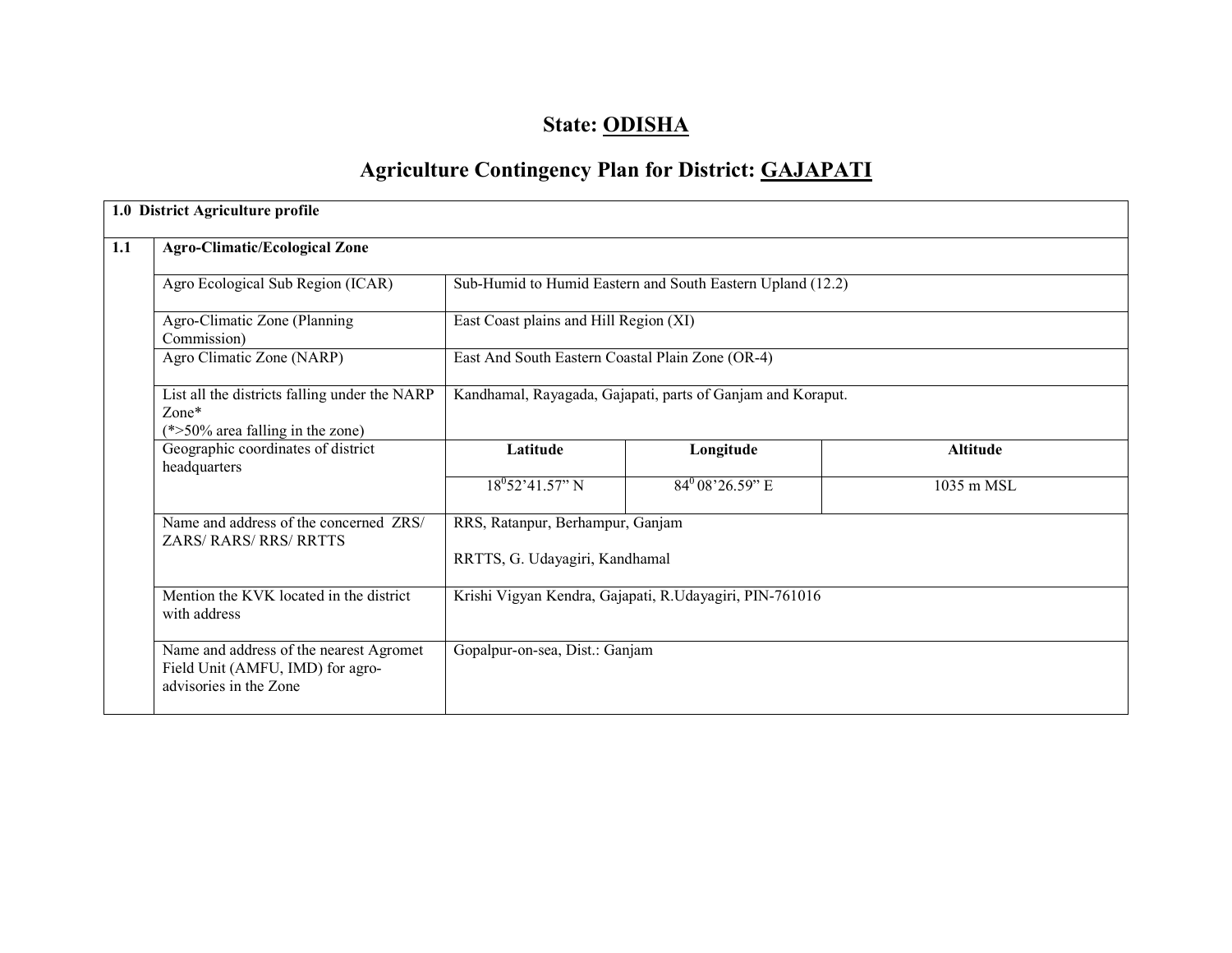| 1.2 | Rainfall               | Normal RF (mm) | <b>Normal Rainy days</b> | <b>Normal Onset</b>      | <b>Normal Cessation</b>  |
|-----|------------------------|----------------|--------------------------|--------------------------|--------------------------|
|     |                        |                | (number)                 |                          |                          |
|     | SW monsoon (June-Sep): | 922.1          | 47                       | $2nd$ Week of June       | $4th$ Week of September  |
|     | NE Monsoon(Oct-Dec):   | 256.1          |                          |                          |                          |
|     | Winter (Jan-Feb)       | 72.4           |                          |                          |                          |
|     | Summer (March-May)     | 173.0          | 10                       |                          |                          |
|     | Annual                 | 1423.6         | 71                       | $\overline{\phantom{0}}$ | $\overline{\phantom{0}}$ |

| 1.3 | <b>Land use</b>  | Geographical | Cultivated | Forest | Land under       | Permanent | Cultivable | Land   | Barren and   | Current | Other        |
|-----|------------------|--------------|------------|--------|------------------|-----------|------------|--------|--------------|---------|--------------|
|     | pattern of the   | area         | area       | area   | non-             | pastures  | wasteland  | under  | uncultivable | fallows | fallows      |
|     | district (latest |              |            |        | agricultural use |           |            | Misc.  | land         |         |              |
|     | statistics)      |              |            |        |                  |           |            | tree   |              |         |              |
|     |                  |              |            |        |                  |           |            | crops  |              |         |              |
|     |                  |              |            |        |                  |           |            | and    |              |         |              |
|     |                  |              |            |        |                  |           |            | groves |              |         |              |
|     | Area $('000 ha)$ | 433          | 76.        | 247    | 12               | 12        | 4          |        | 68           | ◠       | <sub>0</sub> |
|     |                  |              |            |        |                  |           |            |        |              |         |              |

Source: Orissa Agriculture Statistics (2008-09)

| 1.4 | Major Soils (common names like   Area ('000 ha) |     | Percent $(\% )$ of total |
|-----|-------------------------------------------------|-----|--------------------------|
|     | red sandy loam deep soils<br>$(\text{etc.})^*$  |     |                          |
|     | Red Loamy soils                                 | 288 | 58.1                     |
|     | Laterite Soils                                  | 110 | 25.4                     |
|     | Black soils                                     | -97 | 22.4                     |
|     | Others (specify):                               |     |                          |

| 1.5 | <b>Agricultural land use</b> | Area $('000 ha)$ | Cropping intensity $\%$ |  |
|-----|------------------------------|------------------|-------------------------|--|
|     | Net sown area                | 74.00            |                         |  |
|     | Area sown more than once     | 68.0             | 192                     |  |
|     | Gross cropped area           | 142.0            |                         |  |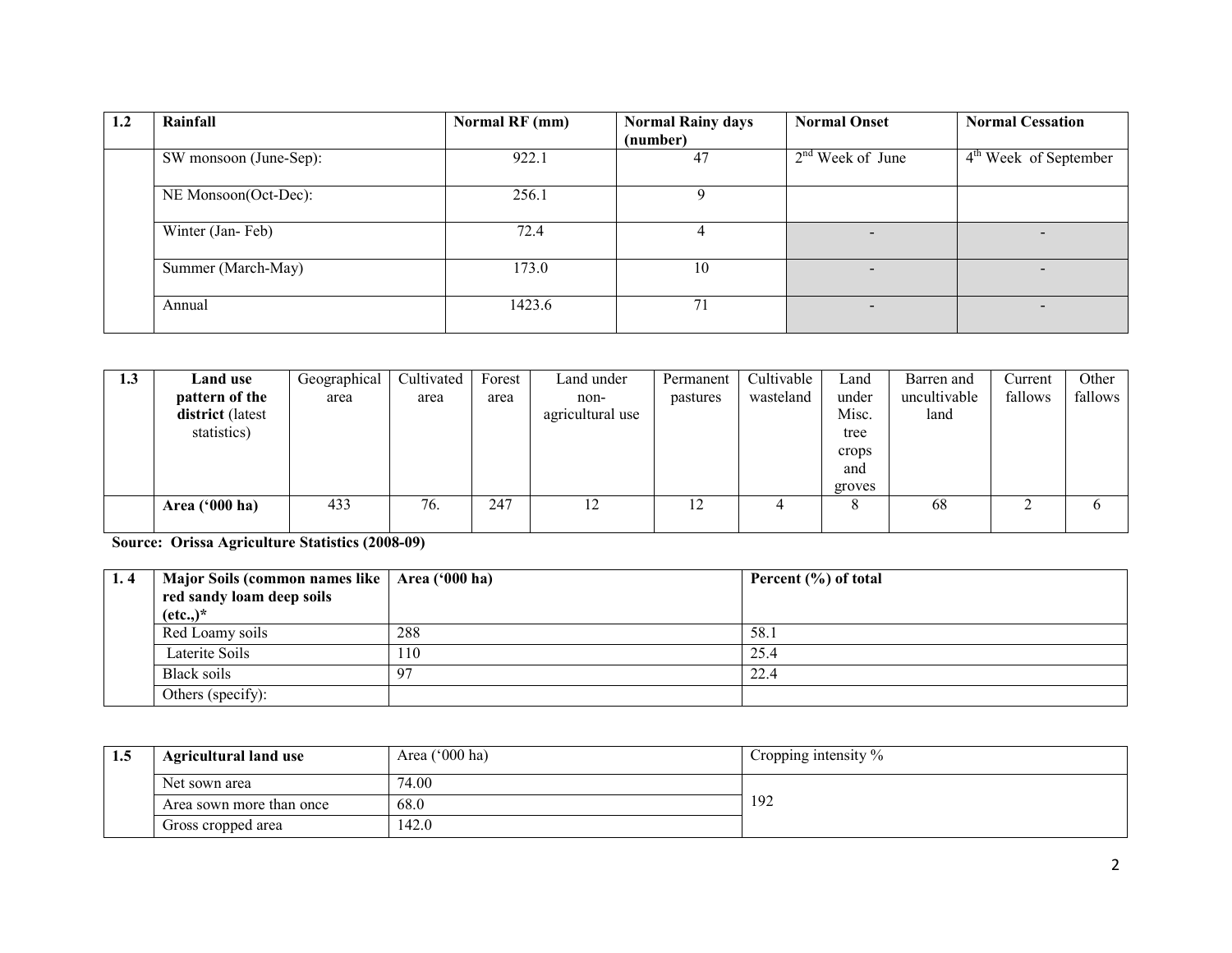| <b>Irrigation</b>                                                                                             |                                                                                                                                             | Area ('000 ha) |                                                                                                                                                         |  |  |  |
|---------------------------------------------------------------------------------------------------------------|---------------------------------------------------------------------------------------------------------------------------------------------|----------------|---------------------------------------------------------------------------------------------------------------------------------------------------------|--|--|--|
| Net irrigated area                                                                                            |                                                                                                                                             | 23.9           |                                                                                                                                                         |  |  |  |
| Gross irrigated area                                                                                          | 33.5                                                                                                                                        |                |                                                                                                                                                         |  |  |  |
| Rainfed area                                                                                                  | 50.0                                                                                                                                        |                |                                                                                                                                                         |  |  |  |
| <b>Sources of Irrigation</b>                                                                                  | Number                                                                                                                                      | Area ('000 ha) | Percentage of total irrigated area                                                                                                                      |  |  |  |
| Canals                                                                                                        |                                                                                                                                             |                |                                                                                                                                                         |  |  |  |
| Tanks                                                                                                         |                                                                                                                                             | $\overline{a}$ | $\overline{a}$                                                                                                                                          |  |  |  |
| Open wells                                                                                                    | 696                                                                                                                                         |                |                                                                                                                                                         |  |  |  |
| Bore wells                                                                                                    |                                                                                                                                             |                |                                                                                                                                                         |  |  |  |
| Lift irrigation schemes                                                                                       | 326                                                                                                                                         | 9.3            |                                                                                                                                                         |  |  |  |
| Micro-irrigation                                                                                              |                                                                                                                                             | 23.9           | 28.74                                                                                                                                                   |  |  |  |
| Other sources (DW/Check<br>Dam/Farm pond)                                                                     | 83                                                                                                                                          | 7.4            |                                                                                                                                                         |  |  |  |
| Total Irrigated Area                                                                                          |                                                                                                                                             | 40.7           |                                                                                                                                                         |  |  |  |
| Pump sets                                                                                                     | 265                                                                                                                                         |                |                                                                                                                                                         |  |  |  |
| No. of Tractors                                                                                               | 31                                                                                                                                          |                |                                                                                                                                                         |  |  |  |
| Groundwater availability and<br>use* (Data source: State/Central<br><b>Ground water Department</b><br>/Board) | No. of blocks/Tehsils                                                                                                                       | $(\% )$ area   | Quality of water (specify the<br>problem such as high levels of<br>arsenic, fluoride, saline etc)                                                       |  |  |  |
| Over exploited                                                                                                | Nil                                                                                                                                         | $\blacksquare$ | $\blacksquare$                                                                                                                                          |  |  |  |
| Critical                                                                                                      | Nil                                                                                                                                         | $\blacksquare$ | $\sim$                                                                                                                                                  |  |  |  |
| Semi-critical                                                                                                 | Nil                                                                                                                                         |                |                                                                                                                                                         |  |  |  |
| Safe                                                                                                          | $\overline{7}$                                                                                                                              | 100            | In general the quality of ground<br>water is good except at few<br>locations where fluoride content<br>exceeds the permissible limit<br>$(>1.5$ ppm $)$ |  |  |  |
| Wastewater availability and use                                                                               |                                                                                                                                             |                |                                                                                                                                                         |  |  |  |
| Ground water quality                                                                                          | In general the quality of ground water is good except at few locations where fluoride content exceeds the<br>permissible limit $(>1.5$ ppm) |                |                                                                                                                                                         |  |  |  |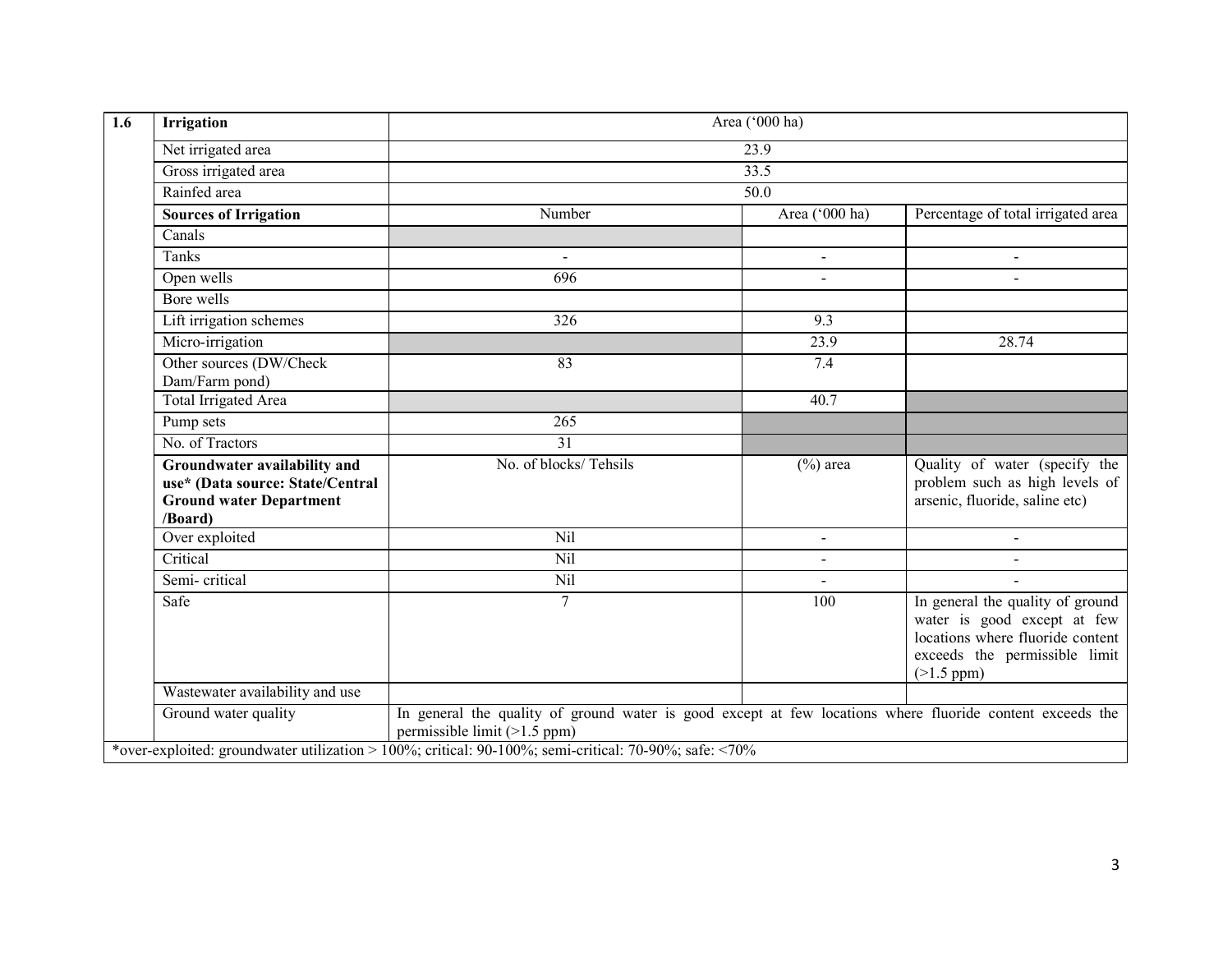| 1.7 | Major field crops cultivated | Area ('000 ha)           |         |              |                          |                                                |                          |                          |                |
|-----|------------------------------|--------------------------|---------|--------------|--------------------------|------------------------------------------------|--------------------------|--------------------------|----------------|
|     |                              | <b>Kharif</b>            |         |              | Rabi                     |                                                |                          |                          |                |
|     |                              | <b>Irrigated</b>         | Rainfed | <b>Total</b> | <b>Irrigated</b>         | Rainfed                                        | <b>Total</b>             | Summer                   | Grand<br>total |
|     | Paddy                        | 19.5                     | 16.1    | 35.7         | 0.2                      | $\hspace{0.1mm}-\hspace{0.1mm}-\hspace{0.1mm}$ | 0.2                      | $\sim$ $\sim$            | 36.0           |
|     | Maize                        | 0.6                      | 7.7     | 8.3          | 0.1                      | $\overline{\phantom{m}}$                       | 0.1                      | $\sim$ $\sim$            | 8.5            |
|     | Ragi                         | 0.5                      | 9.8     | 10.4         | 1.1                      | $\overline{\phantom{m}}$                       | 1.1                      | $\overline{\phantom{m}}$ | 11.5           |
|     | Arhar                        | $\overline{\phantom{m}}$ | 5.0     | 5.0          | $\overline{\phantom{m}}$ | $\overline{\phantom{m}}$                       | $\overline{\phantom{a}}$ | $\overline{\phantom{m}}$ | 5.0            |
|     | Sesamum                      | $\overline{\phantom{m}}$ | 0.9     | 0.9          | $\overline{\phantom{m}}$ | 5.27                                           | 5.2                      | $-\!$ $-$                | 6.2            |
|     | <b>Total Fibres</b>          | $\blacksquare$           | 0.4     | 0.4          | $\overline{\phantom{m}}$ | $\overline{\phantom{m}}$                       | $\hspace{0.05cm}$        | $\overline{\phantom{m}}$ | 0.4            |

## 1.7 Area under major field crops & horticulture (as per latest figures) (2008-09)

| $\overline{\text{S.N}}$ o. | Horticulture crops - Fruits     | Area ('000 ha) |
|----------------------------|---------------------------------|----------------|
|                            |                                 | <b>Total</b>   |
|                            | Mango                           | 4.7            |
|                            | Guava                           | 0.3            |
|                            | Citrus                          | 1.8            |
|                            | Sapota                          | 0.1            |
|                            | Horticulture crops - Vegetables | <b>Total</b>   |
|                            | <b>Sweet Potato</b>             | 2.4            |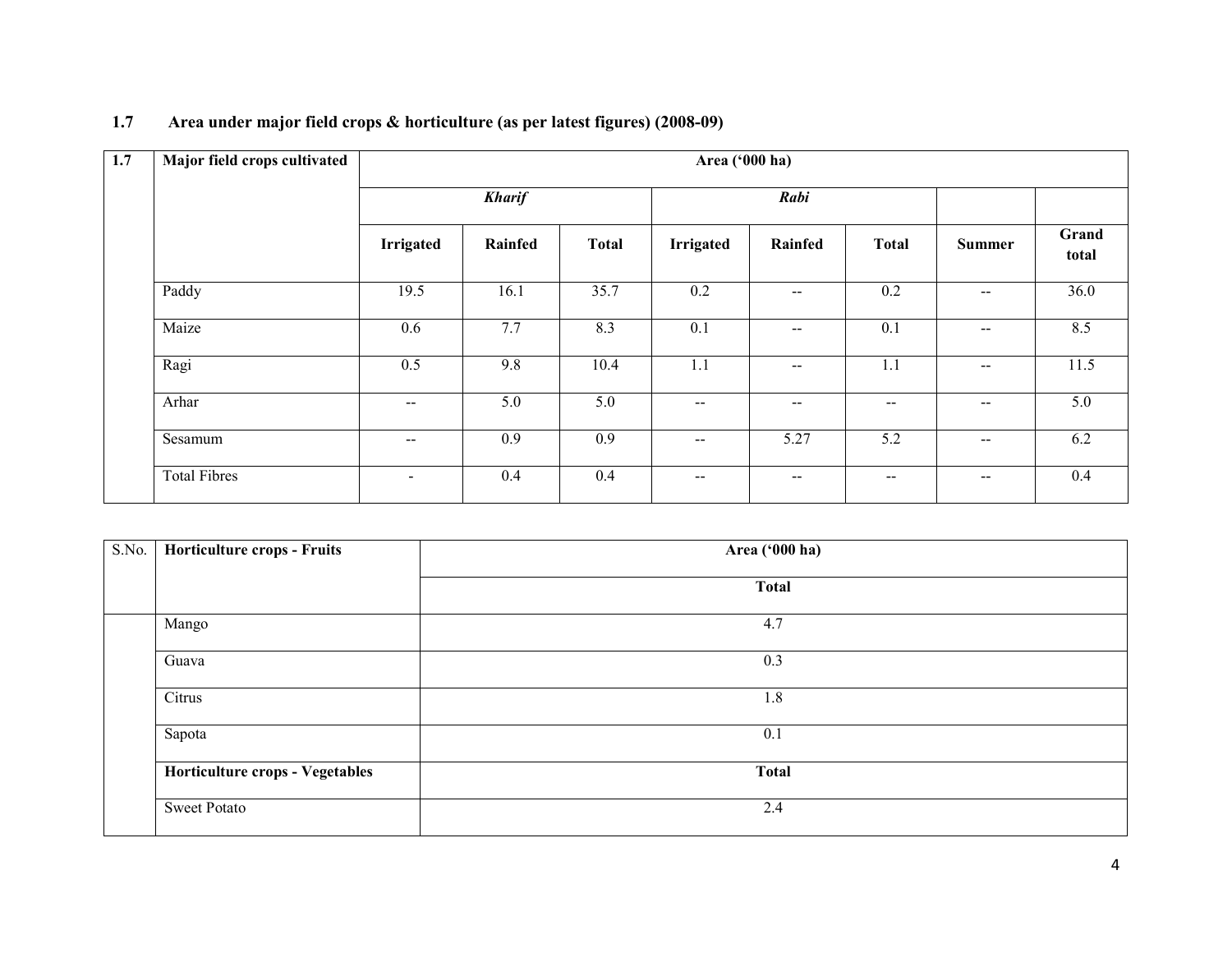| Onion                                         | 0.3              |  |
|-----------------------------------------------|------------------|--|
| Other Vegetables                              | 15.6             |  |
| <b>Total</b>                                  | 18.4             |  |
| <b>Condiments and Spices</b>                  | <b>Total</b>     |  |
| Chilli                                        | 1.8              |  |
| Coriander                                     | $\overline{0.1}$ |  |
| Garlic                                        | 0.0              |  |
| Turmeric                                      | 0.6              |  |
| Ginger                                        | 0.4              |  |
| <b>Plantation crops</b>                       | <b>Total</b>     |  |
| Cashewnut                                     | 0.5              |  |
| <b>Fodder crops</b>                           | <b>Total</b>     |  |
| NB-21 (Perennial),                            | 0.16             |  |
| Kharif- Bajra, Guinea grass, Hybrid<br>Napier |                  |  |
| Total fodder crop area                        | 0.16             |  |
| <b>Grazing land</b>                           | 11,990           |  |
| Sericulture etc                               | 0.12             |  |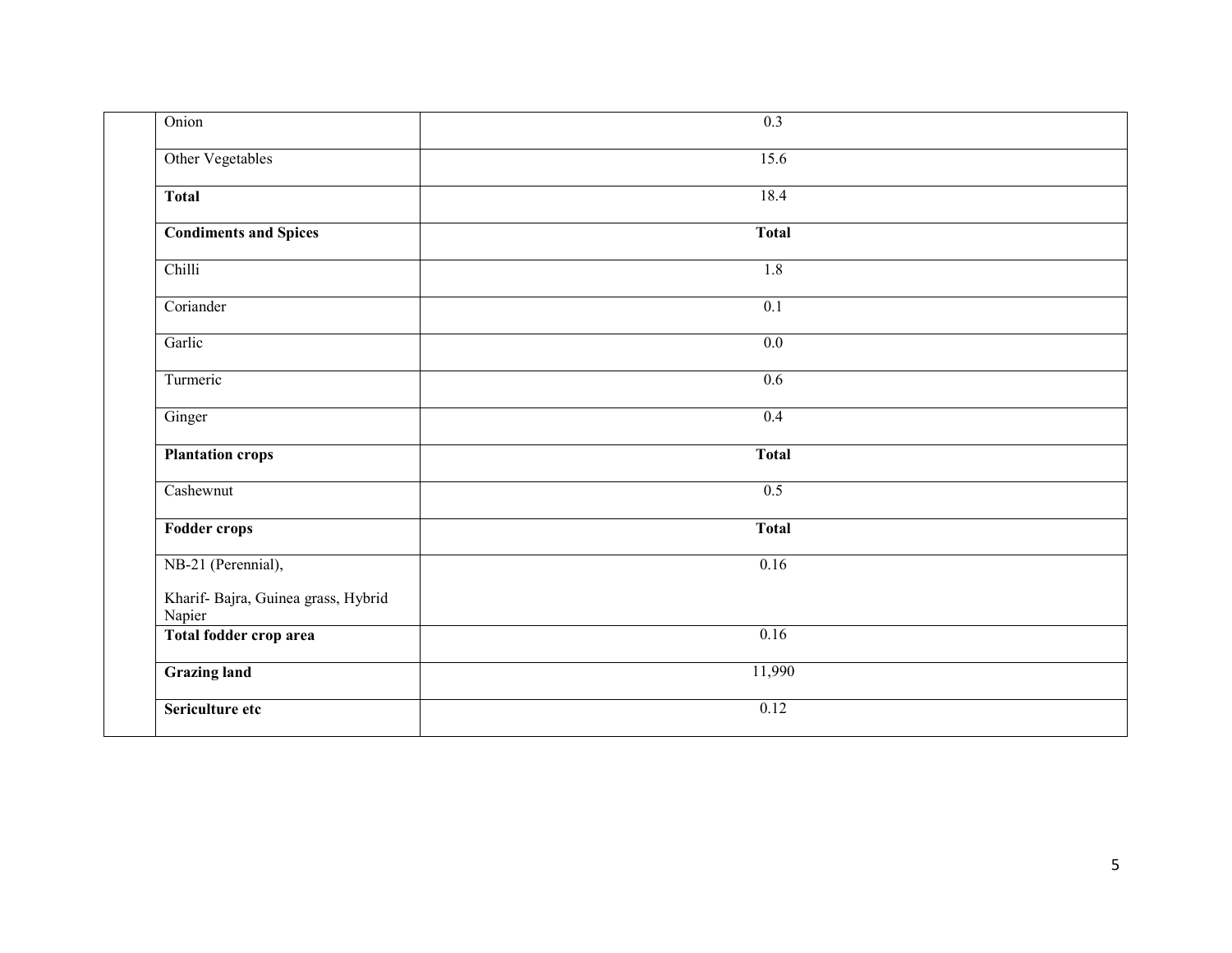| $\overline{1.8}$ | Livestock                                                    |                        | <b>Male ('000)</b> |                          | Female ('000)          |                           | <b>Total ('000)</b>  |                              |
|------------------|--------------------------------------------------------------|------------------------|--------------------|--------------------------|------------------------|---------------------------|----------------------|------------------------------|
|                  | Non descriptive Cattle (local low yielding)                  |                        | 131.2              |                          | 87.2                   |                           | 218.5                |                              |
|                  | Improved cattle                                              |                        | $\overline{a}$     |                          | $\mathbf{r}$           |                           | $\blacksquare$       |                              |
|                  | Crossbred cattle                                             |                        | 7.3                |                          | $\overline{7.0}$       |                           | 14.3                 |                              |
|                  | Non descriptive Buffaloes (local low yielding)               |                        | 14.4               |                          | 9.4                    |                           | 23.8                 |                              |
|                  | <b>Descriptive Buffaloes</b>                                 |                        | 0.4                |                          | 0.5                    |                           | 0.9                  |                              |
|                  | Goat                                                         |                        | 35.7               |                          | 72.2                   |                           | 107.9                |                              |
|                  | Sheep<br>Others (Pig)                                        |                        | 5.6                |                          | 6.2                    |                           | 11.9                 |                              |
|                  |                                                              |                        | 10.7               |                          | 14.1                   |                           | 24.8                 |                              |
|                  | Commercial dairy farms (Number)                              |                        |                    |                          |                        |                           |                      |                              |
| 1.9              | <b>Poultry</b>                                               |                        | No. of farms       |                          |                        | Total No. of birds ('000) |                      |                              |
|                  | Commercial                                                   |                        |                    |                          |                        | 359.7                     |                      |                              |
|                  | Backyard                                                     |                        | $\blacksquare$     |                          |                        |                           |                      |                              |
| 1.10             | Fisheries (Data source: Chief Planning Officer)              |                        |                    |                          |                        |                           |                      |                              |
|                  |                                                              |                        |                    |                          |                        |                           |                      |                              |
|                  | A. Capture                                                   |                        |                    |                          |                        |                           |                      |                              |
|                  | i) Marine (Data Source: Fisheries<br>Department)             | No. of fishermen       | <b>Boats</b>       |                          | <b>Nets</b>            |                           |                      | <b>Storage</b><br>facilities |
|                  |                                                              |                        | Mechanized         | Non-                     | Mechanized             | Non-mechanized            |                      | (Ice plants                  |
|                  |                                                              |                        |                    |                          |                        |                           |                      |                              |
|                  |                                                              |                        |                    | mechanized               | (Trawl nets,           | (Shore Seines, Stake &    |                      | etc.)                        |
|                  |                                                              |                        |                    |                          | Gill nets)             | trap nets)                |                      |                              |
|                  |                                                              |                        |                    |                          |                        |                           |                      |                              |
|                  |                                                              | 8399                   | 81                 | 129                      |                        | 129                       |                      |                              |
|                  | ii) Inland (Data Source: Fisheries                           | No. Farmer owned ponds |                    | <b>No. of Reservoirs</b> |                        |                           | No. of village tanks |                              |
|                  | Department)                                                  | 2751                   |                    |                          | $\overline{97}$        |                           | 822                  |                              |
|                  | <b>B.</b> Culture                                            |                        |                    |                          |                        |                           |                      |                              |
|                  |                                                              |                        |                    |                          | Water Spread Area (ha) | Yield (t/ha)              |                      | Production ('000 tons)       |
|                  | i) Brackish water (Data Source: MPEDA/ Fisheries Department) |                        |                    |                          |                        |                           |                      |                              |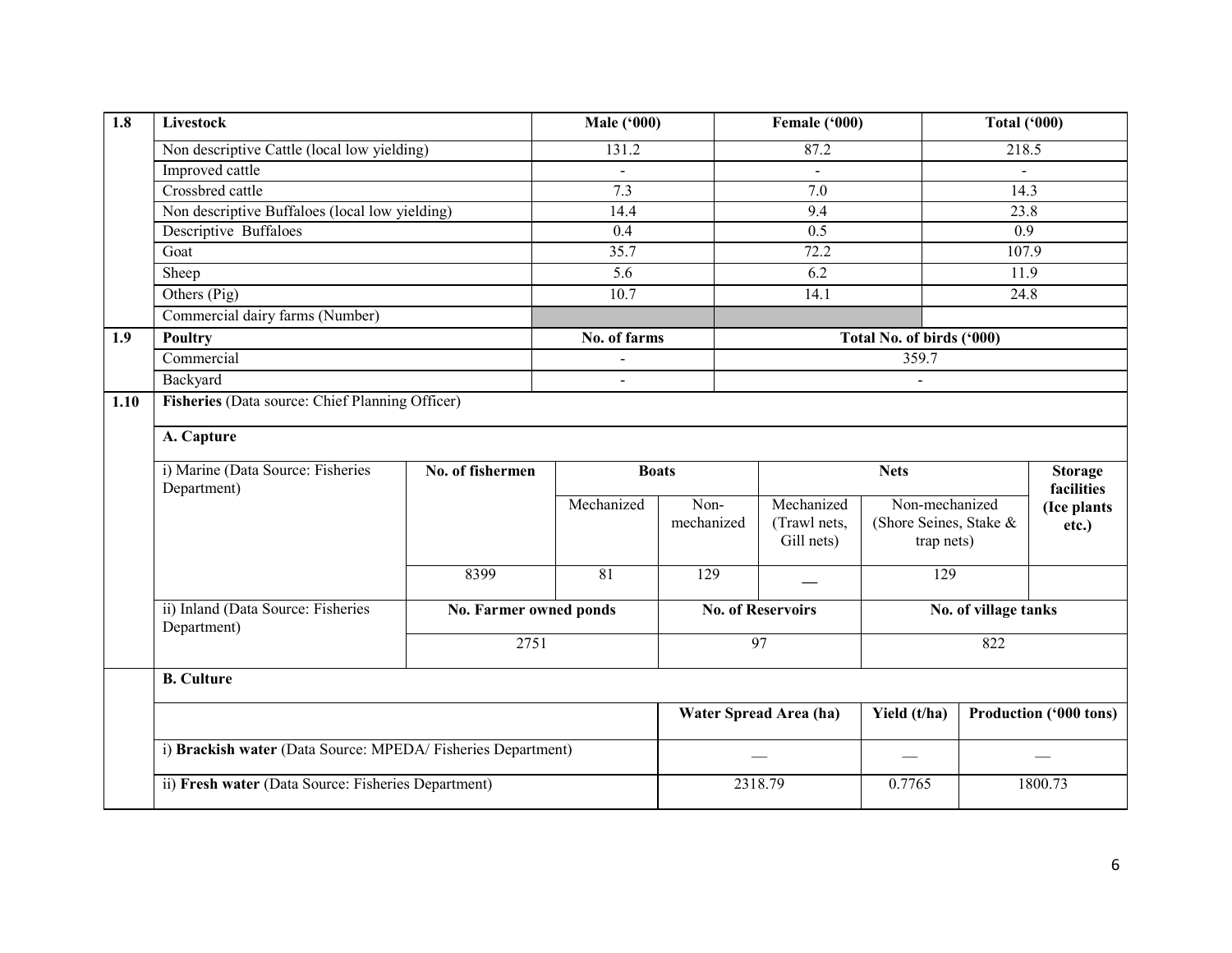### 1.11 Production and Productivity of major crops

| $\overline{1.11}$ | Name of crop                                                              |                       | Kharif                   |                           | Rabi                     |                             | <b>Summer</b>               |                                               | <b>Total</b>                                  | Crop residue                      |
|-------------------|---------------------------------------------------------------------------|-----------------------|--------------------------|---------------------------|--------------------------|-----------------------------|-----------------------------|-----------------------------------------------|-----------------------------------------------|-----------------------------------|
|                   |                                                                           | Production<br>(000 t) | Productivity<br>(kg/ha)  | Production<br>(000 t)     | Productivity<br>(kg/ha)  | Production<br>(000 t)       | Productivity<br>(kg/ha)     | Production<br>(000 t)                         | Productivi<br>ty (kg/ha)                      | as fodder<br>$(000 \text{ tons})$ |
|                   | Major Field crops (Crops to be identified based on total acreage)         |                       |                          |                           |                          |                             |                             |                                               |                                               |                                   |
|                   | Paddy                                                                     | 64.8                  | 1812                     | 0.28                      | 995                      | $\overline{a}$              | $\mathbf{u}$                | 65.0                                          | 1806                                          | $\overline{a}$                    |
|                   | Ragi                                                                      | 9.1                   | 872                      | 1.38                      | 1198                     | $\mathcal{L}_{\mathcal{F}}$ | $\mathcal{L}_{\mathcal{F}}$ | 10.4                                          | 904                                           | $\mathcal{L}_{\mathcal{F}}$       |
|                   | Arhar                                                                     | 3.9                   | 795                      | $\mathbf{u} = \mathbf{v}$ | $\overline{\phantom{a}}$ | $\overline{\phantom{a}}$    | $\sim$ $\sim$               | $\overline{\phantom{a}}$                      | $\overline{\phantom{a}}$                      | $\sim$                            |
|                   | Sesamum                                                                   | 0.4                   | 426                      | 1.77                      | 335                      | --                          | $\mathbf{u}$                | 2.1                                           | 349                                           |                                   |
|                   | Maize                                                                     | 14.1                  | 1542                     | 0.19                      | 1498                     | $\sim$ $-$                  | $\sim$                      | 14.3                                          | 1541                                          | --                                |
|                   | Vegetables                                                                | 109.8                 | 10705                    | 99.95                     | 12189                    | $\mathcal{L} = \mathcal{L}$ | $\overline{\phantom{a}}$    | 209.7                                         | 11364                                         | --                                |
|                   | Major Horticultural crops (Crops to be identified based on total acreage) |                       |                          |                           |                          |                             |                             |                                               |                                               |                                   |
|                   | Mango                                                                     | 5605                  | --                       | $--$                      | $\overline{\phantom{a}}$ | $\overline{\phantom{a}}$    | $-$                         | $\mathord{\hspace{1pt}\text{--}\hspace{1pt}}$ | $\mathord{\hspace{1pt}\text{--}\hspace{1pt}}$ |                                   |
|                   | Guava                                                                     | 2071                  | $\overline{a}$           | $\sim$ $\sim$             | $-$                      | $-$                         | $\sim$                      | $\overline{\phantom{a}}$                      | $\overline{\phantom{a}}$                      |                                   |
|                   | Citrus                                                                    | 11750                 | --                       | $\mathbf{--}$             | $\sim$                   | $\mathcal{L} = \mathcal{L}$ | $\sim$ $-$                  | $\sim$                                        | $\mathord{\hspace{1pt}\text{--}\hspace{1pt}}$ | $\qquad \qquad \blacksquare$      |
|                   | Sapota                                                                    | 613                   | $\overline{\phantom{a}}$ | $\mathbf{u}$              | $\sim$                   | $\sim$ $-$                  | $\sim$                      | $\sim$                                        | $\sim$                                        | --                                |
|                   | Banana                                                                    | 4814                  | $\overline{a}$           | $\overline{a}$            | $\overline{a}$           | $- -$                       | $\overline{a}$              | $\mathcal{L}_{\mathcal{F}}$                   | $\sim$                                        | $-$                               |
|                   | Papaya                                                                    | 399                   | --                       | $-$                       | $\overline{a}$           | --                          | $\overline{a}$              | $\sim$ $\sim$                                 | $\mathcal{L}_{\mathcal{L}}$                   | --                                |
|                   | Pineapple                                                                 | 634                   | $-$                      | $\sim$ $\sim$             | $\overline{a}$           | $\sim$                      | $\sim$ $\sim$               | $\sim$                                        | $\overline{\phantom{a}}$                      | $\overline{a}$                    |
|                   | Litchi                                                                    | 18                    | $- -$                    | $\overline{\phantom{a}}$  | $\sim$ $\sim$            | $\overline{\phantom{a}}$    | $\sim$ $\sim$               | $\overline{\phantom{m}}$                      | --                                            | $-$                               |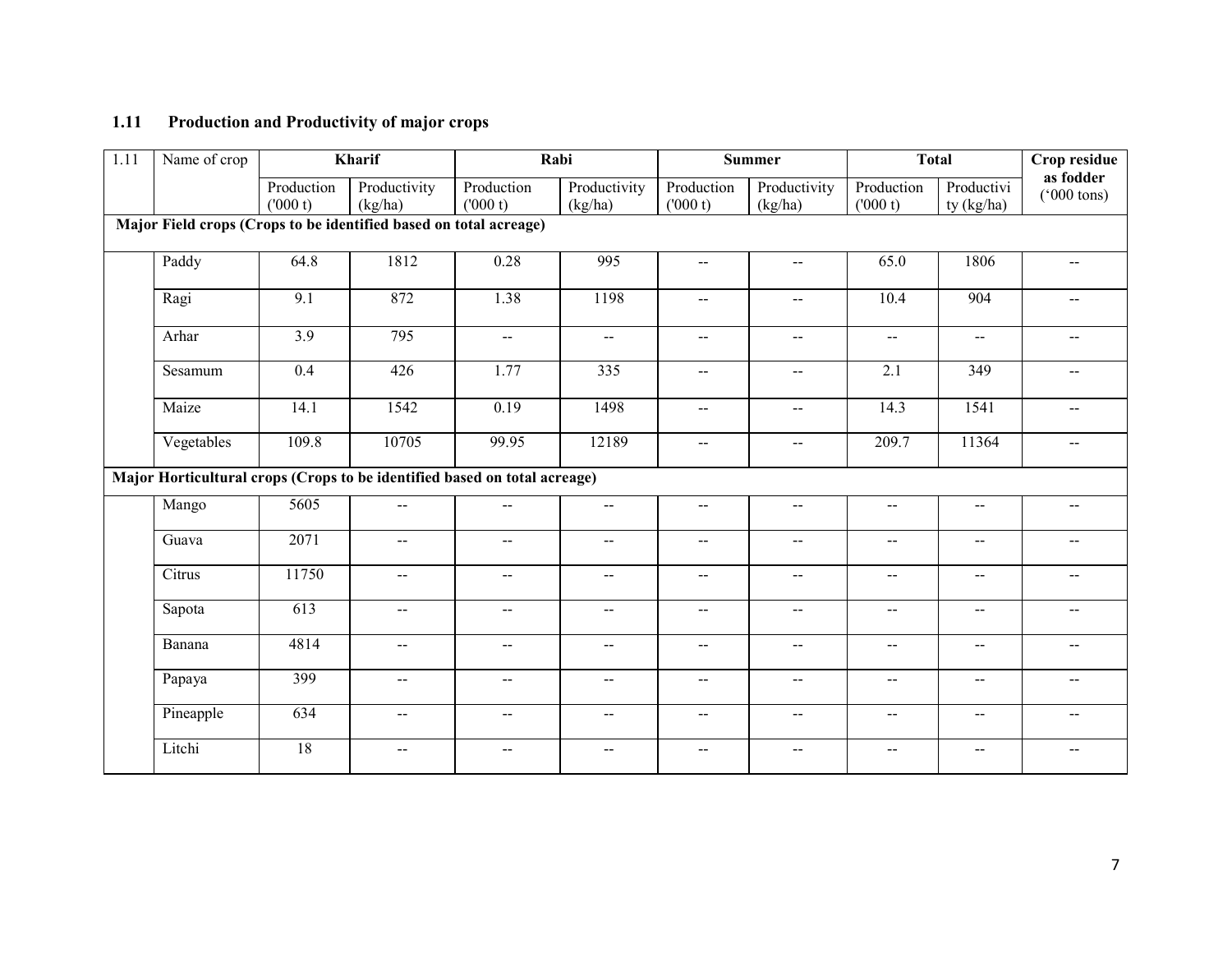| 1.12 | Sowing window for 5 major<br>field crops | Rice                                                                 | Ragi                                                          | Maize                                    | Blackgram/<br>Greengram                              | Groundnut/Sunflower                                 |
|------|------------------------------------------|----------------------------------------------------------------------|---------------------------------------------------------------|------------------------------------------|------------------------------------------------------|-----------------------------------------------------|
|      | Kharif-Rainfed                           | $2nd$ week of June-4 <sup>th</sup><br>week of July                   | $3rd$ week of June                                            | $4th$ week of May- $4th$<br>week of June | $1st$ week of July- $2nd$<br>week of August          | $*2nd$ week of June-2 <sup>nd</sup><br>week of July |
|      | Kharif-Irrigated                         | $2nd$ week of June-4 <sup>th</sup><br>week of July                   |                                                               |                                          |                                                      |                                                     |
|      | Rabi-Rainfed                             |                                                                      |                                                               |                                          | $1st$ week of<br>November- $3rd$<br>week of December |                                                     |
|      | Rabi-Irrigated                           | 1 <sup>st</sup> week of December-<br>1 <sup>st</sup> week of January | 1 <sup>st</sup> week of October-<br>$2nd$ week of<br>November |                                          |                                                      | 1st week of<br>November- $4th$ week<br>of December  |

### Source: DAO, Paralakhemundi

| 1.13 | What is the major contingency the district is prone to? (Tick mark)               | Regular                  | Occasional    | <b>None</b>                                    |
|------|-----------------------------------------------------------------------------------|--------------------------|---------------|------------------------------------------------|
|      | Drought                                                                           | $- -$                    |               | $\hspace{0.1mm}-\hspace{0.1mm}-\hspace{0.1mm}$ |
|      | Flood (Gosani & Kashi nagar)                                                      |                          | $- -$         | --                                             |
|      | Cyclone                                                                           | $- -$                    |               | $\hspace{0.1mm}-\hspace{0.1mm}-\hspace{0.1mm}$ |
|      | Hail storm                                                                        | $- -$                    |               | $\sim$ $\sim$                                  |
|      | Heat wave                                                                         |                          | $\sim$ $\sim$ | $- -$                                          |
|      | Cold wave                                                                         | $- -$                    | $-$           |                                                |
|      | Frost                                                                             | --                       | $- -$         |                                                |
|      | Sea water intrusion                                                               | $\overline{\phantom{m}}$ | $- -$         |                                                |
|      | Pests and disease outbreak (specify) Sheath blight & Blast, Stem<br>Borer(Summer) |                          | $- -$         | $- -$                                          |

Source: DAO, Paralakhemundi

| 1.14 | Include Digital maps of the | Location map of district within State as | Enclosed: Yes |
|------|-----------------------------|------------------------------------------|---------------|
|      | district for                | Annexure I                               |               |
|      |                             |                                          |               |
|      |                             | Mean annual rainfall as Annexure 2       | Enclosed: Yes |
|      |                             |                                          |               |
|      |                             | Soil map as Annexure 3                   | Enclosed: Yes |
|      |                             |                                          |               |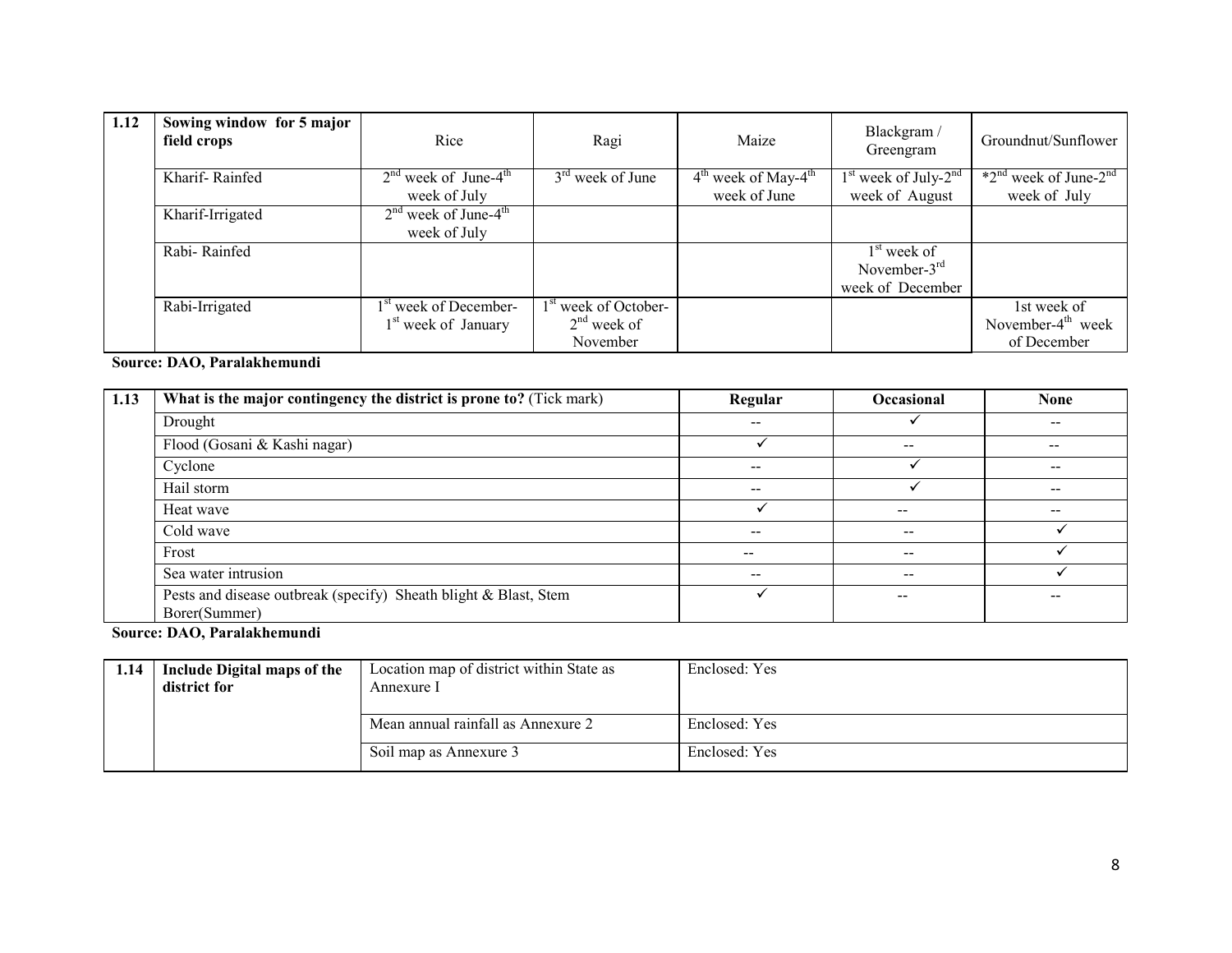

#### LOCATION MAP OF GAJAPATI DISTRICT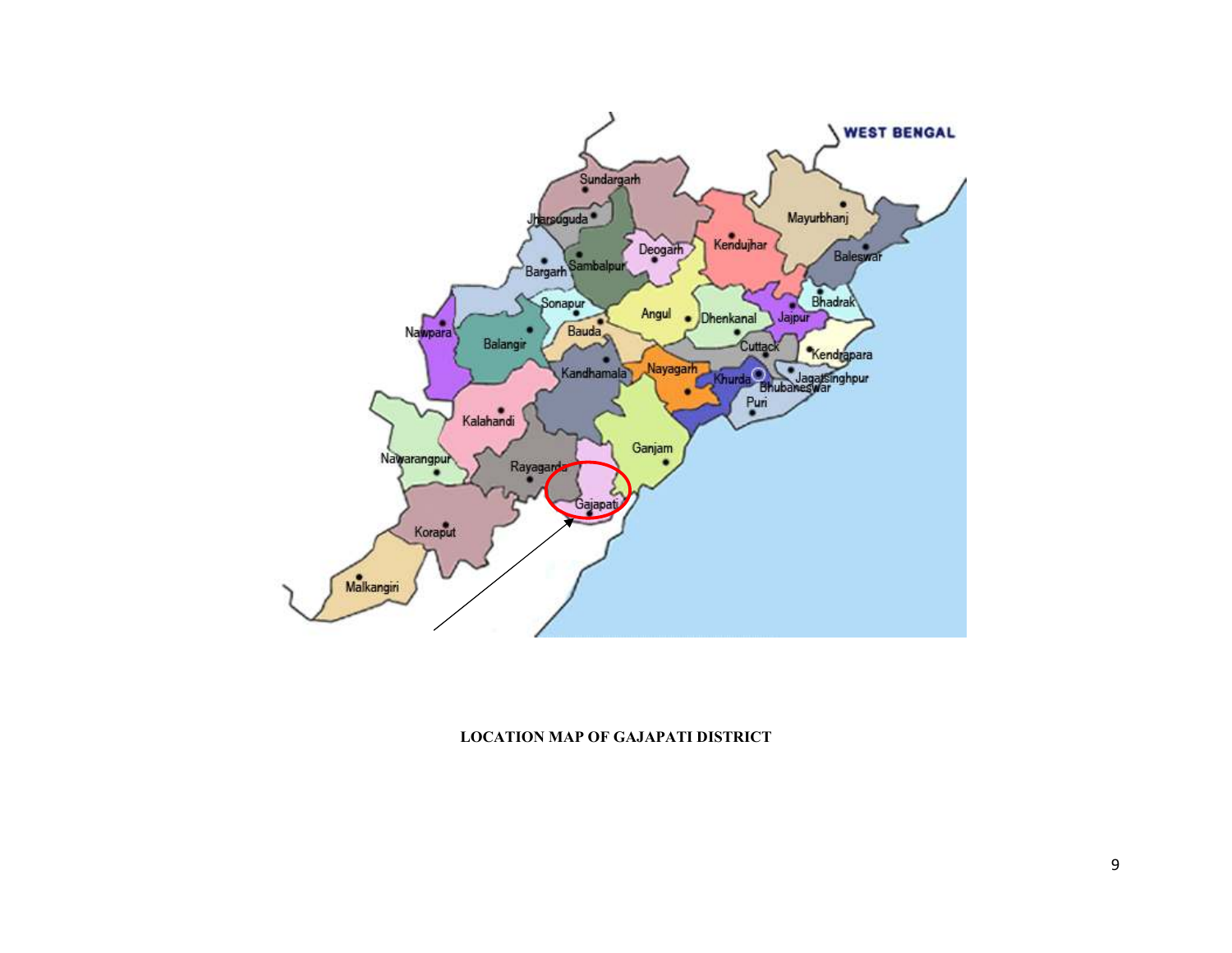

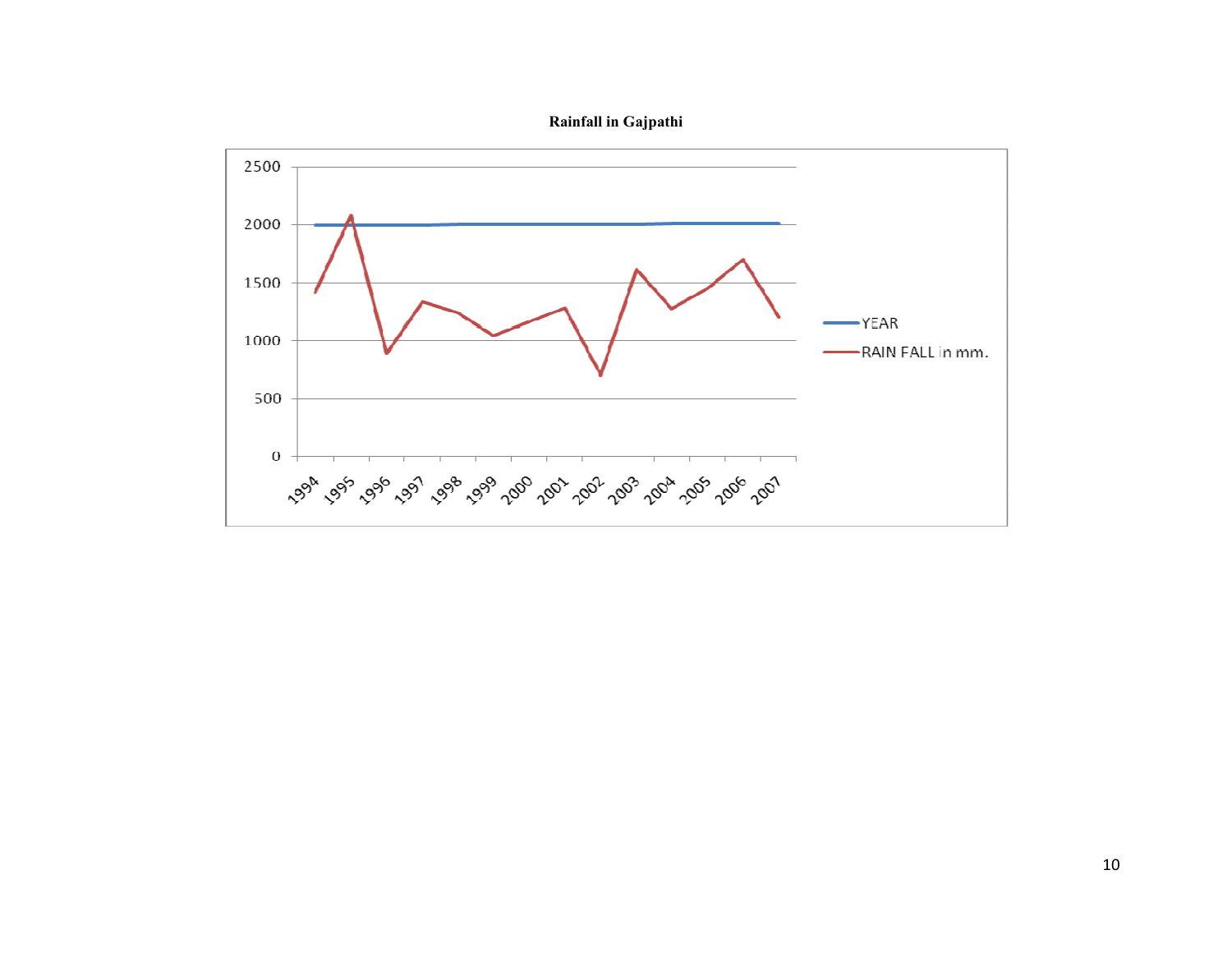#### Soil Map of Gajpathi district



Source: (NBSS & LUP)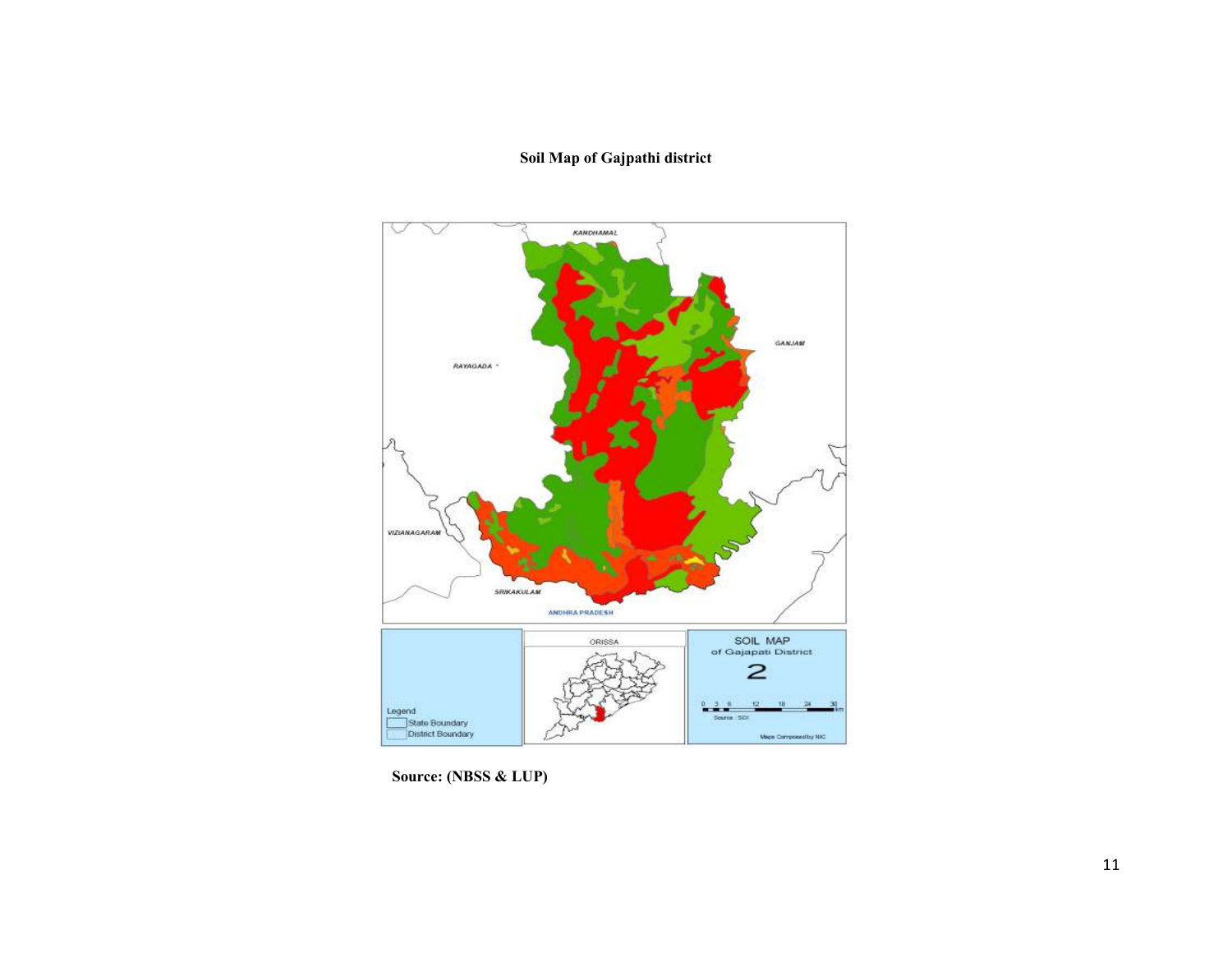## 2.0 Strategies for weather related contingencies

## 2.1 Drought

# 2.1.1 Rainfed situation

| Condition                    |                      |                        |                                                 | <b>Suggested Contingency measures</b>                   |                    |
|------------------------------|----------------------|------------------------|-------------------------------------------------|---------------------------------------------------------|--------------------|
| <b>Early season</b>          | <b>Major Farming</b> | Normal Crop/           | Change in crop / cropping system                | <b>Agronomic measures</b>                               | <b>Remarks</b> on  |
| drought (delayed             | situation            | <b>Cropping system</b> | including variety                               |                                                         | Implementation     |
| onset)                       |                      |                        |                                                 |                                                         |                    |
|                              | Red Loam soils,      | Sole crops             | Varietal substitutions of drought •             | Closer row and plant spacing,                           |                    |
| Delay by 2 weeks             | Low Rainfall,        | Rice                   | tolerant varieties of the sole crops <i>i.e</i> |                                                         |                    |
|                              | Moderate             |                        | Parijata, Khandagiri, Vandana, Heera,           | l.<br>In-situ<br>rain<br>water                          | • Seed drill under |
| <b>Normal onset:</b>         | elevation (300-      |                        | Adopt intercropping                             | conservation,<br>summer                                 | <b>RKVY</b>        |
| June 2 <sup>nd</sup> wk      | 500mt.)              |                        | Rice+arhar $(5:2)$ ,                            | ploughing,<br>interculture,                             |                    |
|                              |                      |                        | Maize+Cowpea $(2:2)$ ,                          | tillage practices, weed control                         | • Supply of seeds  |
|                              | Rainfed              |                        | Maize+arhar (2:2) Rice+radish                   | unbunded<br>and<br>uplands                              | through ATMA,      |
| <b>After 2 weeks</b>         | Unbunded             |                        | $(4:2)$ Rice+Blackgram/Green                    | converted to bunded uplands.                            | <b>OSSC</b><br>and |
| delay : June 4 <sup>th</sup> | Uplands              |                        | gram $(4:1)$                                    |                                                         | NFSM.              |
| wk                           |                      | Maize                  | 30R77, Hycell, Kargil, Allrounder, •            | Apply full P, K and 25% N of                            |                    |
|                              |                      |                        | DHM 103, Kuji maka (Local), Navjot              | recommended<br>dose along                               |                    |
|                              |                      |                        | & 900mgold                                      | with<br>well<br>decomposed                              |                    |
|                              |                      | Groundnut              | Devi, Smruti, TG-38, TMV-2, AK-12-              | organic matter<br>for early                             |                    |
|                              |                      |                        | 24, JL 24 & ICGS 11                             | seedling vigor.                                         |                    |
|                              |                      | Sesamum                | Nirmala, Uma, Amrit, Vinayak &                  |                                                         |                    |
|                              |                      |                        | Prachi                                          | Conservation furrow, Inter-                             |                    |
|                              |                      | Maize+Cowpea           | Utkal Manika, SEB-2 & SGL-2.                    | cultivation and thinning to                             |                    |
|                              |                      |                        |                                                 | maintain plant population per<br>unit area of the crop. |                    |
|                              |                      | <b>Brinjal</b>         | Utkal Anushree, Utkal Madhuri,                  |                                                         |                    |
|                              |                      |                        | Utkal Jyoti & Utakal Keshari, Blue              | Store rain water through on<br>lo                       |                    |
|                              |                      | Chilli                 | star<br>Utkal Ava & Utkal Rashmi.               | farm<br>harvesting<br>water                             |                    |
|                              |                      |                        |                                                 | as life<br>structures to use                            |                    |
|                              |                      | Turmeric               | Rashmi, Subarna, Sudarshan Surama               | saving irrigation.                                      |                    |
|                              |                      |                        | & Roma.                                         |                                                         |                    |
|                              |                      | Pineapple              | Queen & Kew                                     |                                                         |                    |
|                              |                      | <b>Sweet Potato</b>    | Gauri & Sankar                                  |                                                         |                    |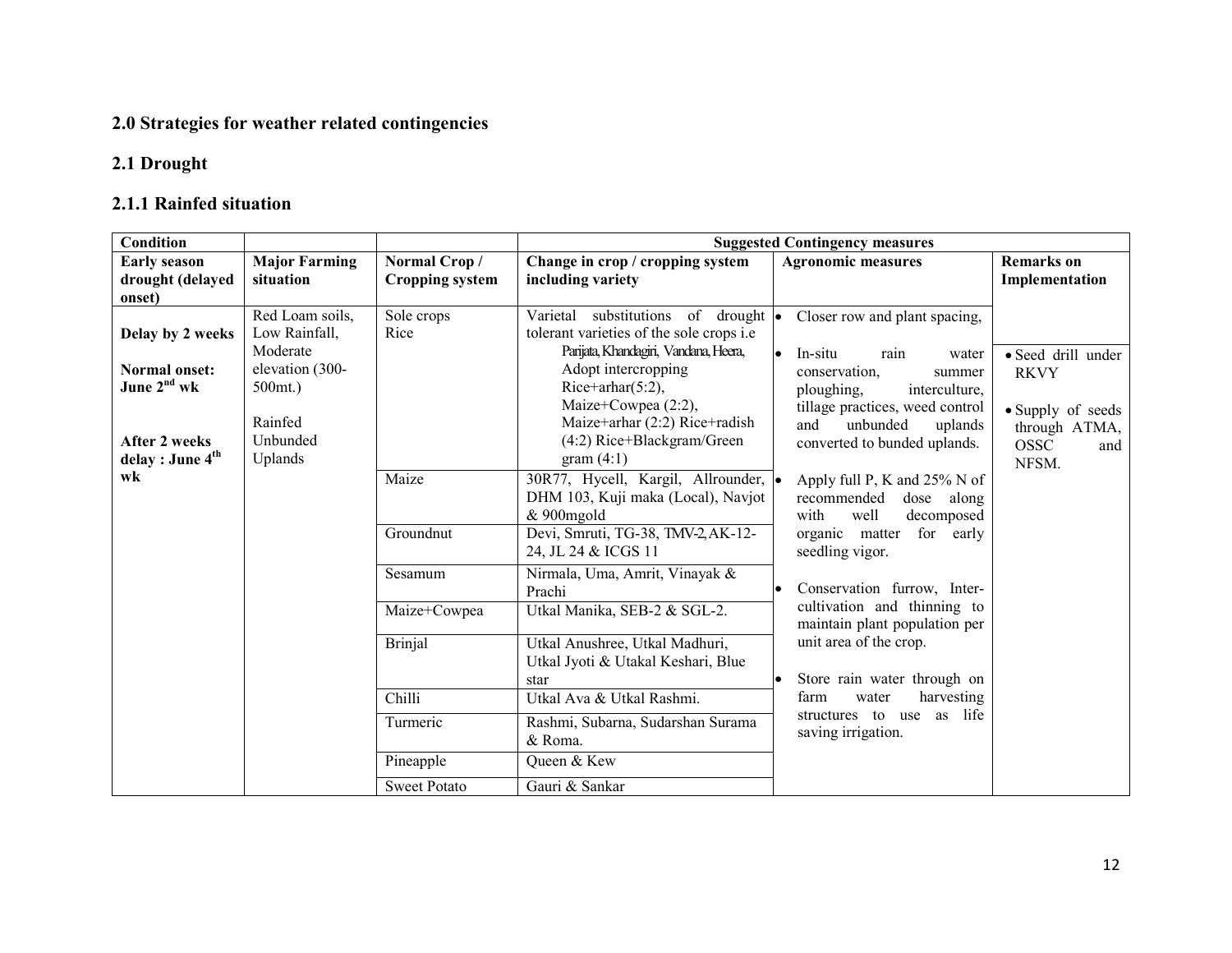| <b>Condition</b>                                  |                                                               |                                        |                                                                                                                                                                                                                                                                                        | <b>Suggested Contingency measures</b>                                                                                               |                                                         |
|---------------------------------------------------|---------------------------------------------------------------|----------------------------------------|----------------------------------------------------------------------------------------------------------------------------------------------------------------------------------------------------------------------------------------------------------------------------------------|-------------------------------------------------------------------------------------------------------------------------------------|---------------------------------------------------------|
| <b>Early season</b><br>drought (delayed<br>onset) | <b>Major Farming</b><br>situation                             | Normal Crop/<br><b>Cropping system</b> | Change in crop / cropping system<br>including variety                                                                                                                                                                                                                                  | <b>Agronomic measures</b>                                                                                                           | <b>Remarks</b> on<br>Implementation                     |
|                                                   |                                                               | Cotton                                 | Savita, Bunny, mallika, Sri Tulasi,<br><b>Bhaskar</b>                                                                                                                                                                                                                                  |                                                                                                                                     |                                                         |
|                                                   |                                                               | Yam bean                               | Rajendra, Mishri Kanda-1                                                                                                                                                                                                                                                               |                                                                                                                                     |                                                         |
|                                                   |                                                               | Other crop                             | a. Castor: DCH 177, DCH 5, DCH<br>32, GCH 5, (Jyoti & Aruna)<br>composite.<br>Elephant foot Yam: Gajendra<br>b.<br>Yam: Hatikhoja, Padma, Local<br>$\mathbf{c}$ .<br>Elit.<br>Colocasia: Muktakeshari, Sankha<br>$d_{\cdot}$<br>saru, Telia.<br>Tapioca : Shree Jaya, Shree Lata<br>e. |                                                                                                                                     |                                                         |
|                                                   | Black soil,<br>Moderate<br>Rainfall,<br>Rainfed Medium        | Sole crops: Rice                       | Growing of medium duration rice<br>a.<br>variety: Lalat, Jajati, Konark,<br>Surendra, Pratikhya, MTU 1001<br>& Manaswini (120-130) days.                                                                                                                                               | • Apply full P, K and $25\%$ N of<br>recommended<br>dose along<br>well<br>with<br>decomposed<br>organic matter<br>for early         | • Supply of seeds<br>through ATMA,<br>OSSC and<br>NFSM. |
|                                                   | lands                                                         | Sugarcane                              | (Short)<br>CO-997<br>duration-10<br>$b_{-}$<br>months) Sugarcane variety.                                                                                                                                                                                                              | seedling vigor.<br>$\bullet$ In-situ<br>rain<br>water                                                                               |                                                         |
|                                                   |                                                               | Other crop                             | Sunflower: KBSH 1 & Modern<br>$\bullet$<br>Blackgram: OBG 23, OBG 15,<br>$\bullet$<br>PU-30, T-9, Sarala, B-3-8-8.<br>Greengram: TARM-1, TARM-2<br>$\bullet$                                                                                                                           | conservation.                                                                                                                       |                                                         |
|                                                   | Laterite soils,<br>Moderate rainfall,<br>Rainfed Low<br>lands | Sole crops: Rice                       | Varieties like Puja, RGL-2537,<br>Mahalaxmi (140-145) days<br>Green gram: TARM-1, TARM-2                                                                                                                                                                                               | $\bullet$ Maintain<br>plant<br>more<br>population for direct seeded<br>rice.<br>$\bullet$ In-situ<br>rain<br>water<br>conservation. |                                                         |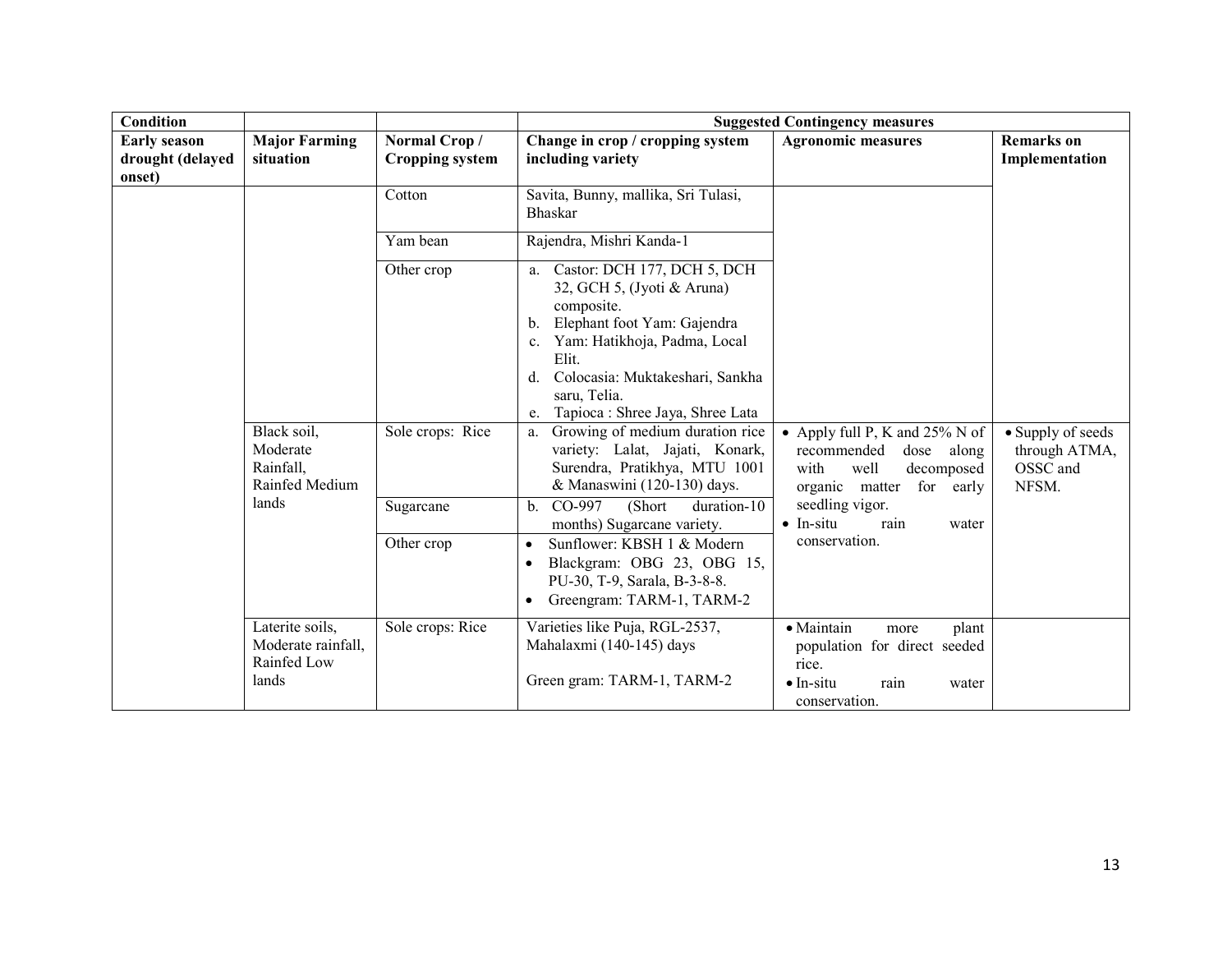| <b>Early season</b>                      | <b>Major Farming</b>                                                        | <b>Normal</b>       | Change in crop/cropping system                                                                                                                                                    | <b>Agronomic measures</b>                                                                                   | <b>Remarks</b> on |
|------------------------------------------|-----------------------------------------------------------------------------|---------------------|-----------------------------------------------------------------------------------------------------------------------------------------------------------------------------------|-------------------------------------------------------------------------------------------------------------|-------------------|
| drought (delayed                         | situation                                                                   | Crop/cropping       |                                                                                                                                                                                   |                                                                                                             | Implementation    |
| onset)                                   |                                                                             | system              |                                                                                                                                                                                   |                                                                                                             |                   |
| Delay by 4 weeks<br><b>Normal onset:</b> | Red loam, low<br>rainfall, moderate<br>elevation (300-<br>$500 \text{ m}$ ) | Sole crops : Rice   | Varietal substitutions of drought<br>tolerant varieties of the sole crops <i>i.e</i><br>Heera, Sneha, Vandana Adopt<br>intercropping Rice+arhar $(5:2)$                           | • If mortality is less than 50%<br>than the crop may be gap<br>filled.<br>• In wide as well as close spaced |                   |
| June 2 <sup>nd</sup> week                | Rainfed unbunded                                                            |                     | Maize+Cowpea (2:2) Maize+arhar<br>$(2:2)$ Rice+radish $(4:2)$                                                                                                                     | line sown crops complete<br>hoeing, weeding followed by                                                     |                   |
| After 4 weeks                            | Uplands                                                                     |                     | Rice+Blackgram/Green gram (4:1)                                                                                                                                                   | ridging to the base of the crop                                                                             |                   |
| delay : July 2 <sup>nd</sup><br>week     |                                                                             | Maize               | 30R77, Hycell, Kargil, Allrounder,<br>DHM 103, Kuji maka (Local),<br>Navjot & 900mgold.                                                                                           | rows at 20 days after sowing<br>for<br>moisture<br>in-situ<br>conservation.                                 |                   |
|                                          |                                                                             | Groundnut           | Devi, Smruti, TG-38, TMV-2, AK-12-<br>24, JL 24 & ICGS 11                                                                                                                         | $\bullet$ <i>In situ</i> soil<br>and<br>water<br>conservation measures like                                 |                   |
|                                          |                                                                             | Sesamum             | Nirmala, Uma, Vinayak & Prachi                                                                                                                                                    | farming<br>contour<br>cover<br>cropping, bunding, trenching,                                                |                   |
|                                          |                                                                             | <b>Brinjal</b>      | Utkal Anushree, Utkal Madhuri, &<br>Utakal Keshari.                                                                                                                               | terracing, ridge and furrow<br>method of planting.                                                          |                   |
|                                          |                                                                             | Tomato              | Utkal Kumari, Utkal Urbashi, Utkal<br>deepti & Utkal Raja                                                                                                                         | • Cultivate vegetables like okra,<br>brinjal, tomato.                                                       |                   |
|                                          |                                                                             | Chilli              | Utkal Ava & Utkal Rashmi                                                                                                                                                          | • Complete hoeing, weeding<br>followed by ridging to the                                                    |                   |
|                                          |                                                                             | Turmeric            | Roma, Surama, Subarna &<br>Sudarshan                                                                                                                                              | base of the root crop at 20<br>DAS for in-situ moisture                                                     |                   |
|                                          |                                                                             | Pineapple           | Queen & Kew                                                                                                                                                                       | Conservation in vegetable and                                                                               |                   |
|                                          |                                                                             | Ginger              | Nadia, Vardhan, Suruchi, Suprava &<br>Daringibadi local.                                                                                                                          | groundnut crop.<br>• Apply life saving irrigation to<br>maintain nursery seedlings.                         |                   |
|                                          |                                                                             | <b>Sweet Potato</b> | Gauri, Sankar & Local                                                                                                                                                             | • Apply irrigation to other crops                                                                           |                   |
|                                          |                                                                             | Niger               | Deomali, Utkal Niger-150,                                                                                                                                                         | if needed                                                                                                   |                   |
|                                          |                                                                             | Cotton              | Savita, Bunny, Sri Tulashi, Bhaskar                                                                                                                                               |                                                                                                             |                   |
|                                          |                                                                             | Other crop          | Yam bean: Rajendra, Mishri<br>a.<br>Kanda-1<br>b. Elephant foot Yam: Gajendra<br>c. Yam: Hatikhoja, Padma, Local<br>Elit.<br>Colocassia: Muktakeshi,<br>d.<br>Sankha saru, Telia. |                                                                                                             |                   |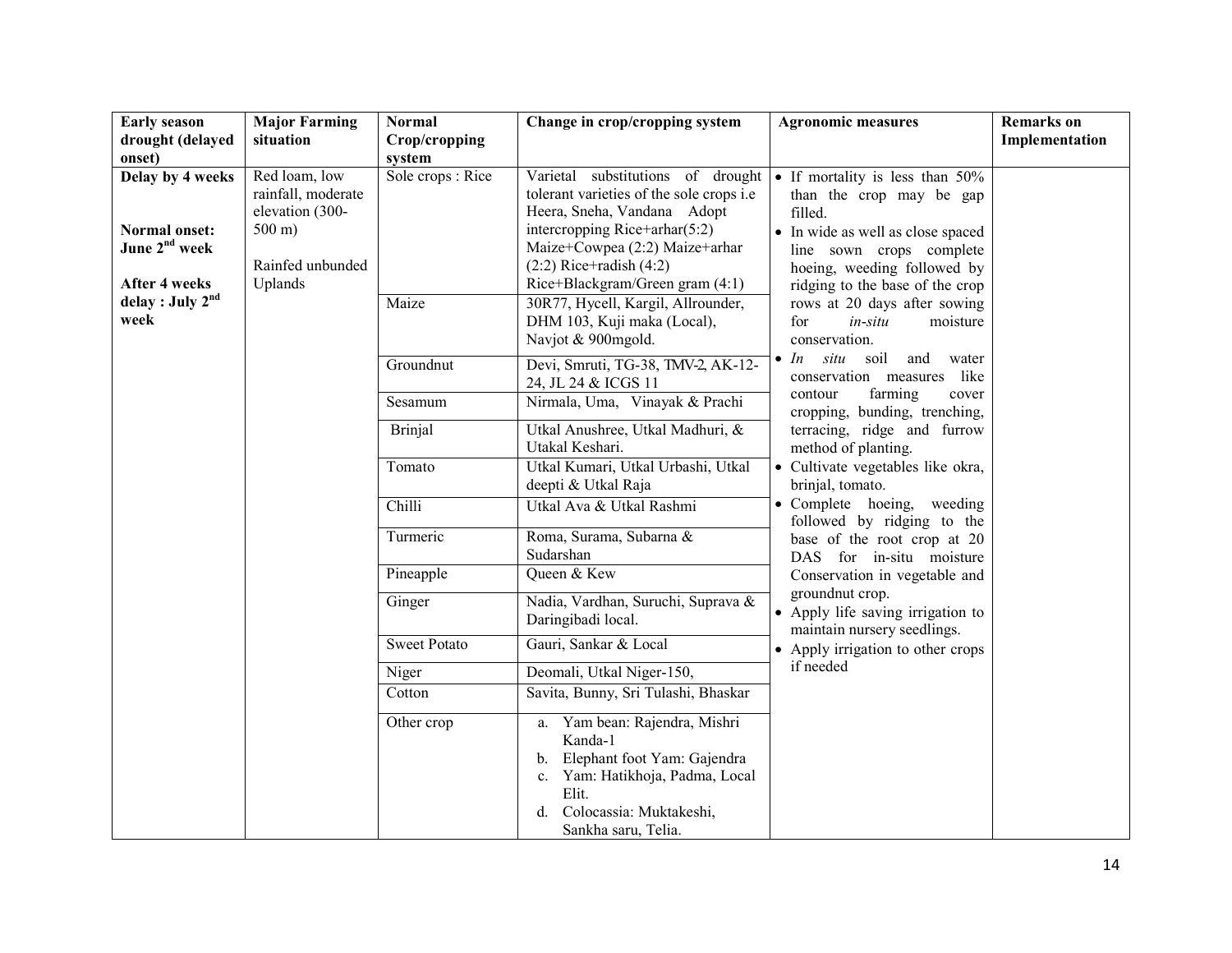| <b>Early season</b><br>drought (delayed | <b>Major Farming</b><br>situation                            | <b>Normal</b><br>Crop/cropping          | Change in crop/cropping system                                                                                                                                                                                                                                                                                       | <b>Agronomic measures</b>                                                                                                                                                                                                                                                                                                                                   | <b>Remarks</b> on<br>Implementation |
|-----------------------------------------|--------------------------------------------------------------|-----------------------------------------|----------------------------------------------------------------------------------------------------------------------------------------------------------------------------------------------------------------------------------------------------------------------------------------------------------------------|-------------------------------------------------------------------------------------------------------------------------------------------------------------------------------------------------------------------------------------------------------------------------------------------------------------------------------------------------------------|-------------------------------------|
| onset)                                  |                                                              | system                                  | Tapioca : Shree Vijaya, Shree<br>e.<br>Lata<br>Pulse : Blackgram, Greengram<br>& Arhar                                                                                                                                                                                                                               |                                                                                                                                                                                                                                                                                                                                                             |                                     |
|                                         | Black soils<br>Moderate rainfall<br>Rainfed Medium<br>lands: | Sole crops : Rice<br>Rice-Pulse/Oilseed | Medium duration rice variety: Lalat,<br>Swarna, Jajati, Konark, Surendra,<br>MTU 1001 & Manaswini (120-130)<br>days<br>Sunflower: KBSH 1 & Modern<br>Blackgram: OBG 23, OBG 15,<br>PU-30, T-9, Sarala, B-3-8-8.<br>Greengram: OUM 11-5, PDM-<br>139, TARM-1, PDM-11, Dhauli<br>Early Cauliflower (Kharif),<br>Tomato | • If rice population is more<br>than 50% carryout weeding<br>maintain the plant<br>and<br>Khelua<br>population<br>by<br>operation (removing<br>and<br>distributing the hills)<br>• Raise community nursery of<br>both short duration rice<br>varieties at reliable water<br>source to save further delay<br>of transplanted rice.<br>• Irrigate when needed |                                     |
|                                         | Laterite soils,<br>Moderate rainfall<br>Rainfed Low<br>lands | Sole crops: Rice                        | Varieties like Puja, Moti, Pratikhya,<br>Padmini, RGL-2537, Mahalaxmi<br>(140-145) days.                                                                                                                                                                                                                             | Emphasis should be given to in-<br>situ rain water conservation,<br>harvesting of excess runoff for<br>recycling and ground water<br>recharge.                                                                                                                                                                                                              |                                     |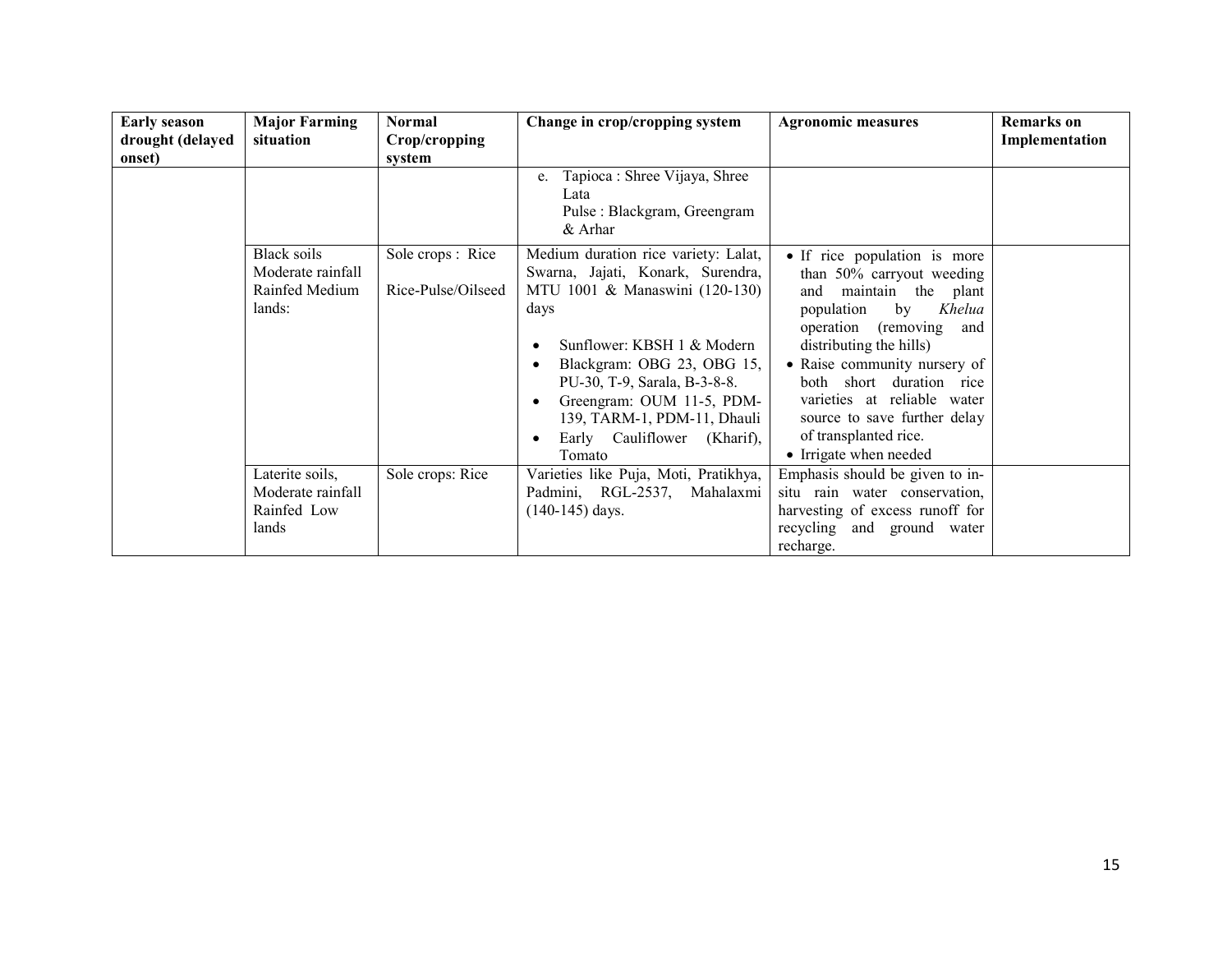| <b>Early season</b>                                 | <b>Major Farming</b>                                                                           | <b>Normal</b>            | Change in crop/cropping                                                                                                | <b>Agronomic measures</b>                                                                                                                                                                                  | <b>Remarks</b> on |
|-----------------------------------------------------|------------------------------------------------------------------------------------------------|--------------------------|------------------------------------------------------------------------------------------------------------------------|------------------------------------------------------------------------------------------------------------------------------------------------------------------------------------------------------------|-------------------|
| drought                                             | situation                                                                                      | Crop/cropping            | system                                                                                                                 |                                                                                                                                                                                                            | Implementation    |
| (delayed onset)                                     |                                                                                                | system                   |                                                                                                                        |                                                                                                                                                                                                            |                   |
| Delay by 6<br>weeks                                 | Red Loam soils,<br>Low Rainfall,<br>Moderate elevation<br>$(300-500)$ mt.)<br>Rainfed Unbunded | Sole crops under<br>Rice | Varietal<br>substitutions<br>drought tolerant varieties of<br>the non-paddy crops<br>Heera, Saria (local).             | of $\bullet$ If mortality is less than 50% than the<br>crop may be gap filling.<br>• In wide as well as close spaced line<br>sown crops complete hoeing, weeding<br>followed by ridging to the base of the |                   |
| Normal onset:<br>June 2 <sup>nd</sup> wk            | Uplands                                                                                        |                          | Sidhanta, Khandagiri &<br>Vandana (90-95) days.<br>Adopt intercropping<br>$Rice+arhar(5:2)$                            | crop rows at 20 days after sowing for<br>in-situ moisture conservation.<br>• <i>In situ</i> soil and water conservation<br>measures like contour farming cover                                             |                   |
| After 6 weeks<br>delay : July 4 <sup>th</sup><br>wk |                                                                                                |                          | Maize+Cowpea (2:2)<br>Maize+arhar $(2:2)$<br>Yam+Maize (1:2) Rice+radish<br>(4:2) Rice+Blackgram/<br>Greengram $(4:1)$ | cropping.<br>bunding,<br>trenching,<br>terracing, ridge and furrow method of<br>planting.<br>• Cultivate vegetables like okra, brinjal,<br>tomato.<br>· Complete hoeing, weeding followed                  |                   |
|                                                     |                                                                                                | Maize                    | 30R77, Hycell, Kargil,<br>Allrounder, DHM 103, Kuji<br>maka (Local), Navjot &<br>900mgold                              | by ridging to the base of the root crop<br>at 20 DAS for in-situ moisture<br>Conservation<br>vegetable<br>in<br>and<br>groundnut crop.                                                                     |                   |
|                                                     |                                                                                                | Groundnut                | Devi, Smruti, TG-38, TMV-2,<br>AK-12-24, JL 24 & ICGS 11                                                               | • Do not top dress nitrogen in nursery                                                                                                                                                                     |                   |
|                                                     |                                                                                                | Sesamum                  | Nirmala, Uma, Amrit,<br>Vinayak & Prachi                                                                               | • Apply life saving irrigation to<br>maintain nursery seedlings.                                                                                                                                           |                   |
|                                                     |                                                                                                | <b>Brinjal</b>           | Utkal Anushree, utkal<br>Madhuri, & Utakal Keshari.<br>Utkal Kumari, Utkal                                             |                                                                                                                                                                                                            |                   |
|                                                     |                                                                                                | Tomato                   | Urbashi, Utkal deepti & Utkal<br>Raja                                                                                  |                                                                                                                                                                                                            |                   |
|                                                     |                                                                                                | Chill                    | Utkal Ava & Utkal Rashmi.<br>Deomali, Utkal                                                                            |                                                                                                                                                                                                            |                   |
|                                                     |                                                                                                | Turmeric                 | Roma, Surama, Suguna,<br>Subarna & Sudarshan                                                                           |                                                                                                                                                                                                            |                   |
|                                                     |                                                                                                | Pineapple                | Queen & Kew                                                                                                            |                                                                                                                                                                                                            |                   |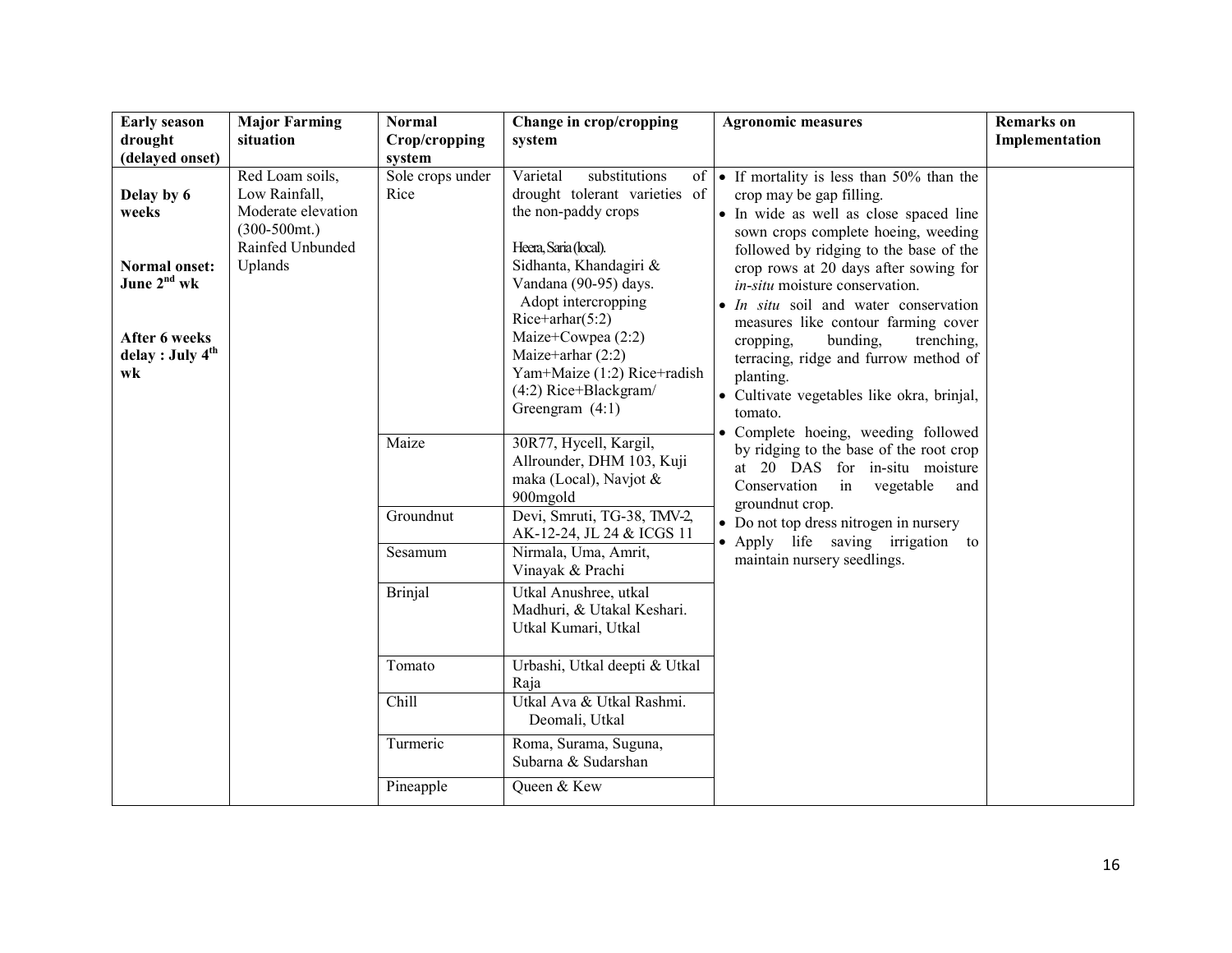| <b>Early season</b><br>drought<br>(delayed onset) | <b>Major Farming</b><br>situation                             | <b>Normal</b><br>Crop/cropping<br>system | Change in crop/cropping<br>system                                                                                                                                                                                                                            | <b>Agronomic measures</b>                                                                                                                                                                                                                                                                                                                                                                                             | <b>Remarks</b> on<br>Implementation |
|---------------------------------------------------|---------------------------------------------------------------|------------------------------------------|--------------------------------------------------------------------------------------------------------------------------------------------------------------------------------------------------------------------------------------------------------------|-----------------------------------------------------------------------------------------------------------------------------------------------------------------------------------------------------------------------------------------------------------------------------------------------------------------------------------------------------------------------------------------------------------------------|-------------------------------------|
|                                                   |                                                               | Ginger                                   | Nadia, Vardhan, Suruchi,<br>Suprava & Daringibadi local.                                                                                                                                                                                                     |                                                                                                                                                                                                                                                                                                                                                                                                                       |                                     |
|                                                   |                                                               | <b>Sweet Potato</b>                      | Gauri, Sankar & Local                                                                                                                                                                                                                                        |                                                                                                                                                                                                                                                                                                                                                                                                                       |                                     |
|                                                   |                                                               | Niger                                    | Deomali, Utkal Niger-150,<br><b>IGP 76</b>                                                                                                                                                                                                                   |                                                                                                                                                                                                                                                                                                                                                                                                                       |                                     |
|                                                   |                                                               | Cotton                                   | Savita, Bunny, Sri Tulashi,<br><b>Bhaskar</b>                                                                                                                                                                                                                |                                                                                                                                                                                                                                                                                                                                                                                                                       |                                     |
|                                                   |                                                               | Niger                                    | Niger-150                                                                                                                                                                                                                                                    |                                                                                                                                                                                                                                                                                                                                                                                                                       |                                     |
|                                                   |                                                               | Other crop                               | Yam bean: Rajendra, Mishri<br>Kanda-1<br>Elephant foot Yam: Gajendra<br>Yam:<br>Hatikhoja,<br>Padma,<br>Local Elit.<br>Colocasia:<br>Muktakeshi,<br>Sankha saru, Telia.<br>Tapioca : Shree Vijaya, Shree<br>Lata<br>Pulse<br>Blackgram,<br>Greengram & Arhar |                                                                                                                                                                                                                                                                                                                                                                                                                       |                                     |
|                                                   | Black soils,<br>Moderate Rainfall<br>Rainfed Medium<br>lands: | Sole crops: Rice                         | Growing of medium duration<br>rice variety: Konark, Lalat,<br>MTU 1001 (100-110) days                                                                                                                                                                        | • Close the drainage hole and check the<br>seepage loss in direct sown medium<br>land rice regularly.<br>· Withhold N fertilizer (top dressing)<br>application up to receipt of rainfall.<br>• Transplanting upto 35 days old<br>seedlings at closer spacing.<br>• Spraying of $2\%$ KCl + 0.1% Boron to<br>black gram.<br>• Foliar application of 2% urea at pre-<br>flowering and flowering stage of<br>green gram. |                                     |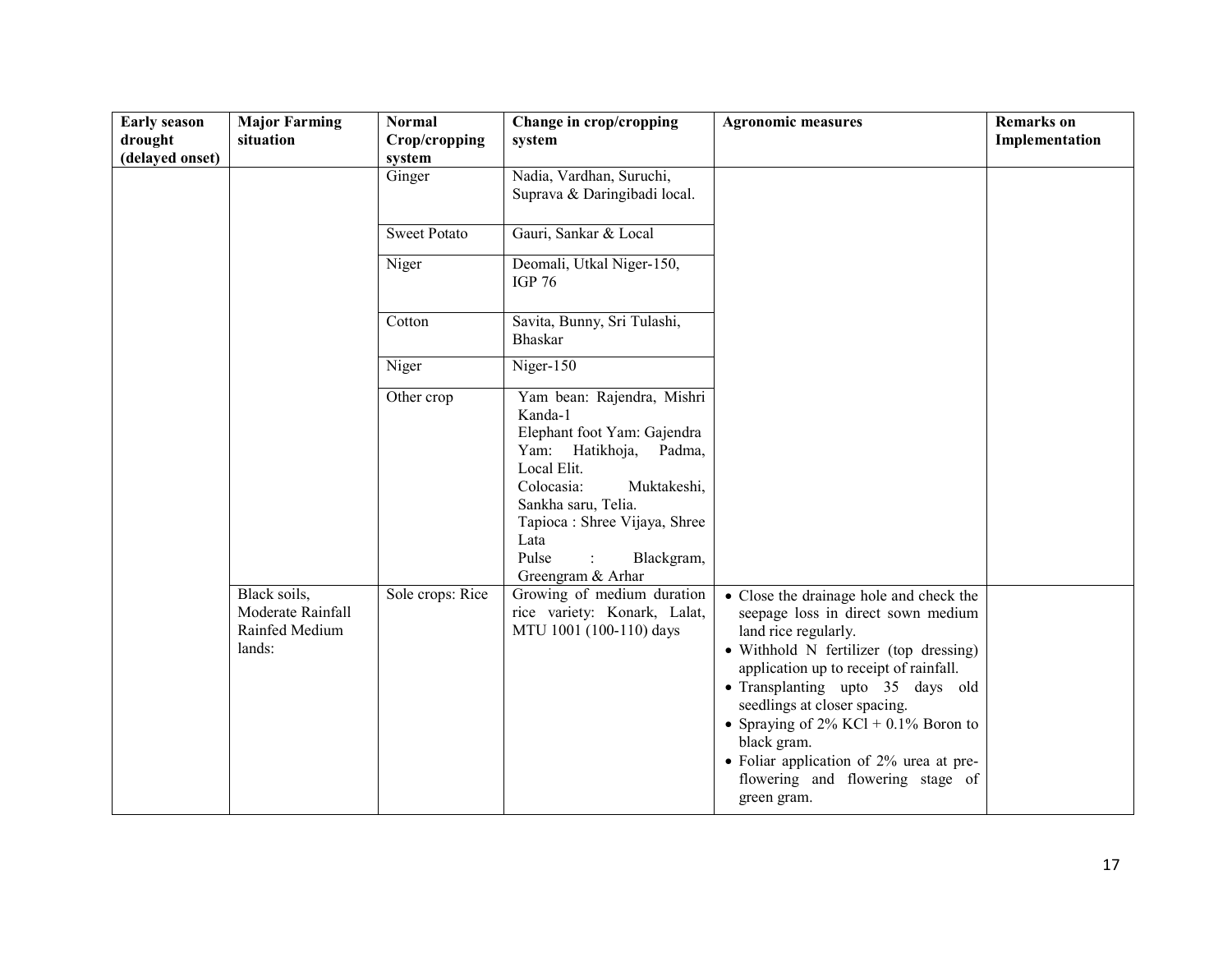| <b>Early season</b> | <b>Major Farming</b>                                       | Normal          | Change in crop/cropping                                  | <b>Agronomic measures</b>                                                                                                                                                                                                                                                                                                                                                                                                                                                                                                                                                                                                                                                                                 | <b>Remarks</b> on |
|---------------------|------------------------------------------------------------|-----------------|----------------------------------------------------------|-----------------------------------------------------------------------------------------------------------------------------------------------------------------------------------------------------------------------------------------------------------------------------------------------------------------------------------------------------------------------------------------------------------------------------------------------------------------------------------------------------------------------------------------------------------------------------------------------------------------------------------------------------------------------------------------------------------|-------------------|
| drought             | situation                                                  | Crop/cropping   | system                                                   |                                                                                                                                                                                                                                                                                                                                                                                                                                                                                                                                                                                                                                                                                                           | Implementation    |
| (delayed onset)     |                                                            | system          |                                                          |                                                                                                                                                                                                                                                                                                                                                                                                                                                                                                                                                                                                                                                                                                           |                   |
|                     | Laterite soils,<br>Moderate Rainfall<br>Rainfed Low lands: | Sole crops Rice | MTU 1001, Konarka, Lalata<br>& Kharabela (120-125) days. | • Close the drainage hole and check the<br>seepage loss in direct sown medium<br>land rice regularly.<br>· Withhold N fertilizer application till<br>receipt of rainfall<br>• Transplant seedlings up to 35 days old.<br>• Follow need based plant protection<br>measures against steam borer and blast.<br>• Use tractor, power tiller, rotavator for<br>speedy land preparation.<br>• Follow close planting of 4-5 seedlings<br>per hill.<br>• Apply full P, K and 25 $\%$ N at the time<br>of transplanting.<br>• Apply life saving irrigation as and<br>when necessary.<br>• Seed treatment and proper plant<br>protection measures should be taken<br>to avoid germination failure and crop<br>loss. |                   |
|                     |                                                            |                 |                                                          |                                                                                                                                                                                                                                                                                                                                                                                                                                                                                                                                                                                                                                                                                                           |                   |

| <b>Early season</b>                                          | <b>Major Farming</b>                                                                                      | <b>Normal</b>            | Change in crop/cropping                                                                                                                                             | <b>Agronomic measures</b>                                                                                                                                                                                                                                                                          | <b>Remarks</b> on                                        |
|--------------------------------------------------------------|-----------------------------------------------------------------------------------------------------------|--------------------------|---------------------------------------------------------------------------------------------------------------------------------------------------------------------|----------------------------------------------------------------------------------------------------------------------------------------------------------------------------------------------------------------------------------------------------------------------------------------------------|----------------------------------------------------------|
| drought                                                      | situation                                                                                                 | Crop/cropping            | system                                                                                                                                                              |                                                                                                                                                                                                                                                                                                    | Implementation                                           |
| (delayed onset)                                              |                                                                                                           | system                   |                                                                                                                                                                     |                                                                                                                                                                                                                                                                                                    |                                                          |
| Delay by 8<br>weeks<br><b>Normal onset:</b><br>June $2nd$ wk | Red Loam soils,<br>Low Rainfall.<br>Moderate elevation<br>$(300-500)$ mt.)<br>Rainfed Unbunded<br>Uplands | Sole crops<br>under Rice | Varietal<br>of<br>substitutions<br>drought tolerant varieties of the<br>non-paddy crops<br>Heera, Saria (local).<br>Sidhanta, Khandagiri &<br>Vandana (90-95) days. | • If mortality is less than $50\%$ than the<br>crop may be gap filling.<br>• In wide as well as close spaced line<br>complete<br>hoeing.<br>crops<br>sown<br>weeding followed by ridging to the<br>base of the crop rows at 20 days after<br>for<br>in-situ<br>moisture<br>sowing<br>conservation. | Tractor, power tiller,<br>Rotavator under<br><b>RKVY</b> |
|                                                              |                                                                                                           |                          | Adopt intercropping<br>$Rice+arhar(5:2)$                                                                                                                            | • In situ soil and water conservation                                                                                                                                                                                                                                                              |                                                          |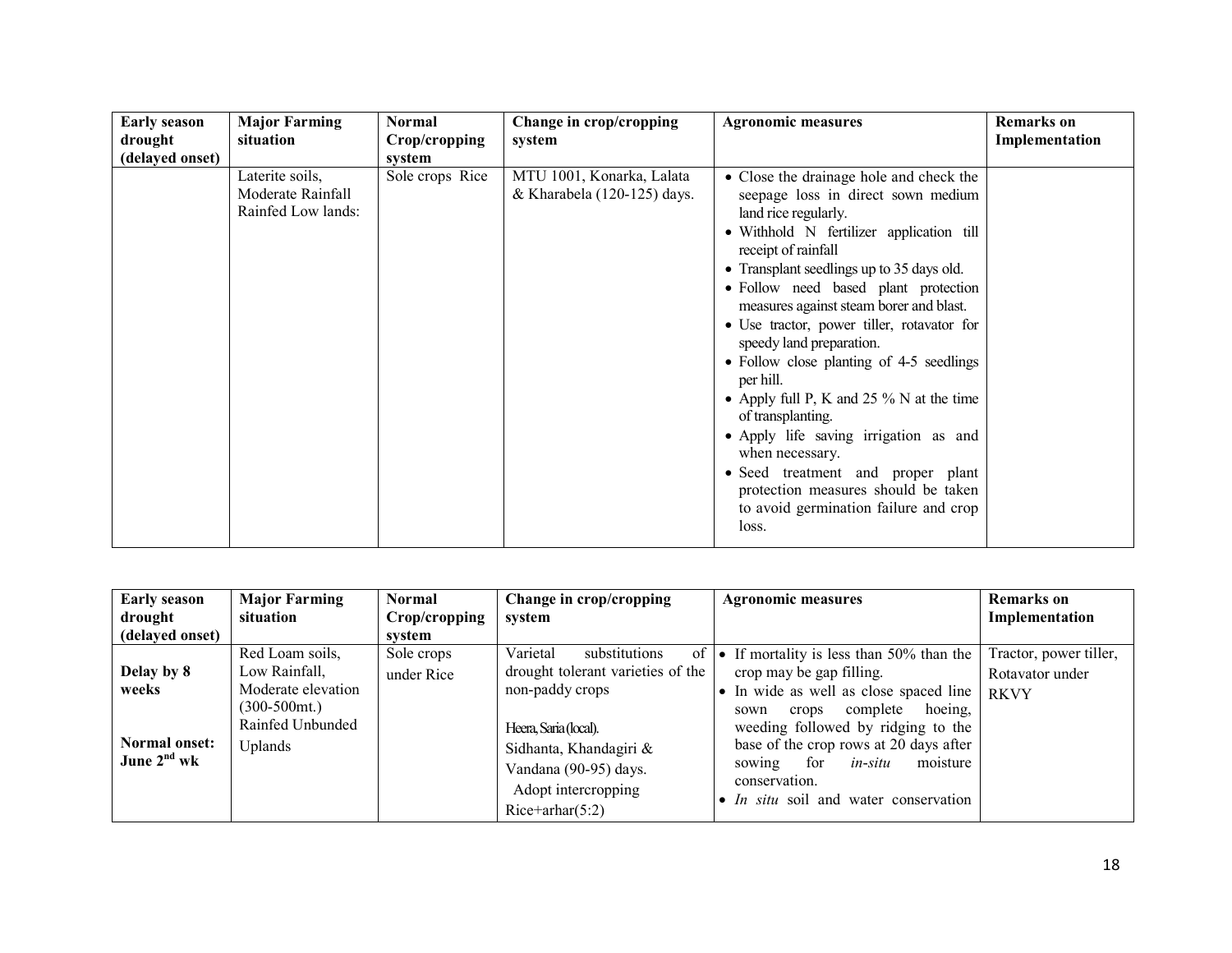| <b>Early season</b>                                                   | <b>Major Farming</b> | <b>Normal</b>       | Change in crop/cropping                                                                                                | <b>Agronomic measures</b>                                                                                                                                                                       | <b>Remarks</b> on |
|-----------------------------------------------------------------------|----------------------|---------------------|------------------------------------------------------------------------------------------------------------------------|-------------------------------------------------------------------------------------------------------------------------------------------------------------------------------------------------|-------------------|
| drought                                                               | situation            | Crop/cropping       | system                                                                                                                 |                                                                                                                                                                                                 | Implementation    |
| (delayed onset)<br><b>After 8 weeks</b><br>delay : August<br>$2nd$ wk |                      | system              | Maize+Cowpea (2:2)<br>Maize+arhar (2:2) Yam+Maize<br>$(1:2)$ Rice+radish $(4:2)$<br>Rice+Blackgram/Green gram<br>(4:1) | measures like contour farming cover<br>bunding,<br>cropping,<br>trenching,<br>terracing, ridge and furrow method of<br>planting.<br>• Cultivate vegetables<br>like<br>okra,<br>brinjal, tomato. |                   |
|                                                                       |                      | Maize               | 30R77, Hycell, Kargil,<br>Allrounder, DHM 103, Kuji<br>maka (Local), Navjot &<br>900mgold                              | • Complete hoeing, weeding followed<br>by ridging to the base of the root crop<br>at 20 DAS for in-situ moisture<br>Conservation in vegetable<br>and<br>groundnut crop.                         |                   |
|                                                                       |                      | Groundnut           | Devi, Smruti, TG-38, TMV-2,<br>AK-12-24, JL 24 & ICGS 11                                                               | • Do not top dress nitrogen in nursery<br>• Apply life saving irrigation to                                                                                                                     |                   |
|                                                                       |                      | Sesamum             | Nirmala, Uma, Amrit, Vinayak<br>& Prachi                                                                               | maintain nursery seedlings.                                                                                                                                                                     |                   |
|                                                                       |                      | <b>Brinjal</b>      | Utkal Anushree, utkal Madhuri,<br>& Utakal Keshari.<br>Utkal Kumari, Utkal                                             |                                                                                                                                                                                                 |                   |
|                                                                       |                      | Tomato              | Urbashi, Utkal deepti & Utkal<br>Raja                                                                                  |                                                                                                                                                                                                 |                   |
|                                                                       |                      | Chill               | Utkal Ava & Utkal Rashmi.<br>Deomali, Utkal                                                                            |                                                                                                                                                                                                 |                   |
|                                                                       |                      | Turmeric            | Roma, Surama, Suguna,<br>Subarna & Sudarshan                                                                           |                                                                                                                                                                                                 |                   |
|                                                                       |                      | Pineapple           | Queen & Kew                                                                                                            |                                                                                                                                                                                                 |                   |
|                                                                       |                      | Ginger              | Nadia, Vardhan, Suruchi,<br>Suprava & Daringibadi local.                                                               |                                                                                                                                                                                                 |                   |
|                                                                       |                      | <b>Sweet Potato</b> | Gauri, Sankar & Local                                                                                                  |                                                                                                                                                                                                 |                   |
|                                                                       |                      | Niger               | Deomali, Utkal Niger-150, IGP<br>76                                                                                    |                                                                                                                                                                                                 |                   |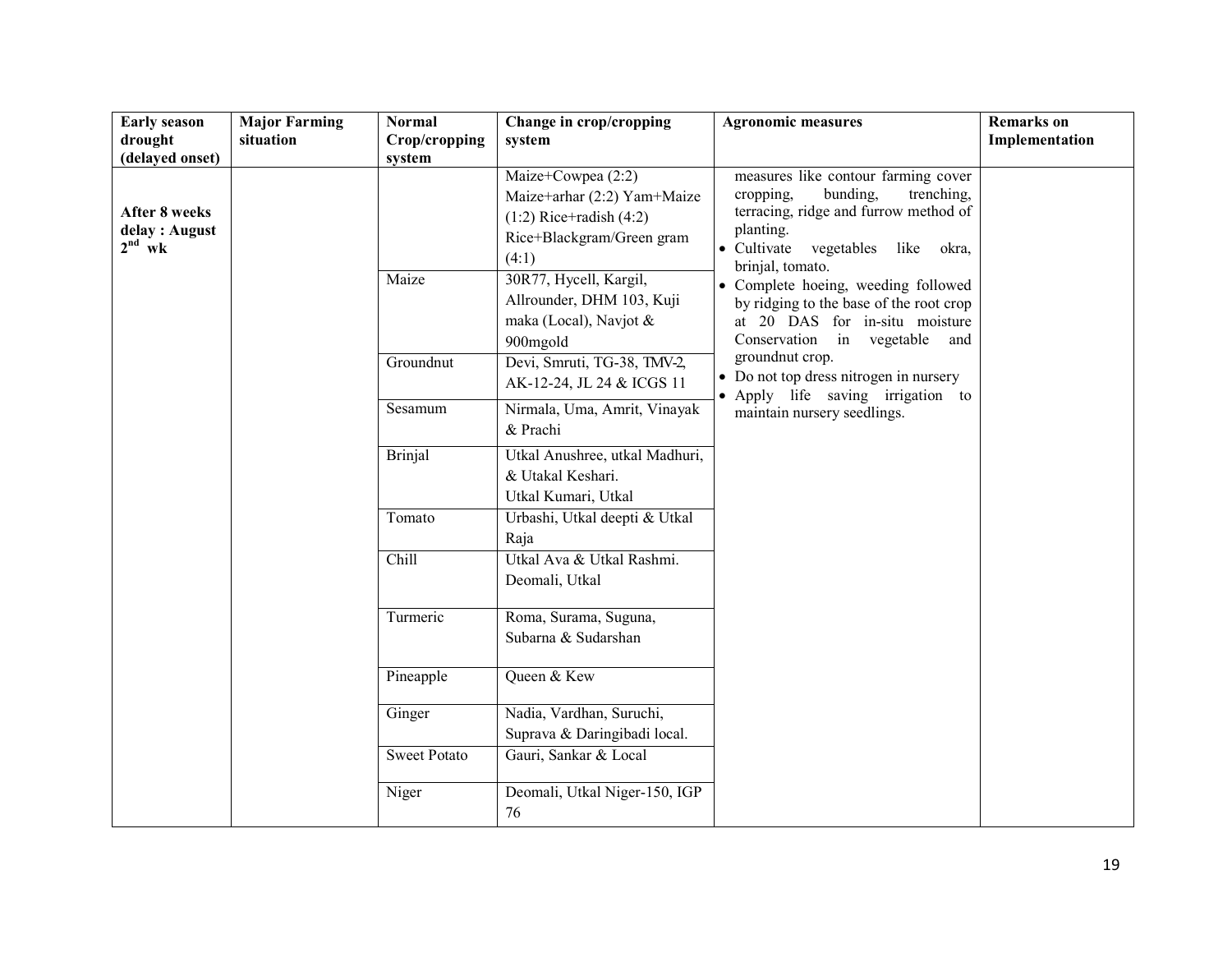| <b>Early season</b><br>drought<br>(delayed onset) | <b>Major Farming</b><br>situation                         | <b>Normal</b><br>Crop/cropping<br>system | Change in crop/cropping<br>system                                                                                                                                                                                                                          | <b>Agronomic measures</b>                                                                                                                  | <b>Remarks</b> on<br>Implementation |
|---------------------------------------------------|-----------------------------------------------------------|------------------------------------------|------------------------------------------------------------------------------------------------------------------------------------------------------------------------------------------------------------------------------------------------------------|--------------------------------------------------------------------------------------------------------------------------------------------|-------------------------------------|
|                                                   |                                                           | Cotton                                   | Savita, Bunny, Sri Tulashi,<br>Bhaskar                                                                                                                                                                                                                     |                                                                                                                                            |                                     |
|                                                   |                                                           | Niger                                    | Niger- $150$                                                                                                                                                                                                                                               |                                                                                                                                            |                                     |
|                                                   |                                                           | Other crop                               | Yam bean:<br>Rajendra, Mishri Kanda-1                                                                                                                                                                                                                      |                                                                                                                                            |                                     |
|                                                   |                                                           |                                          | Elephant foot Yam: Gajendra                                                                                                                                                                                                                                |                                                                                                                                            |                                     |
|                                                   | <b>Black soils</b><br>Moderate rainfall<br>Rainfed Medium | Sole crops<br>Pulses                     | Yam: Hatikhoja, Padma, Local<br>Elit.<br>Colocassia:<br>Muktakeshi,<br>Sankha saru, Telia.<br>Tapioca : Shree Vijaya, Shree<br>Lata<br>Pulse : Blackgram, greengram<br>& Arhar<br>Black gram: OBG 15, PU-30,<br>T-9, Sarala.<br>Green gram: OUM 11-5, PDM- | • Provide life saving irrigation.<br>• Spray $2\%$ KCl + 0.1 ppm boron to<br>blackgram to overcome drought                                 |                                     |
|                                                   | lands:                                                    | <b>Brinjal</b>                           | 54, TARM-1, PDM-11, Dhauli.<br>Utkal Anushree, utkal Madhuri,<br>Utkal Jyoti & Utakal Keshari.                                                                                                                                                             | situations.<br>• Foliar application of 2% urea at pre-<br>flowering and flowering stage of<br>greengram is helpful to mitigate<br>drought. |                                     |
|                                                   | Laterite soils,<br>Moderate rainfall<br>Rainfed Low lands | Sole crops:<br>Pulses                    | · Blackgram: OBG 15, PU-30,<br>T-9, Sarala.                                                                                                                                                                                                                | $\bullet$ -do-                                                                                                                             |                                     |
|                                                   |                                                           |                                          | Greengram: OUM 11-5, PDM-<br>TARM-1,<br>54,<br>$PDM-11$ ,<br>Dhauli.                                                                                                                                                                                       |                                                                                                                                            |                                     |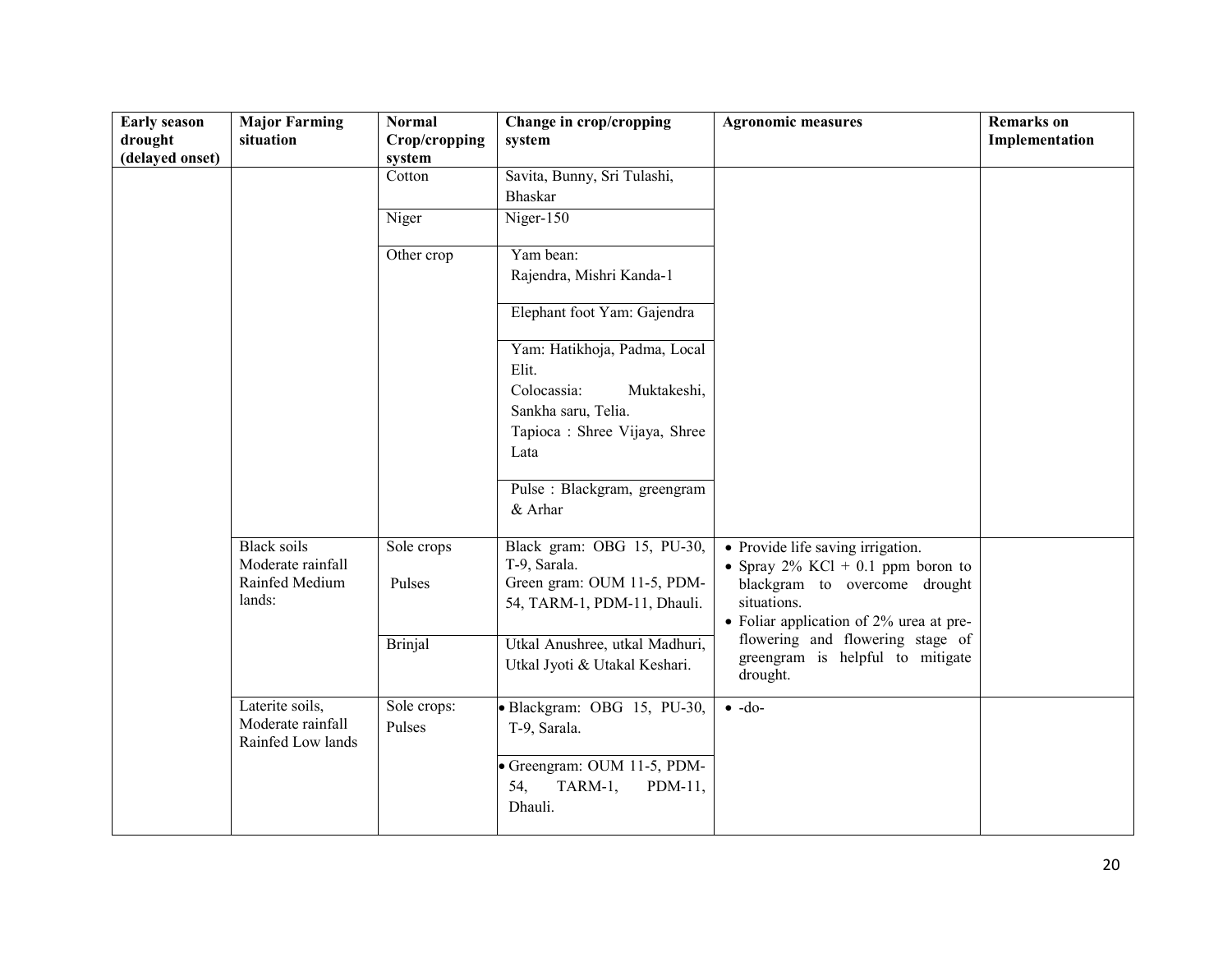| Condition           | <b>Suggested Contingency measures</b> |                |                                     |                                                                      |                                 |  |
|---------------------|---------------------------------------|----------------|-------------------------------------|----------------------------------------------------------------------|---------------------------------|--|
| Early season        | <b>Major Farming</b>                  | <b>Normal</b>  | Crop management                     | Soil nutrient & moisture                                             | <b>Remarks</b> on               |  |
| drought             | situation                             | Crop/cropping  |                                     | conservation measures                                                | Implementation                  |  |
| (Normal onset)      |                                       | system         |                                     |                                                                      |                                 |  |
| <b>Normal onset</b> | Red Loam soils, Low                   |                |                                     |                                                                      |                                 |  |
| followed by 15-     | Rainfall, Moderate                    | Sole crops     | Varietal substitutions of           | Thinning and gap filling of the<br>$\bullet$                         | $\bullet$ Farm<br>pond<br>under |  |
| 20 days dry         | elevation (300-                       | Rice           | drought tolerant varieties          | existing crop if mortality is less                                   | NREGS, IWMP, and                |  |
| spell after         | $500$ mt.)                            |                | of the sole crops i.e               | than 50%.                                                            | diesel pump sets and            |  |
| sowing leading      | Rainfed Uplands                       |                | Parijata, Khandagiri,               | • Resow the crop if the mortality is                                 | KB pumps in tankfed             |  |
| to poor             |                                       |                | Udayagiri, Vandana, Heera.          | more than 50%.                                                       | areas under RKVY and            |  |
| germination/cr      |                                       |                | Adopt intercropping                 | • Complete hoeing weeding and                                        | NFSM.                           |  |
| op stand etc.       |                                       |                | Rice+arhar $(5:2)$ ,                | earthling up at 20 DAS<br>for                                        | $\bullet$ Small<br>nursery      |  |
|                     |                                       |                | Maize+Cowpea (2:2),                 | moisture<br>conservation<br>for                                      | development<br>under            |  |
|                     |                                       |                | Maize+arhar $(2:2)$                 | groundnut and vegetable crops                                        | NHM.                            |  |
|                     |                                       |                | Rice+radish $(4:2)$                 | • Grow vegetables in ridges and                                      |                                 |  |
|                     |                                       |                | Rice+Blackgram/Gre                  | allow the furrow to conserve                                         |                                 |  |
|                     |                                       |                | en gram $(4:1)$                     | rainwater, application of paper mill                                 |                                 |  |
|                     |                                       | Maize          | Kargil, DHM 103, Navjot<br>& Shakti | sludge (PMS) @ 5 q/ha, potash                                        |                                 |  |
|                     |                                       |                |                                     | and boron and FYM during final                                       |                                 |  |
|                     |                                       |                |                                     | land preparation for obtaining                                       |                                 |  |
|                     |                                       | Groundnut      | Devi, Smruti, TMV-2, AK-            | higher yield                                                         |                                 |  |
|                     |                                       |                | 12-24, JL 24 & ICGS 11.             | Ridge $\&$ furrow methods of                                         |                                 |  |
|                     |                                       |                |                                     | sowing may be adopted as in-situ<br>soil<br>moisture<br>conservation |                                 |  |
|                     |                                       | Sesamum        | Nirmala, Uma, Amrit,                | practices.                                                           |                                 |  |
|                     |                                       |                | Vinayak & Prachi                    | Mulching should be practiced in                                      |                                 |  |
|                     |                                       | Cowpea         | Utkal Manika, SEB-2                 | between crop rows using locally                                      |                                 |  |
|                     |                                       | <b>Brinjal</b> | Utkal Anushree, Utkal               | mulch<br>available<br>material<br>in                                 |                                 |  |
|                     |                                       |                | Madhuri, Utkal Jyoti &              | vegetables                                                           |                                 |  |
|                     |                                       |                | Utakal Keshari.                     | Weeding and interculture and                                         |                                 |  |
|                     |                                       | Tomato         | Utkal Kumari, Utkal                 | ridging in maize, Groundnut and                                      |                                 |  |
|                     |                                       |                | Urbashi, Utkal deepti &             | vegetables                                                           |                                 |  |
|                     |                                       |                | Utkal Raja                          | Life saving<br>irrigation<br>when                                    |                                 |  |
|                     |                                       | Chilli         | Utkal Ava & Utkal                   | needed.                                                              |                                 |  |
|                     |                                       |                | Rashmi.                             |                                                                      |                                 |  |
|                     |                                       | Turmeric       | Rashmi, Subarna,                    |                                                                      |                                 |  |
|                     |                                       |                | Sudarshan, Surama &                 |                                                                      |                                 |  |
|                     |                                       |                | Roma.                               |                                                                      |                                 |  |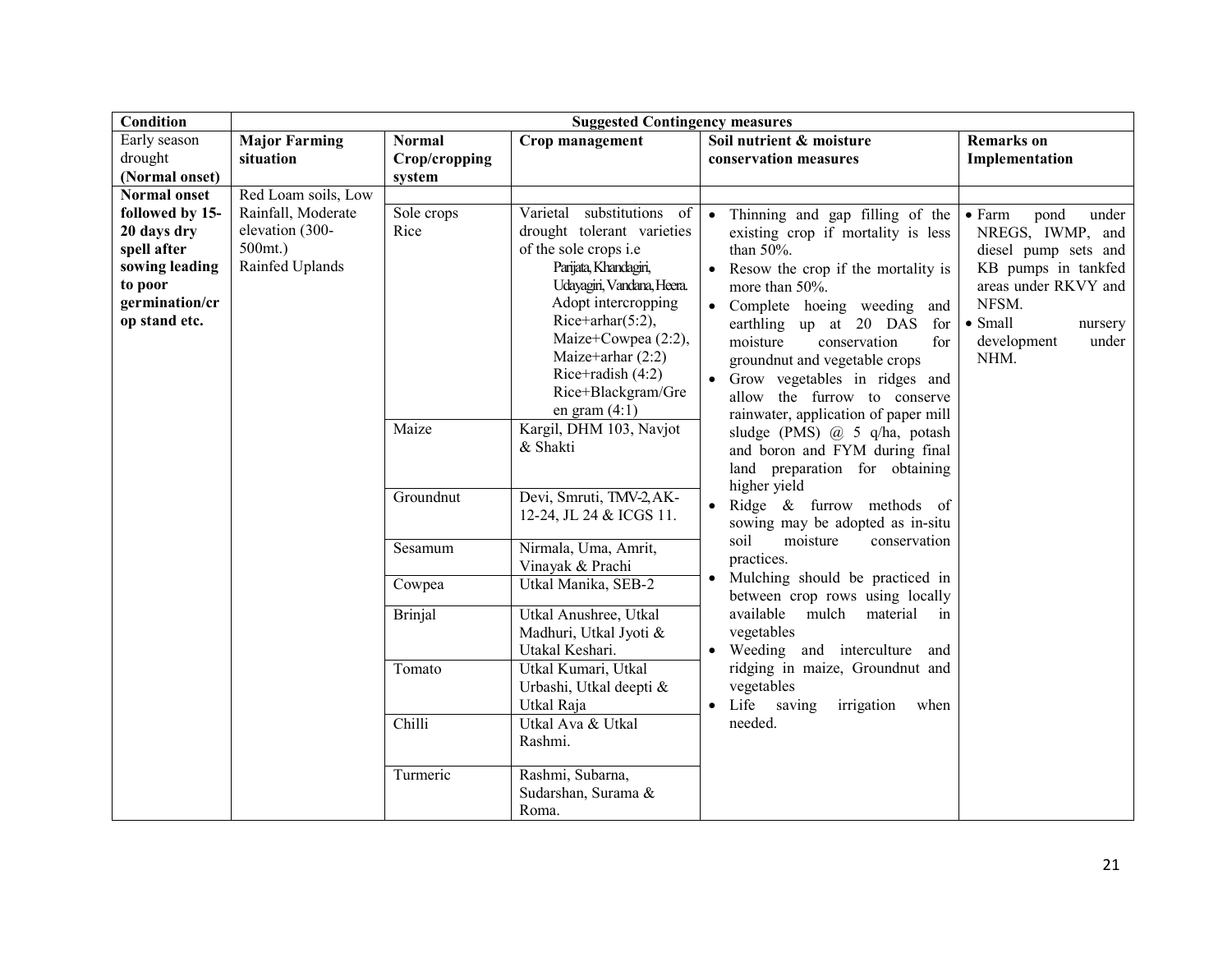|                                                              | Pineapple           | Queen & Kew                                                                                                                                                                                                                                                                                   |                                                                                                                                                                                                                                                                                                                                                                                                                           |  |
|--------------------------------------------------------------|---------------------|-----------------------------------------------------------------------------------------------------------------------------------------------------------------------------------------------------------------------------------------------------------------------------------------------|---------------------------------------------------------------------------------------------------------------------------------------------------------------------------------------------------------------------------------------------------------------------------------------------------------------------------------------------------------------------------------------------------------------------------|--|
|                                                              | Ginger              | Suprava, Suravi, Nadia<br>&China.                                                                                                                                                                                                                                                             |                                                                                                                                                                                                                                                                                                                                                                                                                           |  |
|                                                              | <b>Sweet Potato</b> | Gauri & Sankar                                                                                                                                                                                                                                                                                |                                                                                                                                                                                                                                                                                                                                                                                                                           |  |
|                                                              | Niger               | Deomali, Utkal niger-150,                                                                                                                                                                                                                                                                     |                                                                                                                                                                                                                                                                                                                                                                                                                           |  |
|                                                              | Cotton              | Savita, Bunny, Sri Tulashi,<br><b>Bhaskar</b>                                                                                                                                                                                                                                                 |                                                                                                                                                                                                                                                                                                                                                                                                                           |  |
| Black soils,<br>Moderate rainfall<br>Rainfed Medium<br>lands | Sole crops: Rice    | medium<br>of<br>Growing<br>duration rice variety: Lalat,<br>Swarna, Mahsuri, Jajati,<br>Konark, Surendra, MTU<br>1001 & Manaswini (120-<br>$130)$ days<br>Sunflower: KBSH 1 &<br>$\bullet$<br>Modern<br>Black gram: OBG 23,<br>OBG 15, PU-30, T-9,<br>Sarala, B-3-8-8.<br>Green gram: OUM 11- | • If rice population is less than $50\%$<br>resow the crop.<br>• Sprouted seeds may be direct seeded<br>in lines or fresh seedlings may be<br>raised for transplanting<br>• If rice population is more than 50 $\%$<br>carryout weeding and adjust the plant<br>population by redistribution of hills<br>(Khelua), plugging of drainage hole<br>for checking seepage loss and to<br>provide life saving irrigation as and |  |
|                                                              |                     | 5, PDM-139, TARM-1,<br>PDM-11, Dhauli.                                                                                                                                                                                                                                                        | when necessary.                                                                                                                                                                                                                                                                                                                                                                                                           |  |
| Laterite soils,<br>Moderate rainfall<br>Rainfed Low lands    | Sole crops: Rice    | Varieties<br>like<br>Pratikshya,<br>Ranidhan,<br>Swarna Sub.-1                                                                                                                                                                                                                                | Swarna, • In situ moisture conservation should<br>be practiced<br>through<br>contour<br>bunding.<br>Utilize already harvested rainwater<br>as live saving or protective irrigation                                                                                                                                                                                                                                        |  |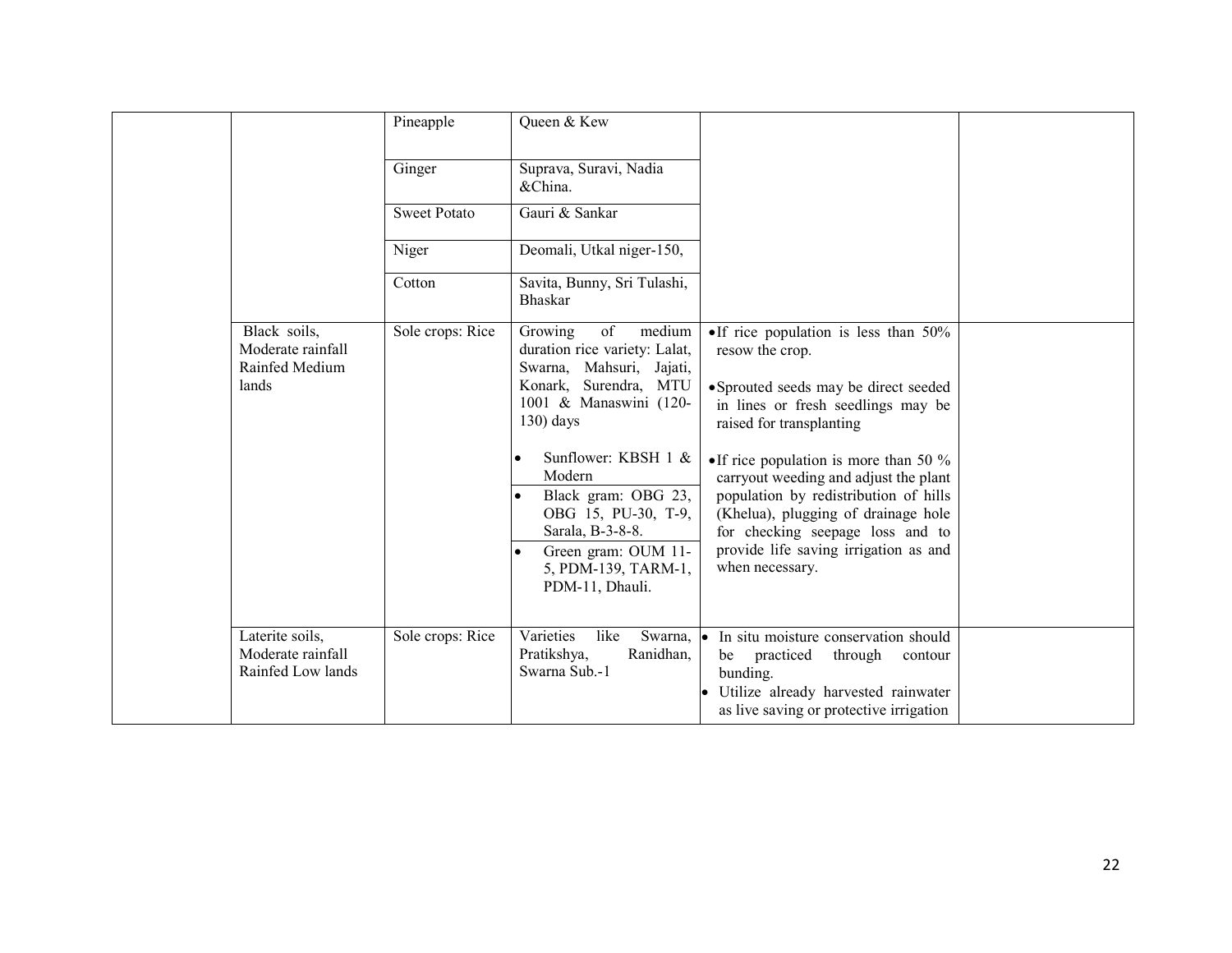| Mid season<br>drought (long<br>dry spell,<br>consecutive 2<br>weeks rainless<br>(>2.5) | <b>Major Farming</b><br>situation                                                                           | <b>Normal</b><br>Crop/cropping<br>system                                                | Crop management                                                                                                                                                                                                                                                                                                                                                                                                                                                                                                                                                                                                                                                                                                                        | Soil nutrient & moisture<br>conservation measures                                                                                                                                                                                                                                                                                                                                                                                                                                                                                                                                                                                                                                                                                                                                                                                                                                           | <b>Remarks</b> on<br>Implementation |
|----------------------------------------------------------------------------------------|-------------------------------------------------------------------------------------------------------------|-----------------------------------------------------------------------------------------|----------------------------------------------------------------------------------------------------------------------------------------------------------------------------------------------------------------------------------------------------------------------------------------------------------------------------------------------------------------------------------------------------------------------------------------------------------------------------------------------------------------------------------------------------------------------------------------------------------------------------------------------------------------------------------------------------------------------------------------|---------------------------------------------------------------------------------------------------------------------------------------------------------------------------------------------------------------------------------------------------------------------------------------------------------------------------------------------------------------------------------------------------------------------------------------------------------------------------------------------------------------------------------------------------------------------------------------------------------------------------------------------------------------------------------------------------------------------------------------------------------------------------------------------------------------------------------------------------------------------------------------------|-------------------------------------|
| mm)period)                                                                             |                                                                                                             |                                                                                         |                                                                                                                                                                                                                                                                                                                                                                                                                                                                                                                                                                                                                                                                                                                                        |                                                                                                                                                                                                                                                                                                                                                                                                                                                                                                                                                                                                                                                                                                                                                                                                                                                                                             |                                     |
| At vegetative<br>stage                                                                 | Red Loam soils,<br>Low rainfall,<br>Moderate elevation<br>$(300-500)$ mt.)<br>Rainfed Uplands<br>(Unbunded) | Sole crops: Rice<br>Maize<br>Groundnut<br>Sesamum<br>Cowpea<br><b>Brinjal</b><br>Tomato | Varietal substitutions of drought<br>tolerant varieties of the sole crops<br>i.e<br>Parijata, Khandagiri, Udayagiri, Vandana,<br>Heera.<br>Sidhanta, Khandagiri & Vandana<br>$(90-95)$ days.<br>Adopt intercropping<br>Rice+arhar(5:2), Maize+Cowpea<br>$(2:2)$ , Maize+arhar $(2:2)$<br>Yam+Maize (1:2) Rice+radish<br>(4:2) Rice+Blackgram/Green<br>gram $(4:1)$<br>30R77, Hycell, Kargil, Allrounder,<br>DHM 103, Kuji maka (Local),<br>Navjot & 900mgold.<br>Devi, Smruti, TG-38, TMV-2, AK-<br>12-24, JL 24 & ICGS 11.<br>Nirmala, Uma, Amrit, Vinayak &<br>Prachi<br>Utkal Manika, SEB-2 & SGL-2<br>Utkal Anushree, utkal Madhuri,<br>Ytkal Jyoti & Utakal Keshari.<br>Utkal Kumari, Utkal Urbashi,<br>Utkal deepti & Utkal Raja | Thinning and gap filling of the<br>$\bullet$<br>existing crop if mortality is less<br>than 50%.<br>Resow the crop if the mortality<br>$\bullet$<br>is more than 50%.<br>Cultivate vegetables like cow<br>$\bullet$<br>pea and tomato.<br>• Complete hoeing weeding and<br>earthling up at 20 DAS for<br>moisture<br>conservation<br>for<br>groundnut and vegetable crops<br>Grow sweet potato var. Gouri,<br>$\bullet$<br>Shankar in ridges and allow the<br>furrow to conserve rainwater,<br>application of paper mill sludge<br>(PMS) $\omega$ 5 q/ha, potash and<br>boron and FYM during final<br>land preparation for obtaining<br>higher yield of sweet potato.<br>Ridge & furrow methods of<br>$\bullet$<br>sowing may be adopted as in-<br>situ soil moisture practices.<br>Mulching should be practiced<br>in between crop rows using<br>locally<br>available<br>mulch<br>material. |                                     |
|                                                                                        |                                                                                                             |                                                                                         |                                                                                                                                                                                                                                                                                                                                                                                                                                                                                                                                                                                                                                                                                                                                        |                                                                                                                                                                                                                                                                                                                                                                                                                                                                                                                                                                                                                                                                                                                                                                                                                                                                                             |                                     |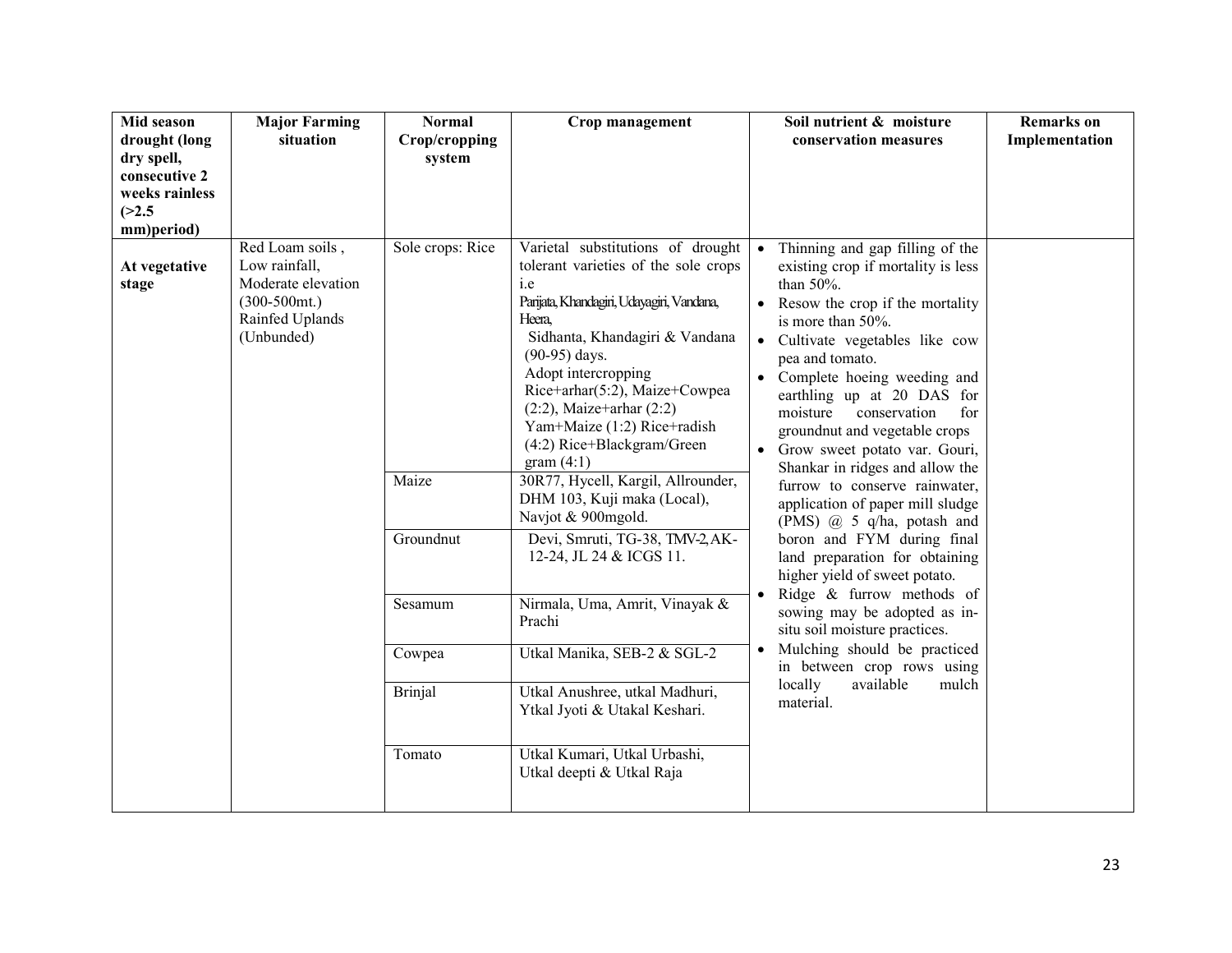| Chilli          | Utkal Ava & Utkal Rashmi.                                               |  |
|-----------------|-------------------------------------------------------------------------|--|
|                 |                                                                         |  |
| Turmeric        | Rashmi, Subarna,                                                        |  |
|                 | Sudarshan, Surama & Roma.                                               |  |
| Pineapple       | Queen & Kew                                                             |  |
| Ginger          | Suprava, Suravi, Nadia & China.                                         |  |
| Sweet<br>Potato | Gauri & Sankar                                                          |  |
| Niger           | Deomali, Utkal niger-150                                                |  |
| Cotton          | Savita, Bunny, Sri Tulashi,<br>Bhaskar                                  |  |
| Other crop      | Castor: DCH 177, DCH 5, DCH<br>32, GCH 5, (Jyoti & Aruna)<br>composite. |  |
|                 | Mishri<br>Rajendra,<br>Yam<br>bean:<br>Kanda-1                          |  |
|                 | Elephant foot Yam: Gajendra<br>Yam: Hatikhoja, Padma,                   |  |
|                 | Local Elite.<br>Colocassia: Muktakeshi, Sankha<br>saru, Telia.          |  |
|                 | Tapioca : Shree Jaya, Shree Lata                                        |  |
|                 |                                                                         |  |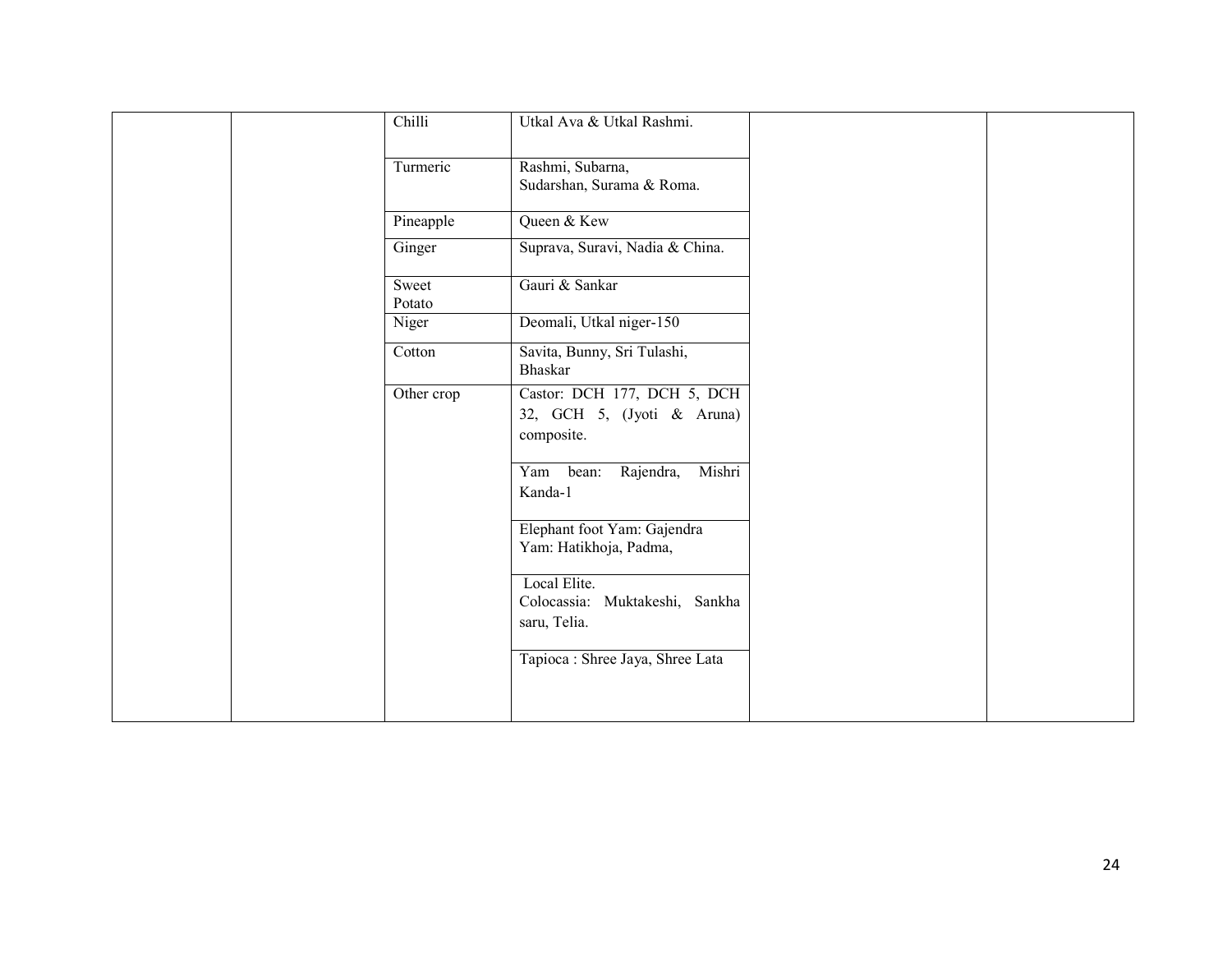| Black soils, Moderate<br>rainfall<br>Rainfed Medium<br>lands | Sole crops: Rice<br>Other crop | Growing of medium duration rice<br>variety: Lalat, swarna, Mahsuri,<br>Jajati, Konark, Surendra, MTU<br>& Manaswini (120-130)<br>1001<br>days.<br>Sunflower: KBSH 1 & Modern<br>Black gram: OBG 23, OBG 15,<br>PU-30, T-9, Sarala, B-3-8-8.<br>Green gram: OUM 11-5, PDM-<br>139, TARM-1, PDM-11, Dhauli. | • If rice population is less than $50\%$<br>resow the crop.<br>• Select early maturing varieties<br>$(90d)$ .<br>• Sprouted seeds may be direct<br>seeded in lines or fresh seedlings<br>may be raised for transplanting<br>$\bullet$ If rice population is more than 50<br>% carryout weeding and adjust<br>plant population<br>the<br>by<br>redistribution of hills (Khelua),<br>plugging of drainage hole for<br>checking seepage loss and to<br>provide life saving irrigation as<br>and when necessary. |  |
|--------------------------------------------------------------|--------------------------------|-----------------------------------------------------------------------------------------------------------------------------------------------------------------------------------------------------------------------------------------------------------------------------------------------------------|--------------------------------------------------------------------------------------------------------------------------------------------------------------------------------------------------------------------------------------------------------------------------------------------------------------------------------------------------------------------------------------------------------------------------------------------------------------------------------------------------------------|--|
| Laterite soils,<br>Moderate rainfall<br>Rainfed Low lands:   | Sole crops: Rice               | Variets like Padmini, Mahanadi,<br>Mahalaxmi<br>$(140-145)$<br>Upahar.<br>days.                                                                                                                                                                                                                           | $\bullet$ In situ<br>moisture<br>should be<br>practiced<br>through<br>contour<br>bunding.<br>Utilize<br>already<br>harvested<br>rainwater as live<br>saving or<br>protective irrigation.                                                                                                                                                                                                                                                                                                                     |  |

| <b>Condition</b>                              |                                                                                              |                                          | <b>Suggested Contingency measures</b>                                                                                                                                                                                                                                                                              |                                                                                                                                                                                                                                                                                                                                                                                 |                                     |
|-----------------------------------------------|----------------------------------------------------------------------------------------------|------------------------------------------|--------------------------------------------------------------------------------------------------------------------------------------------------------------------------------------------------------------------------------------------------------------------------------------------------------------------|---------------------------------------------------------------------------------------------------------------------------------------------------------------------------------------------------------------------------------------------------------------------------------------------------------------------------------------------------------------------------------|-------------------------------------|
| Mid season<br>drought (long                   | <b>Major Farming</b><br>situation                                                            | <b>Normal</b><br>Crop/cropping<br>system | Crop management                                                                                                                                                                                                                                                                                                    | Soil nutrient & moisture conservation<br>measures                                                                                                                                                                                                                                                                                                                               | <b>Remarks</b> on<br>Implementation |
| dry spell)<br>At flowering/<br>fruiting stage | Red Loam soils low<br>rainfall, Moderate<br>elevation (300-<br>$500$ mt.)<br>Rainfed Uplands | Sole crops: Rice                         | Varietal<br>substitutions<br>of<br>drought tolerant varieties of<br>the sole crops <i>i.e</i><br>Parijata, Khandagiri, Udayagiri, sidhanta,<br>Vandana, Heera, Saria (local).<br>Sidhanta,<br>Khandagiri<br>&<br>Vandana (90-95) days.<br>intercropping<br>Adopt<br>Rice+arhar<br>(5:2),<br>Maize+Cowpea<br>(2:2), | Spray $1\%$ KCl + 0.1 % boron to non<br>paddy crops to overcome drought.<br>Foliar application of 1.5% DAPS at pre-<br>flowering and flowering stage to pulses<br>and oilseeds is helpful.<br>Remove and destroy pest and disease<br>affected plant.<br>Provide irrigation at critical stages at<br>flowering and grain filling stage.<br>Crops like cow pea, green gram, black |                                     |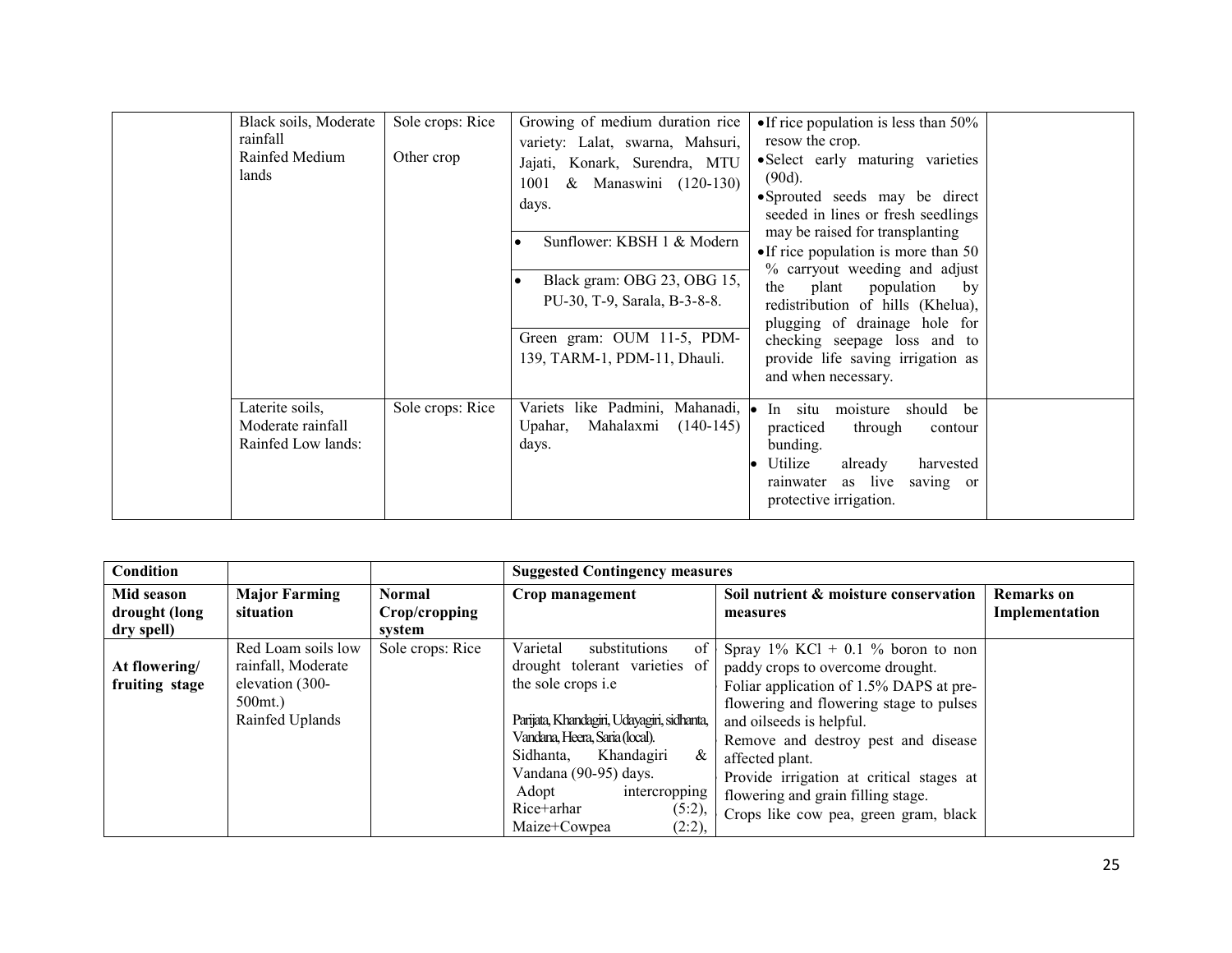| Condition                                 |                                   |                                          | <b>Suggested Contingency measures</b>                                                                                                 |                                                                                                                                            |                                     |  |
|-------------------------------------------|-----------------------------------|------------------------------------------|---------------------------------------------------------------------------------------------------------------------------------------|--------------------------------------------------------------------------------------------------------------------------------------------|-------------------------------------|--|
| Mid season<br>drought (long<br>dry spell) | <b>Major Farming</b><br>situation | <b>Normal</b><br>Crop/cropping<br>system | Crop management                                                                                                                       | Soil nutrient & moisture conservation<br>measures                                                                                          | <b>Remarks</b> on<br>Implementation |  |
|                                           |                                   | Maize                                    | Maize+arhar<br>(2:2)<br>Yam+Maize<br>(1:2)<br>Rice+Radish<br>(4:2)<br>Rice+Blackgram/Green<br>gram<br>(4:1)<br>30R77, Hycell, Kargil, | gram, maize and vegetables may be<br>harvested.<br>Need based plant protection measures to<br>be taken.<br>Provide life saving irrigation. |                                     |  |
|                                           |                                   |                                          | Allrounder, DHM 103, Kuji<br>maka (Local), Navjot $&$<br>900mgold                                                                     | Weeding and ridging in groundnut,<br>maize<br>Mulching in cotton,<br>maize<br>and<br>vegetable crops.                                      |                                     |  |
|                                           |                                   | Groundnut                                | Devi, Smruti, TG-38, TMV-2,<br>AK-12-24, JL 24 & ICGS 11.                                                                             |                                                                                                                                            |                                     |  |
|                                           |                                   | Sesamum                                  | Nirmala, Uma, Amrit, Vinayak<br>& Prachi                                                                                              |                                                                                                                                            |                                     |  |
|                                           |                                   | Cowpea                                   | Utkal Manika, SEB-2 & SGL-<br>2.                                                                                                      |                                                                                                                                            |                                     |  |
|                                           |                                   | <b>Brinjal</b>                           | Utkal Anushree, utkal<br>Madhuri, Ytkal Jyoti & Utakal<br>Keshari.                                                                    |                                                                                                                                            |                                     |  |
|                                           |                                   | Tomato                                   | Utkal Kumari, Utkal Urbashi,<br>Utkal Deepti & Utkal Raja                                                                             |                                                                                                                                            |                                     |  |
|                                           |                                   | Chillies                                 | Utkal Ava & Utkal Rashmi                                                                                                              |                                                                                                                                            |                                     |  |
|                                           |                                   | Turmeric                                 | Zashmi, Subarna, Sudarshan,<br>Surama & Roma.                                                                                         |                                                                                                                                            |                                     |  |
|                                           |                                   | Pineapple                                | Queen & Kew                                                                                                                           |                                                                                                                                            |                                     |  |
|                                           |                                   | Ginger                                   | Suprava, Suravi, Nadia &<br>China.                                                                                                    |                                                                                                                                            |                                     |  |
|                                           |                                   | Sweet potato                             | Gauri & Sankar                                                                                                                        |                                                                                                                                            |                                     |  |
|                                           |                                   | Niger                                    | Deomali, Utkal niger-150, IGP<br>76                                                                                                   |                                                                                                                                            |                                     |  |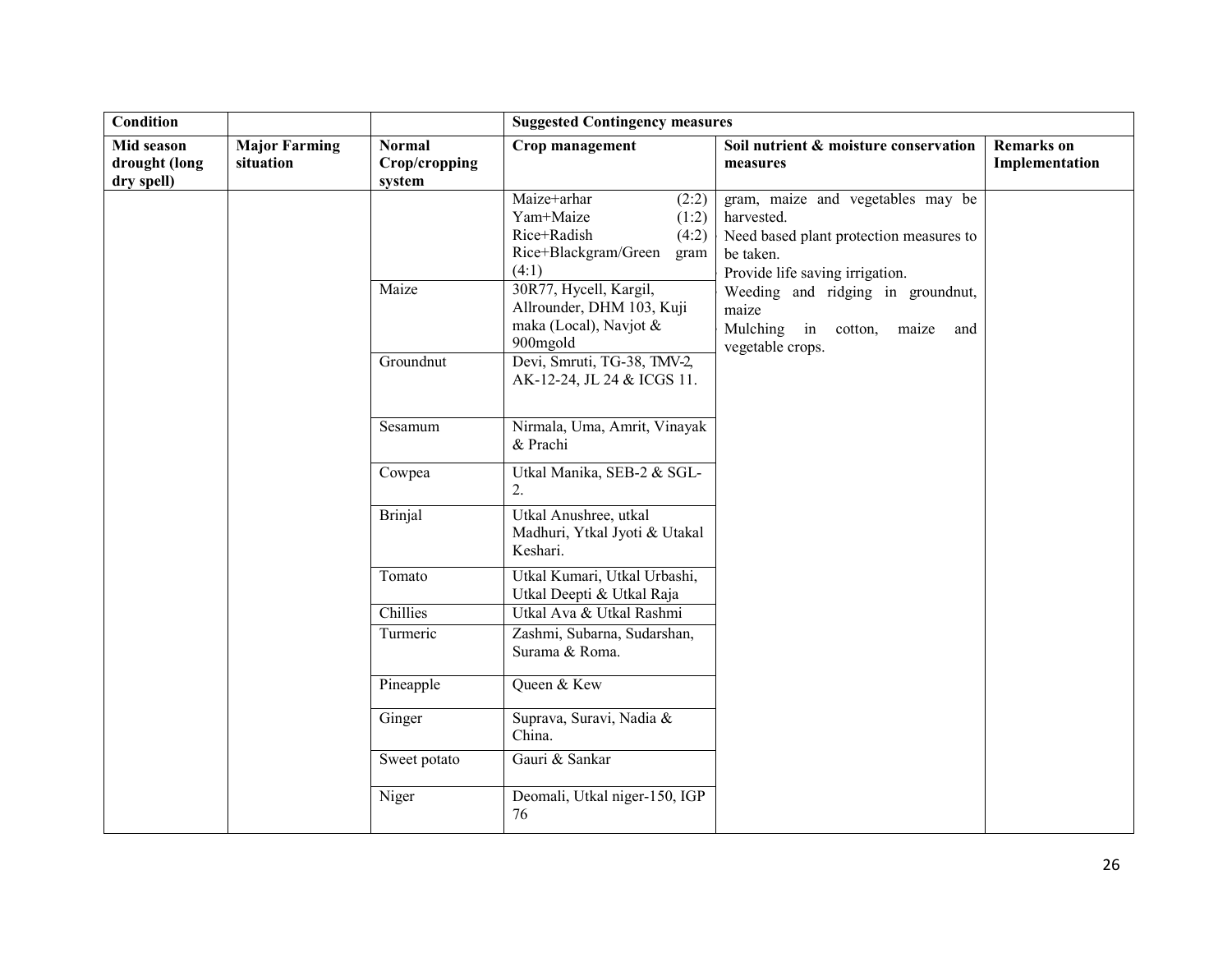| <b>Condition</b>                          |                                                              |                                                | <b>Suggested Contingency measures</b>                                                                                                                                                                                                                                                                                                                                                              |                                                                                                                                                                                                                                                                                     |                                     |
|-------------------------------------------|--------------------------------------------------------------|------------------------------------------------|----------------------------------------------------------------------------------------------------------------------------------------------------------------------------------------------------------------------------------------------------------------------------------------------------------------------------------------------------------------------------------------------------|-------------------------------------------------------------------------------------------------------------------------------------------------------------------------------------------------------------------------------------------------------------------------------------|-------------------------------------|
| Mid season<br>drought (long<br>dry spell) | <b>Major Farming</b><br>situation                            | <b>Normal</b><br>Crop/cropping<br>system       | Crop management                                                                                                                                                                                                                                                                                                                                                                                    | Soil nutrient & moisture conservation<br>measures                                                                                                                                                                                                                                   | <b>Remarks</b> on<br>Implementation |
|                                           |                                                              | Cotton                                         | Savita, Bunny, Sri Tulashi,<br><b>Bhaskar</b>                                                                                                                                                                                                                                                                                                                                                      |                                                                                                                                                                                                                                                                                     |                                     |
|                                           | Black soils,<br>Moderate rainfall<br>Rainfed Medium<br>lands | Sole crops: Rice<br>Other crop                 | Growing of medium duration<br>rice variety: Lalat, swarna,<br>Mahsuri,<br>Jajati,<br>Konark,<br><b>MTU</b><br>Surendra,<br>1001<br>$\boldsymbol{\mathcal{X}}$<br>Manaswini (120-130) days<br>$\overline{\mathcal{X}}$<br>Sunflower:<br><b>KBSH</b><br>Modern<br>Blackgram: OBG 23, OBG 15,<br>PU-30, T-9, Sarala, B-3-8-8.<br>Greengram: OUM 11-5, PDM-<br>TARM-1,<br>$PDM-11$ ,<br>139,<br>Dhauli | Advised<br>Tricyclazole<br>to<br>spray<br>(Beam/Team) 0.06-0.1% at 10-12 days<br>interval to control blast and brown spot<br>diseases in rice during this period.<br>To control stem borer and Gandhi bug,<br>spray methyl Triazophos 2 ml/Liter<br>Provide life saving irrigation. |                                     |
|                                           | Laterite soils,<br>Moderate rainfall                         | Sole crops under<br>rainfed Low<br>lands: Rice | Varieties like Padmini,<br>Upahar, Mahalaxmi (140-145)<br>days.                                                                                                                                                                                                                                                                                                                                    | For late transplanted rice 2 spraying at<br>10 days interval with Vardamycin 0.3%<br>to control sheath blight.                                                                                                                                                                      |                                     |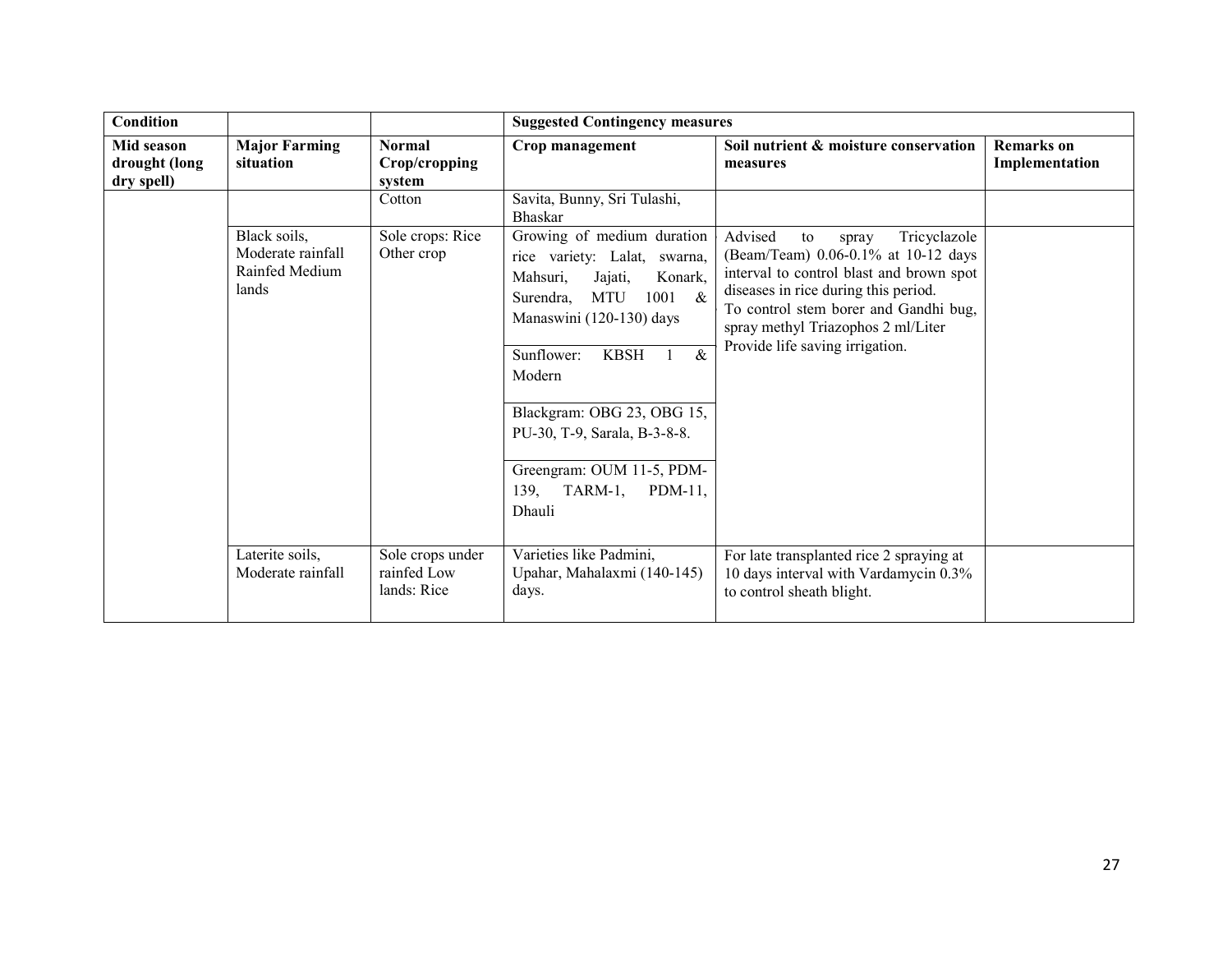| Condition                                                   |                                                                                               |                                       | <b>Suggested Contingency measures</b>                                                                                                                                                                                                                                                                                                                                             |                                                                                                                                                                                                                                                                                                                                                                                                                                                                                                     |                                         |  |  |
|-------------------------------------------------------------|-----------------------------------------------------------------------------------------------|---------------------------------------|-----------------------------------------------------------------------------------------------------------------------------------------------------------------------------------------------------------------------------------------------------------------------------------------------------------------------------------------------------------------------------------|-----------------------------------------------------------------------------------------------------------------------------------------------------------------------------------------------------------------------------------------------------------------------------------------------------------------------------------------------------------------------------------------------------------------------------------------------------------------------------------------------------|-----------------------------------------|--|--|
| <b>Terminal drought</b><br>(Early withdrawal<br>of monsoon) | <b>Major Farming</b><br>situation                                                             | <b>Normal Crop/cropping</b><br>system | Crop management                                                                                                                                                                                                                                                                                                                                                                   | Rabi Crop planning                                                                                                                                                                                                                                                                                                                                                                                                                                                                                  | <b>Remarks</b> on<br>Implementati<br>on |  |  |
|                                                             | Red Loam soils,<br>Low rainfall,<br>Moderate elevation<br>$(300-500)$ mt.)<br>Rainfed Uplands | Sole crops: Rice                      | Varietal substitutions of drought tolerant<br>varieties of the sole crops i.e<br>Parijata, Khandagiri, Udayagiri, sidhanta, Vandana,<br>Heera, Saria (local).<br>Sidhanta, Khandagiri & Vandana (90-<br>95) days.<br>Adopt intercropping Rice+arhar(5:2),<br>Maize+Cowpea (2:2), Maize+arhar<br>$(2:2)$ Yam+Maize $(1:2)$ Rice+radish<br>(4:2) Rice+Blackgram/Green gram<br>(4:1) | Utilization<br>of<br>residual<br>moisture for early sowing<br>of pre-rabi crops like Cow<br>pea (SEB - 2, Utkal<br>Manik),<br>horse<br>gram<br>(Urmi),<br>gram<br>green<br>(Durga),<br>black<br>gram<br>(Ujala), Niger (Deomali)<br>to be sown to conserve soil<br>moisture. And provide life<br>saving irrigation as and<br>when necessary.<br>Groundnut: Devi, Smruti,<br>TMV-2, JL 24 & ICGS 11.<br>Sesamum: Nirmala, Uma,<br>Amrit, Vinayak & Prachi<br>Need based plant<br>protection measures |                                         |  |  |
|                                                             |                                                                                               | Maize                                 | 30R77, Hycell, Kargil, Allrounder,<br>DHM 103, Kuji maka (Local), Navjot &<br>900mgold.                                                                                                                                                                                                                                                                                           |                                                                                                                                                                                                                                                                                                                                                                                                                                                                                                     |                                         |  |  |
|                                                             |                                                                                               | Cowpea                                | Utkal Manika, SEB-2                                                                                                                                                                                                                                                                                                                                                               |                                                                                                                                                                                                                                                                                                                                                                                                                                                                                                     |                                         |  |  |
|                                                             |                                                                                               | <b>Brinjal</b>                        | Utkal Anushree, utkal Madhuri, Ytkal<br>Jyoti & Utakal Keshari.                                                                                                                                                                                                                                                                                                                   |                                                                                                                                                                                                                                                                                                                                                                                                                                                                                                     |                                         |  |  |
|                                                             |                                                                                               | Tomato                                | Utkal Kumari, Utkal Urbashi, Utkal<br>deepti & Utkal Raja                                                                                                                                                                                                                                                                                                                         |                                                                                                                                                                                                                                                                                                                                                                                                                                                                                                     |                                         |  |  |
|                                                             |                                                                                               | Chillies                              | Utkal Ava & Utkal Rashm                                                                                                                                                                                                                                                                                                                                                           |                                                                                                                                                                                                                                                                                                                                                                                                                                                                                                     |                                         |  |  |
|                                                             |                                                                                               | Turmeric                              | Rashmi, Subarna, Sudarshan, Surama &<br>Roma.                                                                                                                                                                                                                                                                                                                                     |                                                                                                                                                                                                                                                                                                                                                                                                                                                                                                     |                                         |  |  |
|                                                             |                                                                                               | Pineapple                             | Queen & Kew                                                                                                                                                                                                                                                                                                                                                                       |                                                                                                                                                                                                                                                                                                                                                                                                                                                                                                     |                                         |  |  |
|                                                             |                                                                                               | Ginger                                | Suprava, Suravi, Nadia & China.                                                                                                                                                                                                                                                                                                                                                   |                                                                                                                                                                                                                                                                                                                                                                                                                                                                                                     |                                         |  |  |
|                                                             |                                                                                               | Sweet potato                          | Gauri & Sankar                                                                                                                                                                                                                                                                                                                                                                    |                                                                                                                                                                                                                                                                                                                                                                                                                                                                                                     |                                         |  |  |
|                                                             |                                                                                               | Niger                                 | Deomali, Utkal niger-150, IGP 76                                                                                                                                                                                                                                                                                                                                                  |                                                                                                                                                                                                                                                                                                                                                                                                                                                                                                     |                                         |  |  |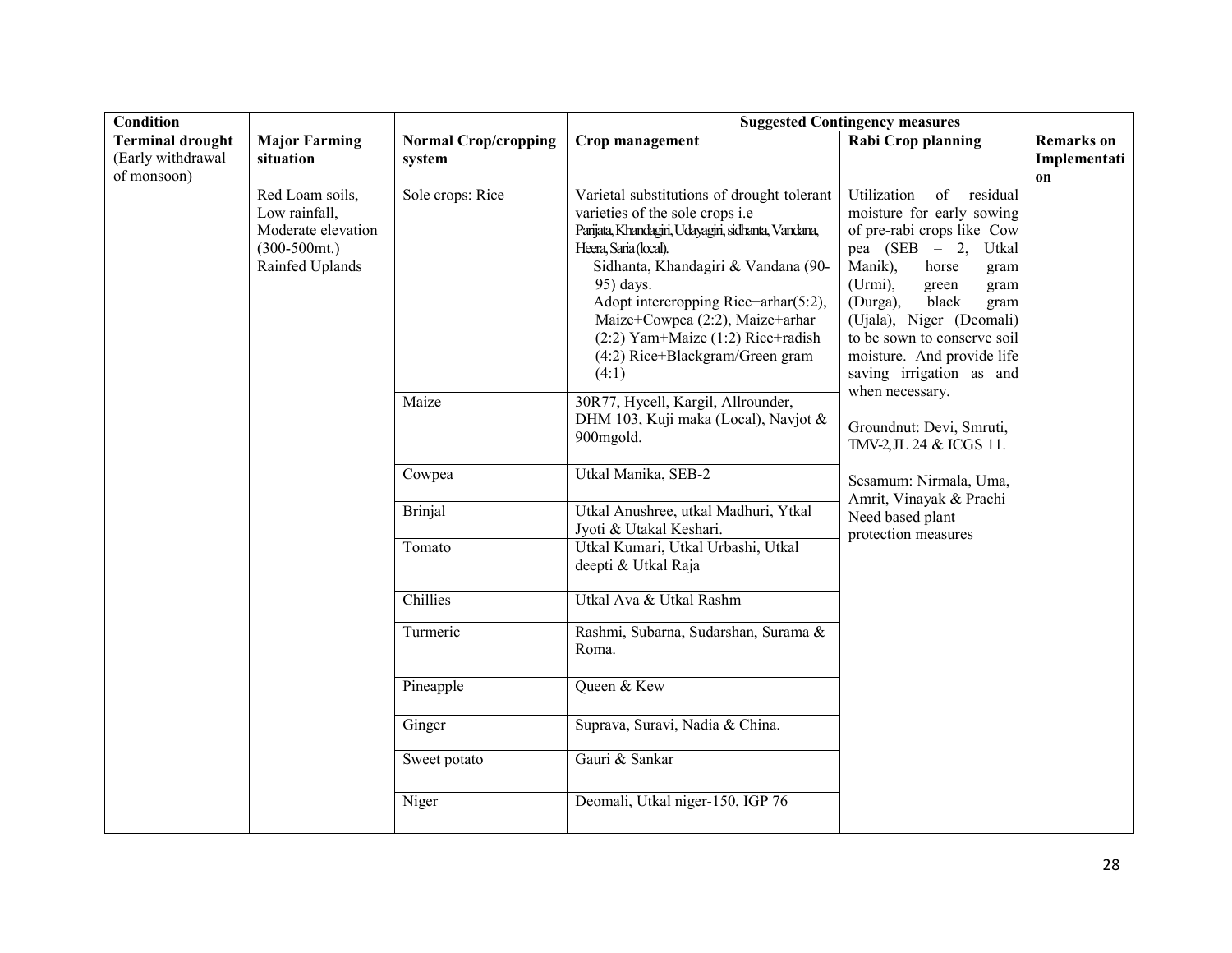| Condition                                                   |                                                           |                                       | <b>Suggested Contingency measures</b>                                                                                                                                                                                                                                                                                                  |                                                                                                                                                         |                                         |
|-------------------------------------------------------------|-----------------------------------------------------------|---------------------------------------|----------------------------------------------------------------------------------------------------------------------------------------------------------------------------------------------------------------------------------------------------------------------------------------------------------------------------------------|---------------------------------------------------------------------------------------------------------------------------------------------------------|-----------------------------------------|
| <b>Terminal drought</b><br>(Early withdrawal<br>of monsoon) | <b>Major Farming</b><br>situation                         | <b>Normal Crop/cropping</b><br>system | Crop management                                                                                                                                                                                                                                                                                                                        | <b>Rabi Crop planning</b>                                                                                                                               | <b>Remarks</b> on<br>Implementati<br>on |
|                                                             |                                                           | Cotton                                | Savita, Bunny, Sri Tulashi, Bhaskar                                                                                                                                                                                                                                                                                                    |                                                                                                                                                         |                                         |
|                                                             | Black soils,                                              | Other crop<br>Rice                    | a. Castor: DCH 177, DCH 5, DCH 32,<br>GCH 5, (Jyoti & Aruna) composite.<br>Yam bean: Rajendra, Mishri Kanda-1<br>$b_{\cdot}$<br>Elephant foot Yam: Gajendra<br>Yam: Hatikhoja, Padma, Local Elite<br>d.<br>e. Colocassia: Muktakeshi, Sankha<br>saru, Telia.<br>Tapioca : Shree Jaya, Shree Lata<br>Growing of medium duration<br>rice | Provide<br>life<br>saving                                                                                                                               |                                         |
|                                                             | Moderate rainfall<br>Medium land                          |                                       | variety: Lalat, swarna, Masoori, Jajati,<br>Konark, Surendra, MTU 1001 &<br>Manaswini (120-130) days<br>Sunflower: KBSH 1 & Modern<br>Black gram: OBG 23, OBG 15,<br>PU-30, T-9, Sarala, B-3-8-8.<br>Green gram: OUM 11-5, PDM-139,<br>TARM-1, PDM-11, Dhauli.                                                                         | irrigation, from harvested<br>rain water at reproductive<br>stage and conserve soil<br>moisture harvest the crop<br>at physiological maturity<br>stage. |                                         |
|                                                             | Laterite soils,<br>Moderate Rainfall<br>Rainfed Low lands | Sole crops: Rice                      | Varieties<br>like<br>Padmini,<br>Upahar,<br>Mahalaxmi (140-145) days.                                                                                                                                                                                                                                                                  | $-do-$                                                                                                                                                  |                                         |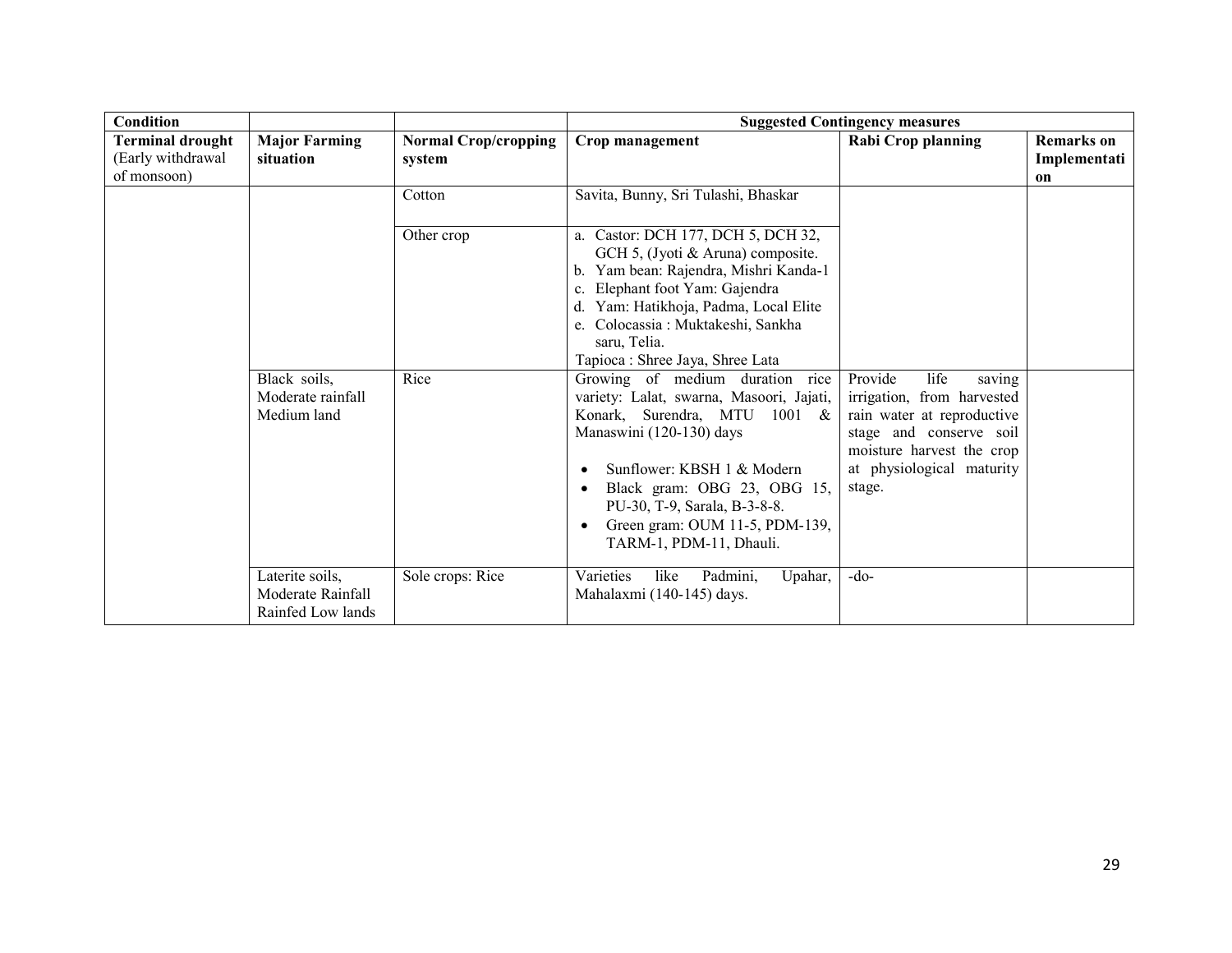|  | 2.1.2 Drought - Irrigated situation |  |  |
|--|-------------------------------------|--|--|
|--|-------------------------------------|--|--|

| Condition                                                    |                                                                 |                                 |                                                                                                                                                                                                                                                                   | <b>Suggested Contingency measures</b>                                                                                                                                                                                |                   |
|--------------------------------------------------------------|-----------------------------------------------------------------|---------------------------------|-------------------------------------------------------------------------------------------------------------------------------------------------------------------------------------------------------------------------------------------------------------------|----------------------------------------------------------------------------------------------------------------------------------------------------------------------------------------------------------------------|-------------------|
|                                                              | <b>Major Farming</b>                                            | <b>Normal Crop/cropping</b>     | Change in crop/cropping                                                                                                                                                                                                                                           | <b>Agronomic measures</b>                                                                                                                                                                                            | <b>Remarks</b> on |
|                                                              | situation                                                       | system                          | system                                                                                                                                                                                                                                                            |                                                                                                                                                                                                                      | Implementation    |
| Delayed release of<br>water in canals due<br>to low rainfall | Black soils,<br>Moderate Rainfall,<br>High Irrigation<br>Upland | Rice-Pulse                      | Plantation Crop                                                                                                                                                                                                                                                   | Irrigate the kharif rice with<br>ground water during dry spell<br>only. In light texture soil<br>conveyance loss should be<br>minimized during irrigation<br>by spreading a polythene<br>sheet in the field channel. |                   |
|                                                              | Laterite soil,<br>Moderate rainfall                             |                                 | Only transplanting can be done<br>from previously sown nursery.                                                                                                                                                                                                   | Provide life saving irrigation,<br>from harvested rain water at                                                                                                                                                      |                   |
|                                                              | Medium land                                                     | Rice-Vegetable<br>Rice-Pulse    | Low<br>land rice:<br>Moti,<br>Mahalaxmi, Savitri, Padmini &<br>Rajashree.<br>Growing<br>short<br>duration                                                                                                                                                         | reproductive<br>stage<br>and<br>moisture<br>conserve<br>soil<br>harvest<br>the<br>$\text{crop}$<br>at<br>physiological maturity stage.                                                                               |                   |
|                                                              | Lowland                                                         | Rice-Rice<br>Rice-Oilseed/Pulse | vegetables like cucumber, okra,<br>cowpea, French bean.<br>Groundnut: Devi, Smruti, TG-<br>38, TMV-2, AK-12-24, JL 24 &<br>ICGS 11<br>Blackgram: OBG 23, OBG 15,<br>PU-30, T-9, Sarala, B-3-8-8.<br>Green gram: OUM 11-5, PDM-<br>139, TARM-1, PDM-11,<br>Dhauli. |                                                                                                                                                                                                                      |                   |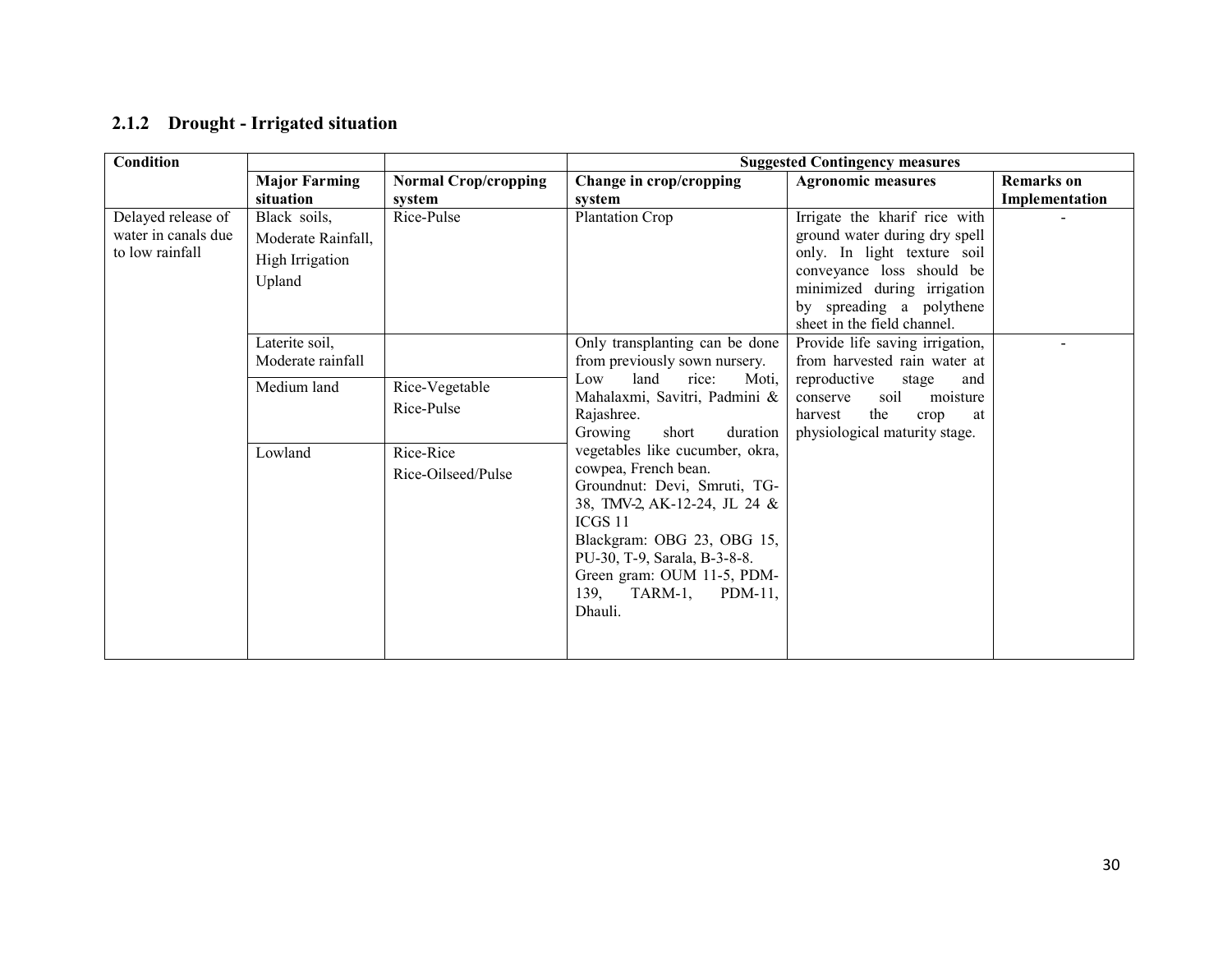| <b>Condition</b>                                             |                                                                   |                                       |                                                                                                                                                                                                          | <b>Suggested Contingency measures</b>                                                                                                                         |                                     |
|--------------------------------------------------------------|-------------------------------------------------------------------|---------------------------------------|----------------------------------------------------------------------------------------------------------------------------------------------------------------------------------------------------------|---------------------------------------------------------------------------------------------------------------------------------------------------------------|-------------------------------------|
|                                                              | <b>Major Farming</b><br>situation                                 | <b>Normal Crop/cropping</b><br>system | Change in crop/cropping<br>system                                                                                                                                                                        | <b>Agronomic measures</b>                                                                                                                                     | <b>Remarks</b> on<br>Implementation |
| Limited release of<br>water in canals<br>due to low rainfall | Black soils,<br>Moderate Rainfall,<br>High Irrigation<br>Low land | Rice-rice<br>Rice-Oilseed/Pulse       | Growing of medium duration<br>rice variety: Lalat, swarna,<br>Masoori (120-135 days).<br>Adopt<br>intercropping<br>rice+blackgram/greengram<br>(4:1). Groundnut: Smruti, TMV-<br>2, AK-12-24.            | Thinning & weeding should<br>be done to minimize water<br>loss.<br>Practice<br>with<br>mulching<br>organics to extend the period<br>of moisture availability. |                                     |
|                                                              | Laterite soil,<br>Moderate Rainfall<br>Low land                   | Rice-Vegetable                        | Only transplanting can be done<br>from previously sown nursery.<br>Low land rice: Mahalaxmi,<br>Padmini & Rajashree.<br>Growing<br>short<br>duration<br>vegetables like cucumber, okra,<br>cowpea, bean. | with<br>mulching<br>Practice<br>organics to extend the period<br>of moisture availability.                                                                    |                                     |

| <b>Condition</b>                                                                       |                                                                      |                             | <b>Suggested Contingency measures</b>                                                                                                                                                                |                                                                                                                          |                   |
|----------------------------------------------------------------------------------------|----------------------------------------------------------------------|-----------------------------|------------------------------------------------------------------------------------------------------------------------------------------------------------------------------------------------------|--------------------------------------------------------------------------------------------------------------------------|-------------------|
|                                                                                        | <b>Major Farming</b>                                                 | <b>Normal Crop/cropping</b> | Change in crop/cropping system                                                                                                                                                                       | <b>Agronomic measures</b>                                                                                                | <b>Remarks</b> on |
|                                                                                        | situation                                                            | system                      |                                                                                                                                                                                                      |                                                                                                                          | Implementation    |
| Non release of<br>water in canals<br>under delayed<br>onset of monsoon<br>in catchment | Black soils,<br>Moderate Rainfall,<br>High Irrigation<br>Medium land | Rice-Oilseed/Pulse          | Growing of medium duration rice<br>variety: Lalat, swarna, Masoori (120-<br>135 days).<br>Adopt<br>intercropping<br>rice+blackgram/greengram<br>$(4:1)$ .<br>Groundnut: Smruti, TMV-2, AK-12-<br>24. | Irrigate the rice during<br>critical stage only with<br>ground<br>water.<br>Conveyance<br>losses<br>should be minimized. |                   |
|                                                                                        | Laterite soils,<br>Moderate rainfall<br>Low land                     | Rice-Vegetable              | Only transplanting can be done from<br>previously sown nursery.<br>Low land rice: Swarna, Pratikshya<br>Prefer short duration vegetables like<br>cucumber, okra, cowpea, French<br>bean.             | Rice should be<br>harvested at<br>physiological maturity<br>to avoid yield loss.                                         |                   |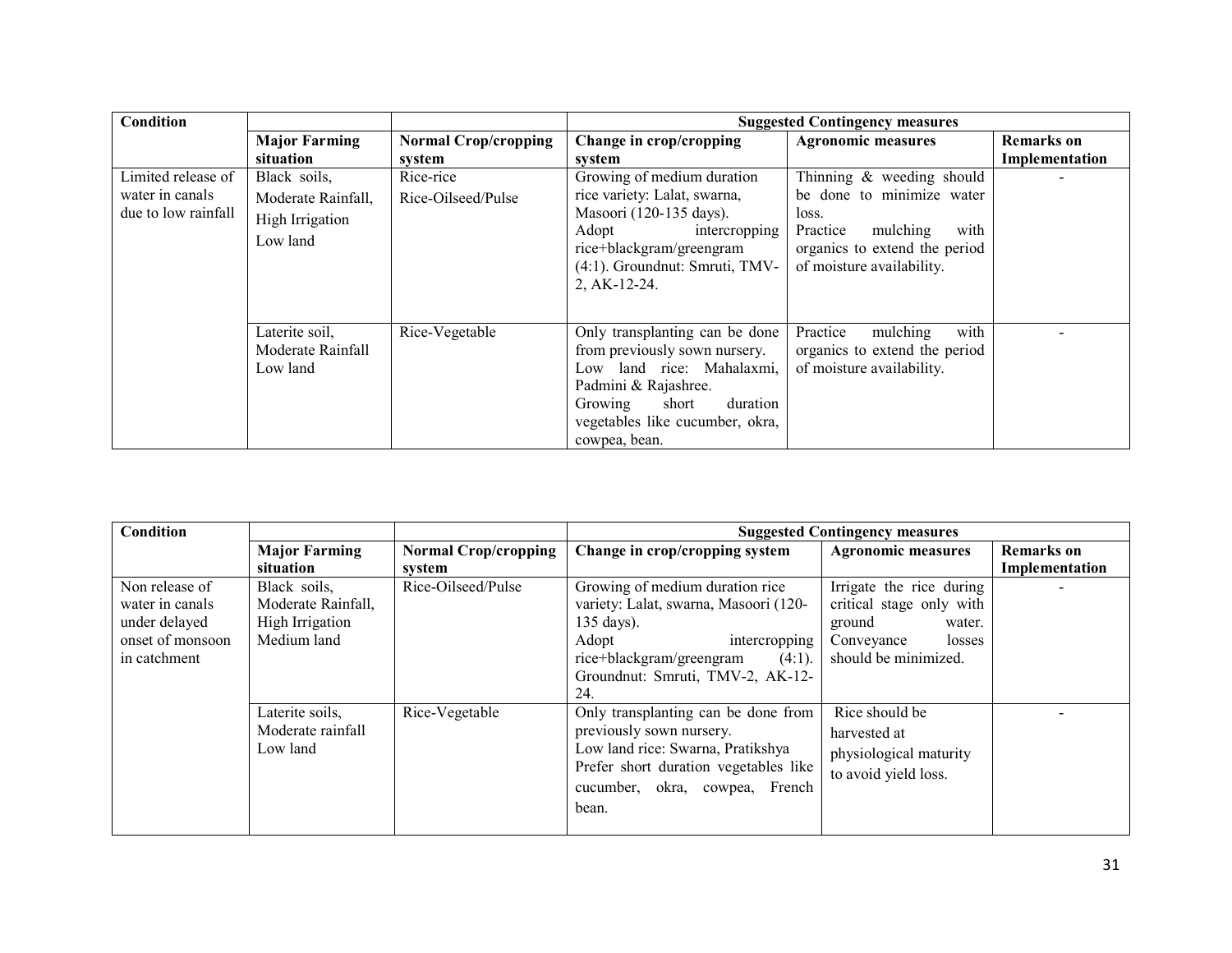| <b>Condition</b>                                                                     |                                                                      |                             | <b>Suggested Contingency measures</b>                                                                                                                                                                                   |                                                                                                                          |                   |
|--------------------------------------------------------------------------------------|----------------------------------------------------------------------|-----------------------------|-------------------------------------------------------------------------------------------------------------------------------------------------------------------------------------------------------------------------|--------------------------------------------------------------------------------------------------------------------------|-------------------|
|                                                                                      | <b>Major Farming</b>                                                 | <b>Normal Crop/cropping</b> | Change in crop/cropping system                                                                                                                                                                                          | <b>Agronomic measures</b>                                                                                                | <b>Remarks</b> on |
|                                                                                      | situation                                                            | system                      |                                                                                                                                                                                                                         |                                                                                                                          | Implementation    |
| Lack of inflows<br>into tanks due to<br>insufficient<br>/delayed onset of<br>monsoon | Black soils,<br>Moderate Rainfall,<br>High Irrigation<br>Medium land | Rice-Oilseed/Pulse          | Growing of medium duration rice<br>variety: Lalat, swarna, Masoori (120-<br>$135 \text{ days}$ ).<br>Adopt<br>$Rice +$<br>intercropping<br>Blackgram /Greengram<br>$(4:1)$ .<br>Groundnut: Smruti, TMV-2, AK-12-<br>24. | Irrigate the rice during<br>critical stage only with<br>ground<br>water.<br>losses<br>Conveyance<br>should be minimized. |                   |
|                                                                                      | Laterite soils,<br>Moderate rainfall<br>Low land                     | Rice-Vegetable              | Only transplanting can be done from<br>previously sown nursery.<br>Low land rice: Mahalaxmi, Padmini<br>& Rajashree.<br>Growing short duration vegetables<br>like cucumber, okra, cowpea, French<br>bean.               | Rice should be<br>harvested at<br>physiological maturity<br>to avoid yield loss.                                         |                   |

| Condition           |                      |                             | <b>Suggested Contingency measures</b> |                                   |                   |
|---------------------|----------------------|-----------------------------|---------------------------------------|-----------------------------------|-------------------|
|                     | <b>Major Farming</b> | <b>Normal Crop/cropping</b> | Change in crop/cropping               | <b>Agronomic measures</b>         | <b>Remarks</b> on |
|                     | situation            | system                      | system                                |                                   | Implementation    |
| Insufficient ground | Black soils,         | Rice-Oilseed/Pulse          | Prefer medium duration rice           | Irrigate the rice during critical |                   |
| water recharge due  | Moderate Rainfall,   |                             | variety: Lalat, Konark (120)          | stage only with harvest rain      |                   |
| to low rainfall.    | High Irrigation      |                             | days).                                | Conveyance<br>losses<br>water.    |                   |
|                     | Medium land          |                             | Blackgram(T9, PU19, PU30)             | should be minimized.              |                   |
|                     |                      |                             | Groundnut (Smruti, TMV-2)             | Transplant 3-4 seedlings/hill     |                   |
|                     |                      |                             |                                       | in rice.                          |                   |
|                     |                      |                             |                                       | Conserve moisture by raising      |                   |
|                     |                      |                             |                                       | bund height in rice.              |                   |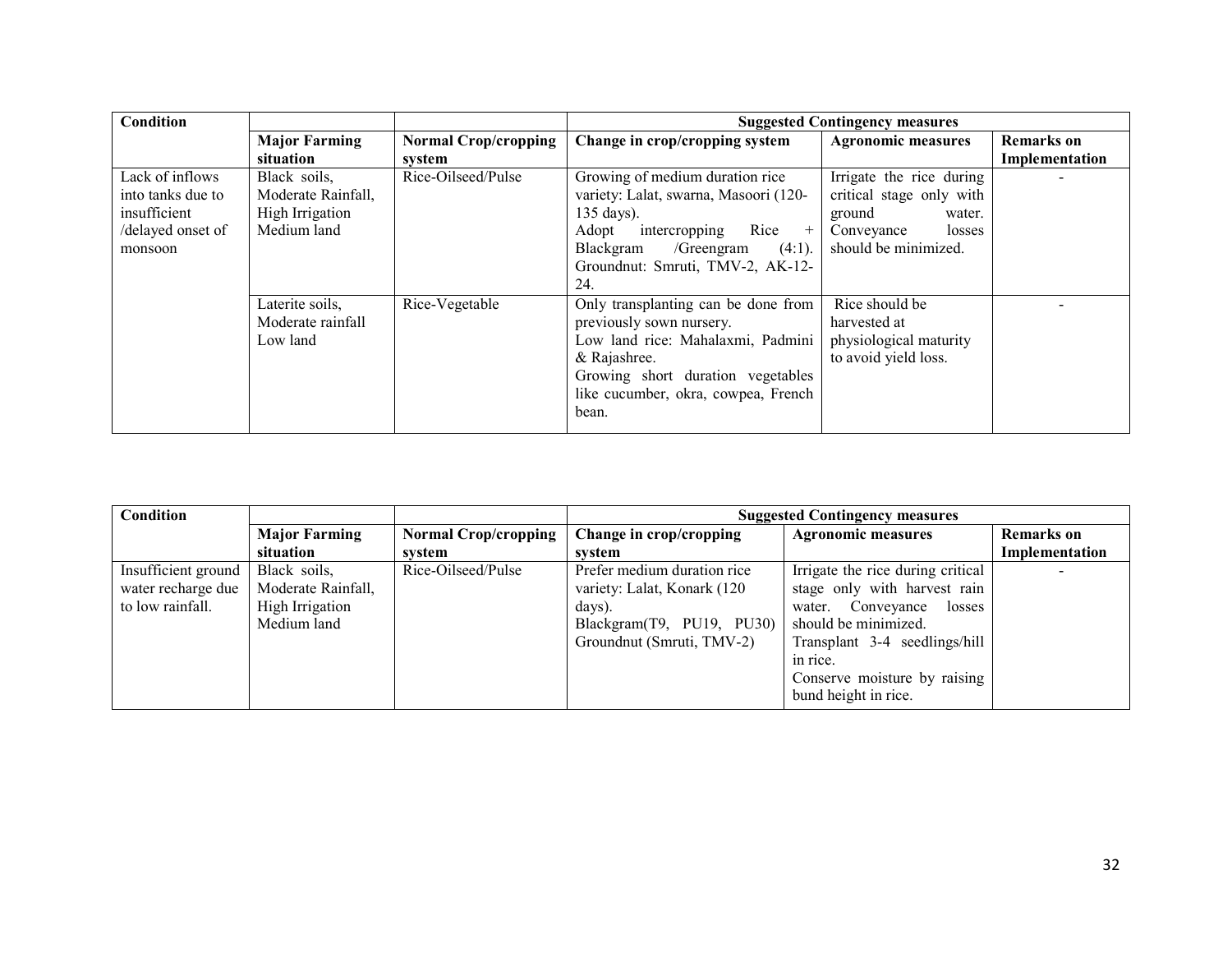| Condition |                      |                             | <b>Suggested Contingency measures</b> |                              |                   |
|-----------|----------------------|-----------------------------|---------------------------------------|------------------------------|-------------------|
|           | <b>Major Farming</b> | <b>Normal Crop/cropping</b> | Change in crop/cropping               | <b>Agronomic measures</b>    | <b>Remarks</b> on |
|           | situation            | system                      | system                                |                              | Implementation    |
|           | Laterite soils,      | Rice-Vegetable              | Only transplanting can be done        | Rice should be harvested at  |                   |
|           | Moderate rainfall    |                             | from previously sown nursery.         | physiological maturity to    |                   |
|           | Low land             |                             | land<br>Moti,<br>rice:<br>Low.        | avoid yield loss.            |                   |
|           |                      |                             | Mahalaxmi, Savitri, Padmini &         | Mulching in vegetables.      |                   |
|           |                      |                             | Rajashree.                            | Life saving irrigation from  |                   |
|           |                      |                             | duration<br>Growing<br>short          | harvested rain water.        |                   |
|           |                      |                             | vegetables like cucumber, okra,       | Conserve moisture by raising |                   |
|           |                      |                             | cowpea, bean.                         | bund height in rice.         |                   |
|           |                      |                             |                                       |                              |                   |
|           |                      |                             |                                       |                              |                   |

# 2.2 Unusual rains (untimely, unseasonal etc) (for both rainfed and irrigated situations)

| Condition                                                               | <b>Suggested contingency measure</b>                                                |                                                                                                                 |                                                                                           |                                                                                                            |  |
|-------------------------------------------------------------------------|-------------------------------------------------------------------------------------|-----------------------------------------------------------------------------------------------------------------|-------------------------------------------------------------------------------------------|------------------------------------------------------------------------------------------------------------|--|
| Continuous high rainfall<br>in a short span leading<br>to water logging | <b>Vegetative stage</b>                                                             | <b>Flowering stage</b>                                                                                          | Crop maturity stage                                                                       | Post harvest                                                                                               |  |
| Paddy                                                                   | Re sow the crop. Grow short<br>Duration var. or grow<br>short<br>duration. Drainage | Drainage, Pest control measure                                                                                  | Early harvest, Paddy seeds should<br>not be used for seed purpose and<br>may be consumed. | <b>Store</b><br>Control<br>grain<br>pest,<br>be<br>to<br>measure<br>taken for keeping<br>moisture content. |  |
| Maize                                                                   |                                                                                     |                                                                                                                 |                                                                                           |                                                                                                            |  |
| <b>Horticulture</b>                                                     |                                                                                     |                                                                                                                 |                                                                                           |                                                                                                            |  |
| Vegetables                                                              | Re sow the crop. Grow short<br>Duration var. or grow short<br>duration. Drainage    | Drainage, Pest control measure                                                                                  | <b>Early Harvest</b>                                                                      | Harvested<br>Early<br>& disposed                                                                           |  |
|                                                                         | Heavy rainfall with high speed winds in a short span                                |                                                                                                                 |                                                                                           |                                                                                                            |  |
| Paddy                                                                   | Dwarf variety                                                                       | Application of potassic fertilizer<br>$(a)$ <sub>5</sub> kg/acre more to the paddy<br>crop. Grow short duration | Early Harvest                                                                             |                                                                                                            |  |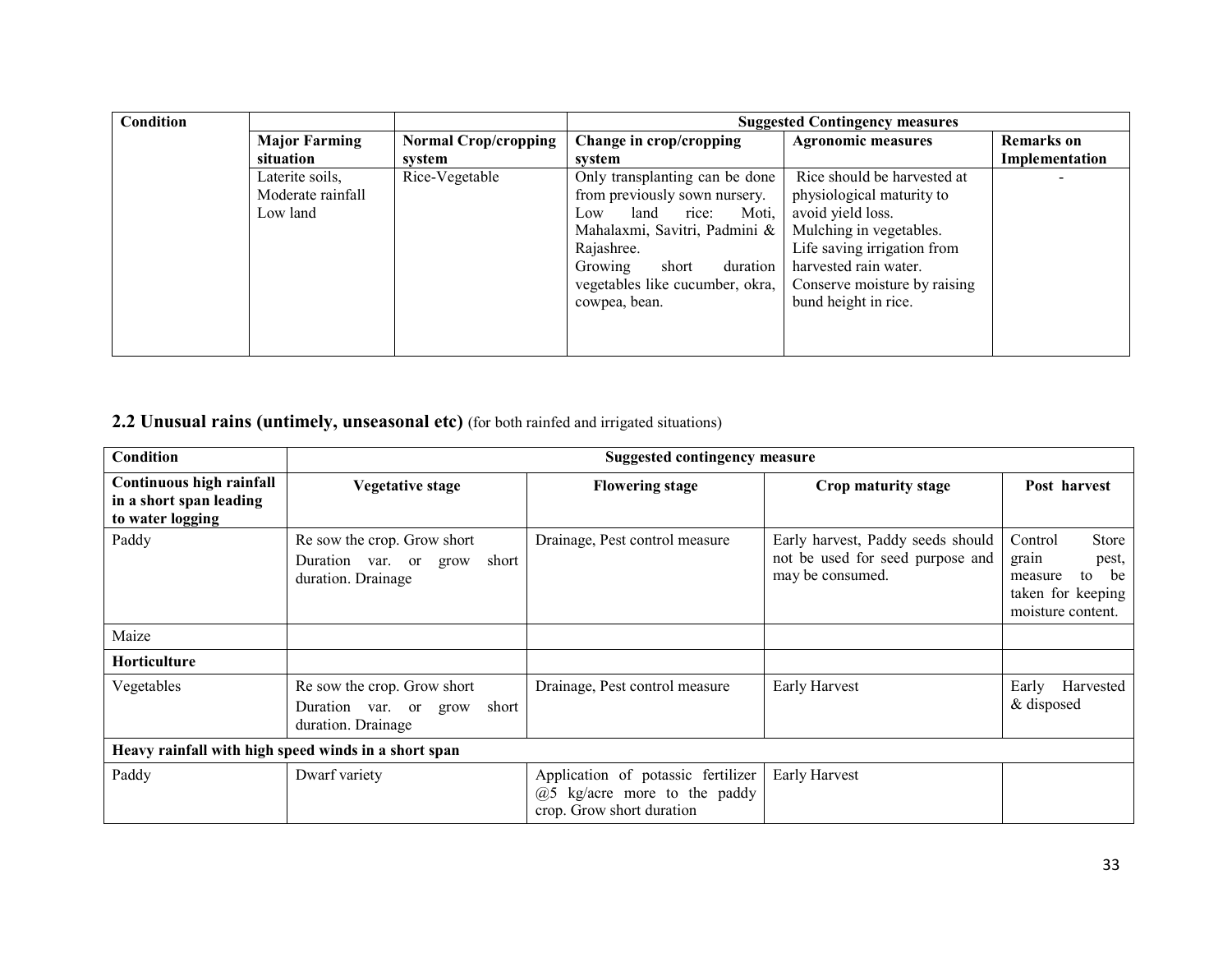|                                               |                                                                                                                                                     | Pulse like cowpea, B.gram and G.<br>Gram.                                                                                                          |                                                                                        |                                                     |
|-----------------------------------------------|-----------------------------------------------------------------------------------------------------------------------------------------------------|----------------------------------------------------------------------------------------------------------------------------------------------------|----------------------------------------------------------------------------------------|-----------------------------------------------------|
| Maize                                         | Resow the crop. Grow short<br>Duration var.or grow short duration<br>Pulse like cowpea, B.gram and<br>G.gram, if the crop damaged.                  | Application of potassic fertilizer<br>$(a)$ 5 kg/acre more to the Maize<br>crop. Grow short duration<br>Pulse like cowpea, B.gram and G.<br>Gram.  |                                                                                        |                                                     |
| Horticulture                                  |                                                                                                                                                     |                                                                                                                                                    |                                                                                        |                                                     |
| Vegetables                                    | Resow the crop. Grow short<br>Duration var. or grow<br>short<br>duration Pulse like cowpea, B.gram<br>and G.gram. Gap filling in the main<br>field. | Application of potassic fertilizer<br>Application of<br>$(a)5$ kg/acre.<br>bavistin +<br>strpetocycline<br>to<br>reduced wilt incidence.           |                                                                                        | Harvested early &<br>disposed                       |
|                                               | Outbreak of pests and diseases due to unseasonal rains                                                                                              |                                                                                                                                                    |                                                                                        |                                                     |
| Paddy                                         | Spraying of Tricyclazole $\omega$<br>0.6gm/liter for management of<br>Blast.                                                                        | Spraying of Monocrotophos @ 2<br>ml/liter for<br>management<br>of<br>steamborer.                                                                   | Dusting of Malathion 8kg/acrefor<br>management of Gandhibug.                           | Use of Cellphos<br>for store grain<br>pest control. |
| Maize                                         | of<br>Monocrotophus<br><b>Spraying</b><br>/Chloropyrophus $(a)$ 2 ml/liter for<br>management of steamborer.                                         | Spraying of Mancozeb $(a)$ 4<br>gm/liter for management of Leaf<br>spot.                                                                           | Spraying of Endosulfan $(a)$<br>2<br>ml/liter<br>for<br>of<br>management<br>heliothis. | Use of Cellphos<br>for store grain<br>pest control. |
| Horticulture                                  |                                                                                                                                                     |                                                                                                                                                    |                                                                                        |                                                     |
| Vegetables                                    | Spraying of bavistin +<br>strpetocycline for management<br>wilt.                                                                                    | Spraying<br>of<br>Chloropyriphos/<br>2 ml/liter for<br>Quinalphus $\omega$<br>management of Fruit borer.                                           | Spraying of copperoxychloride @<br>4 gm/liter for management of<br>Fruitrut.           |                                                     |
| Mango, Litchi, Guava,<br>Citrus & Pomegranate | Spraying of Endosulfan @ 2<br>ml/liter +Mancozeb $(a)$ 2 gm/liter<br>for management of steamborer.                                                  | Alter<br>Net<br>of<br>spraying<br>Dimethoate/Malathion @ 2ml/liter<br>for mango hopper. Need based<br>plant protection measure should be<br>taken. | Poison bait against Fruitfly                                                           | Harvested<br>Early<br>& disposed                    |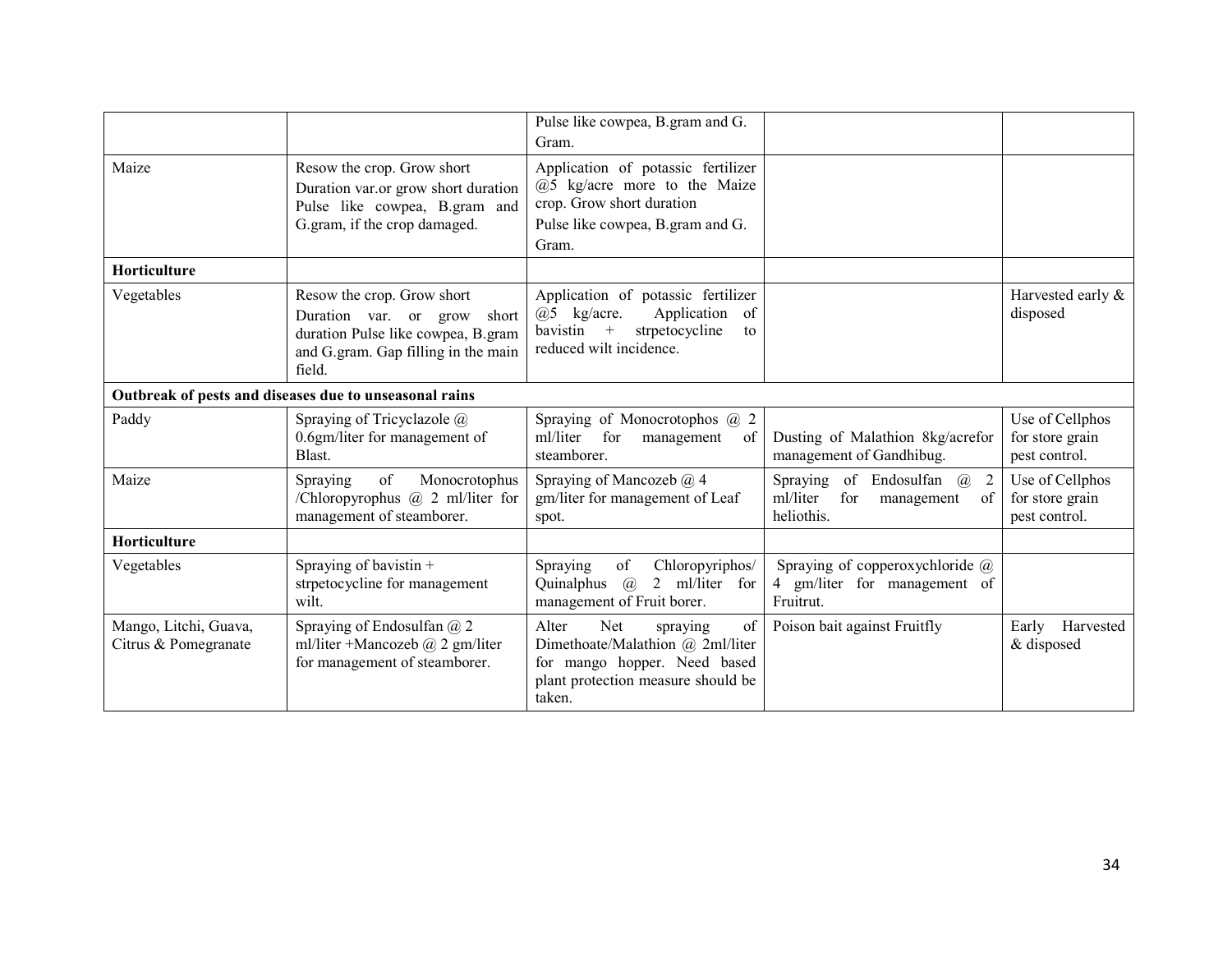# 2.3 Floods

| Condition                                                |                                                                                                                    |                                                                                | <b>Suggested contingency measure</b>                                                                               |                                                                                                                 |
|----------------------------------------------------------|--------------------------------------------------------------------------------------------------------------------|--------------------------------------------------------------------------------|--------------------------------------------------------------------------------------------------------------------|-----------------------------------------------------------------------------------------------------------------|
| <b>Transient water</b><br>logging/partial<br>inundation  | Seedling / nursery stage                                                                                           | <b>Vegetative stage</b>                                                        | <b>Reproductive stage</b>                                                                                          | At harvest                                                                                                      |
| Paddy                                                    | Re sows the crop. Grow<br>short<br>Duration var. or grow short<br>duration Pulse like cowpea,<br>B.gram and G.gram | Grow short duration<br>Pulse like cowpea, B.gram and<br>G.gram.                | If germination is below<br>70 % then Paddy seeds<br>should not be used for<br>seed purpose and may be<br>consumed. | If germination is below 70 $\%$ then<br>Paddy seeds should not be used for seed<br>purpose and may be consumed. |
| Horticulture                                             |                                                                                                                    |                                                                                |                                                                                                                    |                                                                                                                 |
|                                                          |                                                                                                                    |                                                                                |                                                                                                                    |                                                                                                                 |
| <b>Continuous</b><br>submergence<br>for more than 2 days |                                                                                                                    |                                                                                |                                                                                                                    |                                                                                                                 |
| Paddy                                                    | Spraying of Tricyclazole @<br>1 gm/liter for management<br>of Blast.                                               | Spraying of Monocrotophus<br>$(a)$ 2 ml/liter for management<br>of steamborer. | Spraying of Malathion @<br>2 ml/liter for<br>management of<br>Gandhibug.                                           | Use of Cellphos for store grain pest<br>control.                                                                |
| Horticulture                                             |                                                                                                                    |                                                                                |                                                                                                                    |                                                                                                                 |
|                                                          |                                                                                                                    |                                                                                |                                                                                                                    |                                                                                                                 |
| Sea water intrusion                                      |                                                                                                                    |                                                                                |                                                                                                                    |                                                                                                                 |
| Paddy                                                    | Spraying of Tricyclazole @<br>1 gm/liter for management<br>of Blast.                                               | Spraying of Monocrotophus<br>$@$ 2 ml/liter for management<br>of steamborer.   | Spraying of Malathion @<br>ml/liter<br>2<br>for<br>management<br>of<br>Gandhibug.                                  | Use of Cellphos for store grain pest<br>control.                                                                |
| Horticulture                                             |                                                                                                                    |                                                                                |                                                                                                                    |                                                                                                                 |
|                                                          |                                                                                                                    |                                                                                |                                                                                                                    |                                                                                                                 |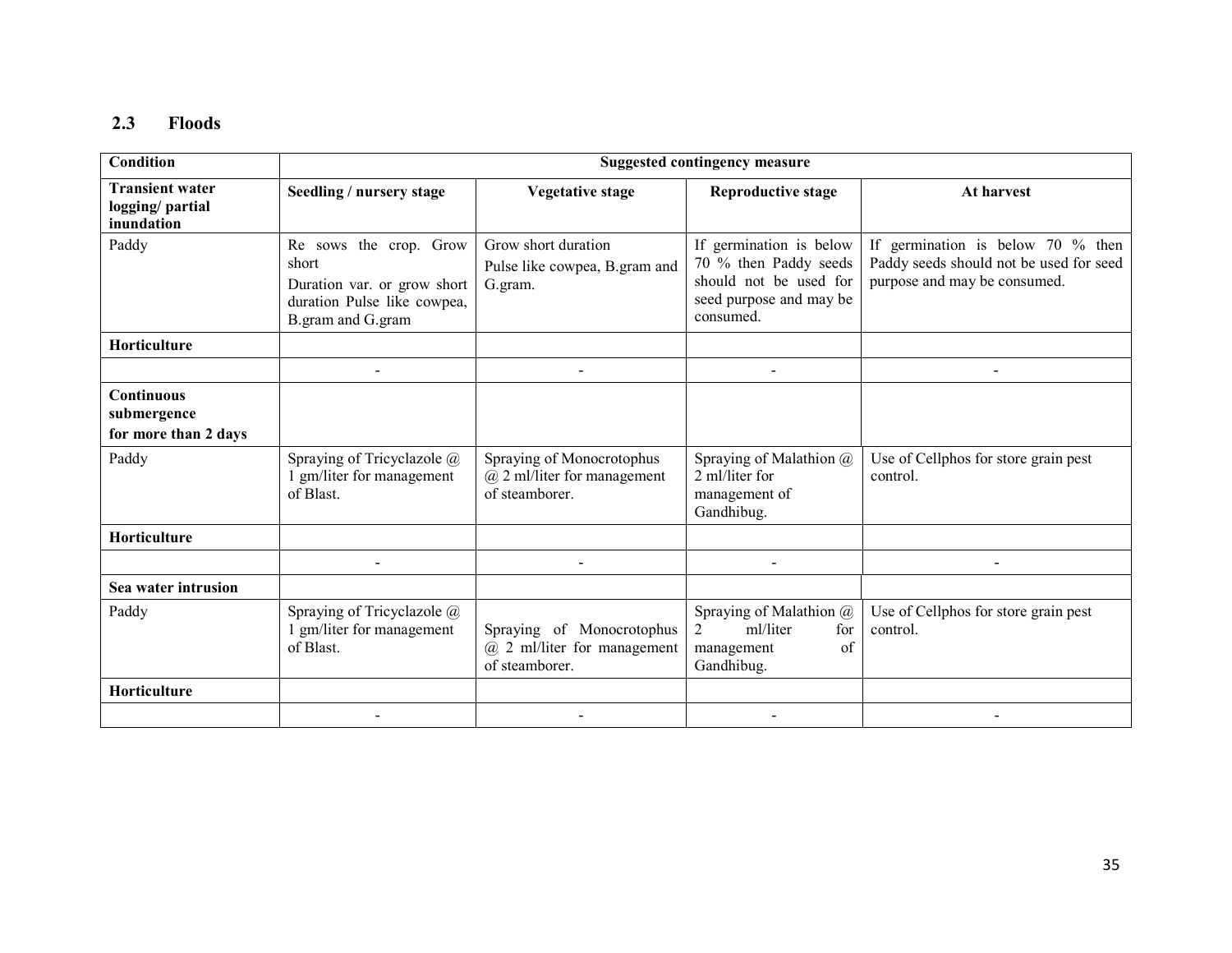# 2.4 Extreme events: Heat wave / Cold wave/Frost/ Hailstorm /Cyclone

| <b>Extreme event type</b> | <b>Suggested contingency measure</b>                                                           |  |  |  |  |  |
|---------------------------|------------------------------------------------------------------------------------------------|--|--|--|--|--|
|                           | <b>Reproductive stage</b><br><b>Vegetative stage</b><br>Seedling / nursery stage<br>At harvest |  |  |  |  |  |
|                           |                                                                                                |  |  |  |  |  |
| <b>Heat Wave</b>          | $-NA-$                                                                                         |  |  |  |  |  |
| Cold wave                 | $-NA-$                                                                                         |  |  |  |  |  |
| Frost                     | $-NA-$                                                                                         |  |  |  |  |  |
| Hailstorm                 |                                                                                                |  |  |  |  |  |
| Cyclone                   |                                                                                                |  |  |  |  |  |

#### 2.5Contingent strategies for Livestock, Poultry & Fisheries

### 2.5.1 Livestock

|                                 | <b>Suggested contingency measures</b>                                                                                                                                                                                                                                                                                                                                      |                                                                                                                                                                                                                                                                                                                                                                                                                                                                                                                                              |                                                                                                                                                                                                                                                                                                                                                                                                   |  |  |
|---------------------------------|----------------------------------------------------------------------------------------------------------------------------------------------------------------------------------------------------------------------------------------------------------------------------------------------------------------------------------------------------------------------------|----------------------------------------------------------------------------------------------------------------------------------------------------------------------------------------------------------------------------------------------------------------------------------------------------------------------------------------------------------------------------------------------------------------------------------------------------------------------------------------------------------------------------------------------|---------------------------------------------------------------------------------------------------------------------------------------------------------------------------------------------------------------------------------------------------------------------------------------------------------------------------------------------------------------------------------------------------|--|--|
|                                 | <b>Before the event</b>                                                                                                                                                                                                                                                                                                                                                    | During the event                                                                                                                                                                                                                                                                                                                                                                                                                                                                                                                             | After the event                                                                                                                                                                                                                                                                                                                                                                                   |  |  |
| <b>Drought</b>                  |                                                                                                                                                                                                                                                                                                                                                                            |                                                                                                                                                                                                                                                                                                                                                                                                                                                                                                                                              |                                                                                                                                                                                                                                                                                                                                                                                                   |  |  |
| Feed and fodder<br>availability | As the district is occasionally prone to<br>drought the following practices may be<br>implemented to prevent fodder shortage<br>problem<br>Sowing of cereals (fodder varieties of<br>Sorghum/Bajra) and leguminous crops<br>(Lucerne, Berseem, Horse gram, Cowpea)<br>during rabi under dry land system for<br>fodder production.<br>Collection of groundnut haulms<br>and | Harvest and use biomass of dried up crops<br>(Paddy, Maize, Ragi, Green gram, Black gram,<br>cow pea, Groundnut, Sugarcane, Tapioca etc., )<br>material as fodder<br>Use of locally available cheap feed resources like<br>GN haulms and tapioca waste as supplement for<br>feeding of livestock during drought<br>Harvest all the top fodder available (Subabul,<br>Glyricidia, Pipol, Prosopis etc) and feed the LS<br>during drought<br>Concentrate ingredients such as Grains, brans,<br>chunnies & oilseed cakes, low grade grains etc. | Encourage progressive farmers to<br>grow multi cut fodder crops of<br>sorghum/bajra/maize(UP<br>chari,<br>MP chari, HC-136, HD-2, GAINT<br>BAJRA,<br>$K-677$ ,<br>L-74.<br>Ananad/African<br>Tall,<br>Kisan<br>composite, Moti, Manjari, B1-7 on<br>their own lands with input subsidy<br>Supply of quality stem cuttings of<br>Hybrid napier (CO1), paragrass,<br>guinea grass, combo grass well |  |  |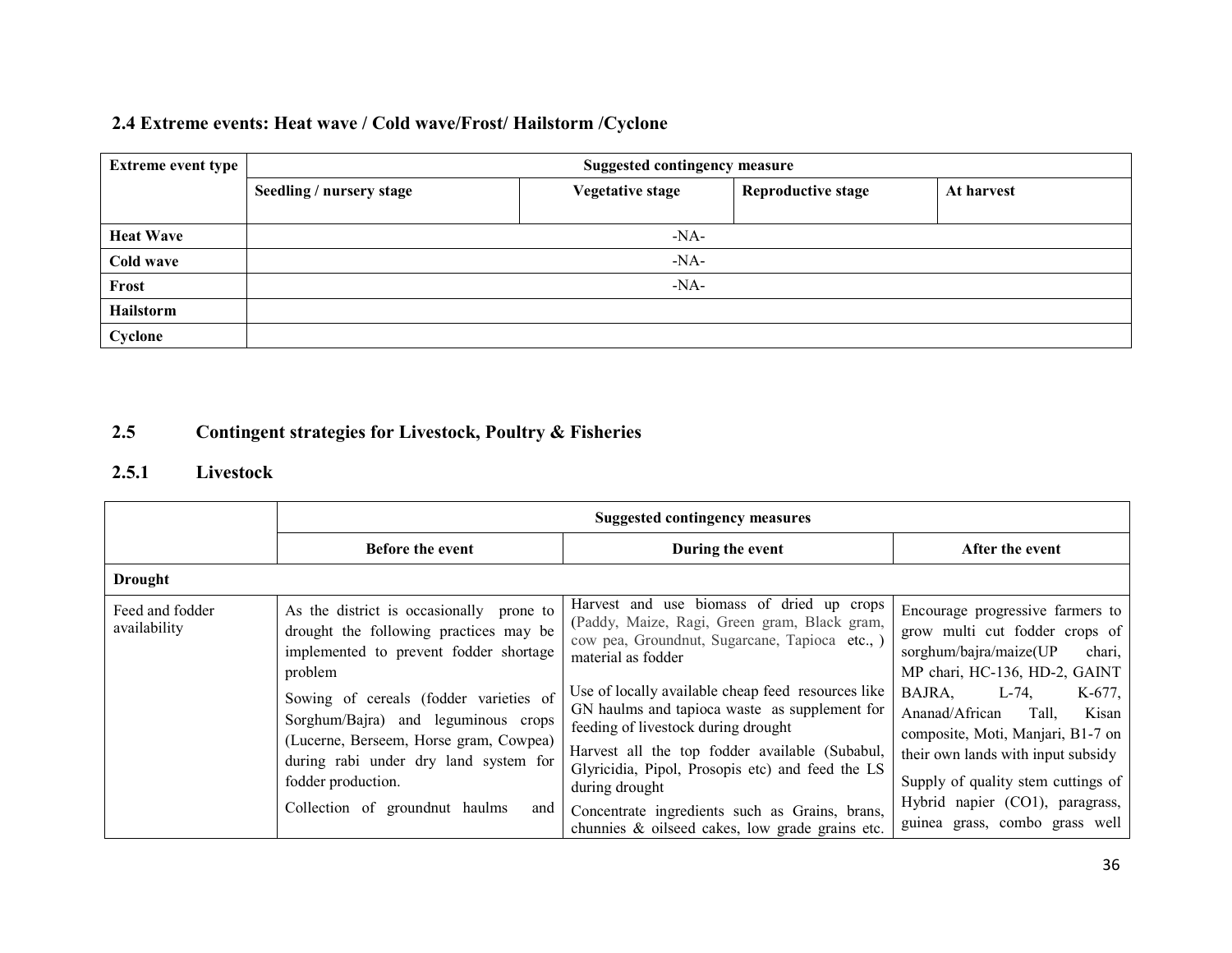|                | groundnut cake for use as feed supplement<br>during drought<br>Motivating the sugarcane farmers to<br>convert green sugarcane tops in to silage<br>by the end of February<br>Preserving the green maize fodder as<br>silage<br>Encourage fodder production with Bajra -<br>stylo- Bajra on rotation basis and also to<br>cultivate short-term fodder crops like<br>sunhemp<br>Formation of village Disaster Management<br>Committee<br>Capacity building and preparedness of the<br>stakeholders and official staff for the                             | unfit for human consumption should be procured<br>from Govt. Godowns for feeding as supplement<br>for high productive animals during drought<br>Promotion of Horse gram as contingent crop and<br>harvesting it at vegetative stage as fodder<br>Continuous supplementation of minerals to<br>prevent infertility.<br>Encourage mixing available kitchen waste with<br>dry fodder while feeding to the milch animals | before monsoon<br>Flushing the stock to recoup<br>Replenish the feed and<br>fodder<br>banks                                                                          |
|----------------|---------------------------------------------------------------------------------------------------------------------------------------------------------------------------------------------------------------------------------------------------------------------------------------------------------------------------------------------------------------------------------------------------------------------------------------------------------------------------------------------------------------------------------------------------------|----------------------------------------------------------------------------------------------------------------------------------------------------------------------------------------------------------------------------------------------------------------------------------------------------------------------------------------------------------------------------------------------------------------------|----------------------------------------------------------------------------------------------------------------------------------------------------------------------|
| Drinking water | drought/floods<br>Adopt various water conservation methods<br>at village level to improve the ground<br>water level for adequate water supply.<br>Identification of water resources<br>Desilting of ponds<br>Rain water harvesting and create water<br>bodies/watering points (when water is<br>scarce use only as drinking water for<br>animals)<br>Construction of drinking water tanks in<br>herding places/village junctions/relief<br>camp locations<br>Community drinking water trough can be<br>arranged in shandies /community grazing<br>areas | Adequate supply of drinking water.<br>Restrict wallowing of animals in water<br>bodies/resources<br>Add alum in stagnated water bodies                                                                                                                                                                                                                                                                               | Watershed management practices<br>shall be promoted to conserve the<br>rainwater.<br>Bleach (0.1%) drinking water /<br>water sources<br>Provide clean drinking water |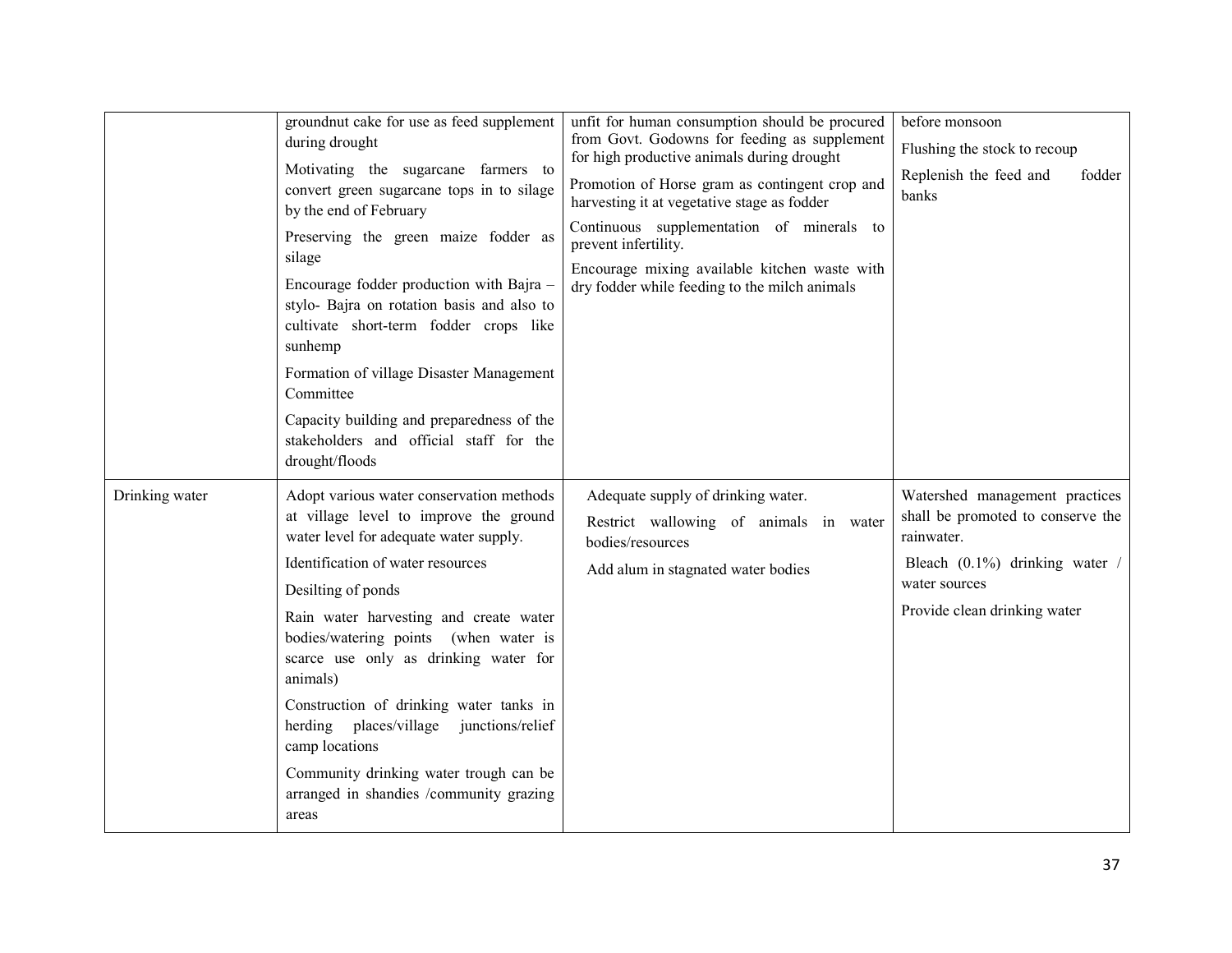| Health and disease<br>management | Procure and stock emergency medicines<br>vaccines for important endemic<br>and<br>diseases of the area<br>All the stock must be immunized for<br>endemic diseases of the area<br>Surveillance and disease monitoring<br>network to be established at Joint Director<br>(Animal Husbandry) office in the district<br>Adequate refreshment training on draught<br>management to be given to VAS, Jr.VAS,<br>LI with regard to health $&$ management<br>measures<br>Procure and stock multivitamins & area<br>specific mineral mixture                                                                                     | Carryout deworming to all animals entering into<br>relief camps<br>Identification and quarantine of sick animals<br>Constitution of Rapid Action Veterinary Force<br>Performing ring vaccination (8 km radius) in case<br>of any outbreak<br>Restricting movement of livestock in case of any<br>epidemic<br>Tick control measures be undertaken to prevent<br>tick borne diseases in animals<br>Rescue of sick and injured animals and their<br>treatment<br>Organize with community, daily lifting of dung                                                                  | Keep close surveillance on disease<br>outbreak.<br>Undertake<br>the<br>vaccination<br>depending on need<br>Keep the animal houses clean and<br>spray disinfectants Farmers should<br>be advised to breed their milch<br>animals during July-September so<br>that the peak milk production does<br>not coincide with mid summer                                                                                                                  |
|----------------------------------|-------------------------------------------------------------------------------------------------------------------------------------------------------------------------------------------------------------------------------------------------------------------------------------------------------------------------------------------------------------------------------------------------------------------------------------------------------------------------------------------------------------------------------------------------------------------------------------------------------------------------|-------------------------------------------------------------------------------------------------------------------------------------------------------------------------------------------------------------------------------------------------------------------------------------------------------------------------------------------------------------------------------------------------------------------------------------------------------------------------------------------------------------------------------------------------------------------------------|-------------------------------------------------------------------------------------------------------------------------------------------------------------------------------------------------------------------------------------------------------------------------------------------------------------------------------------------------------------------------------------------------------------------------------------------------|
| <b>Floods</b>                    |                                                                                                                                                                                                                                                                                                                                                                                                                                                                                                                                                                                                                         | from relief camps                                                                                                                                                                                                                                                                                                                                                                                                                                                                                                                                                             |                                                                                                                                                                                                                                                                                                                                                                                                                                                 |
|                                  | In case of early forewarning (EFW),<br>harvest all the crops (Paddy, Maize, Black<br>gram, Groundnut, Green gram, Horse<br>gram, cow pea etc.) that can be useful as<br>feed/fodder in future (store properly)<br>Protect the dried Dongri grass, sorghum<br>stover etc., from inundation of flood water<br>Keeping sufficient of dry fodder to<br>transport to the flood affected villages<br>Don't allow the animals for grazing if<br>severe floods are forewarned<br>Keep stock of bleaching powder and lime<br>Carry out Butax spray for control of<br>external parasites<br>Procure and stock emergency medicines | Transportation of animals to elevated areas<br>Proper hygiene and sanitation of the animal shed<br>In severe storms, un-tether or let loose the<br>animals<br>Use of unconventional and locally available cheap<br>feed ingredients for feeding of livestock.<br>Avoid soaked and mould infected feeds / fodders<br>to livestock<br>Carryout deworming to all animals entering into<br>relief camps<br>Identification and quarantine of sick animals<br>Constitution of Rapid Action Veterinary Force<br>Performing ring vaccination (8 km radius) in case<br>of any outbreak | Repair of animal shed<br>Bring back the animals to the shed<br>Cleaning and disinfection of the<br>shed<br>Bleach $(0.1\%)$ drinking water /<br>water sources<br>Encouraging farmers to cultivate<br>fodder crops<br>short-term<br>like<br>sunhemp.<br>Deworming with broad spectrum<br>dewormers<br>Proper disposable of the dead<br>animals / carcasses by burning /<br>deep burying (4-8 feet) with lime<br>powder (1kg for small ruminants) |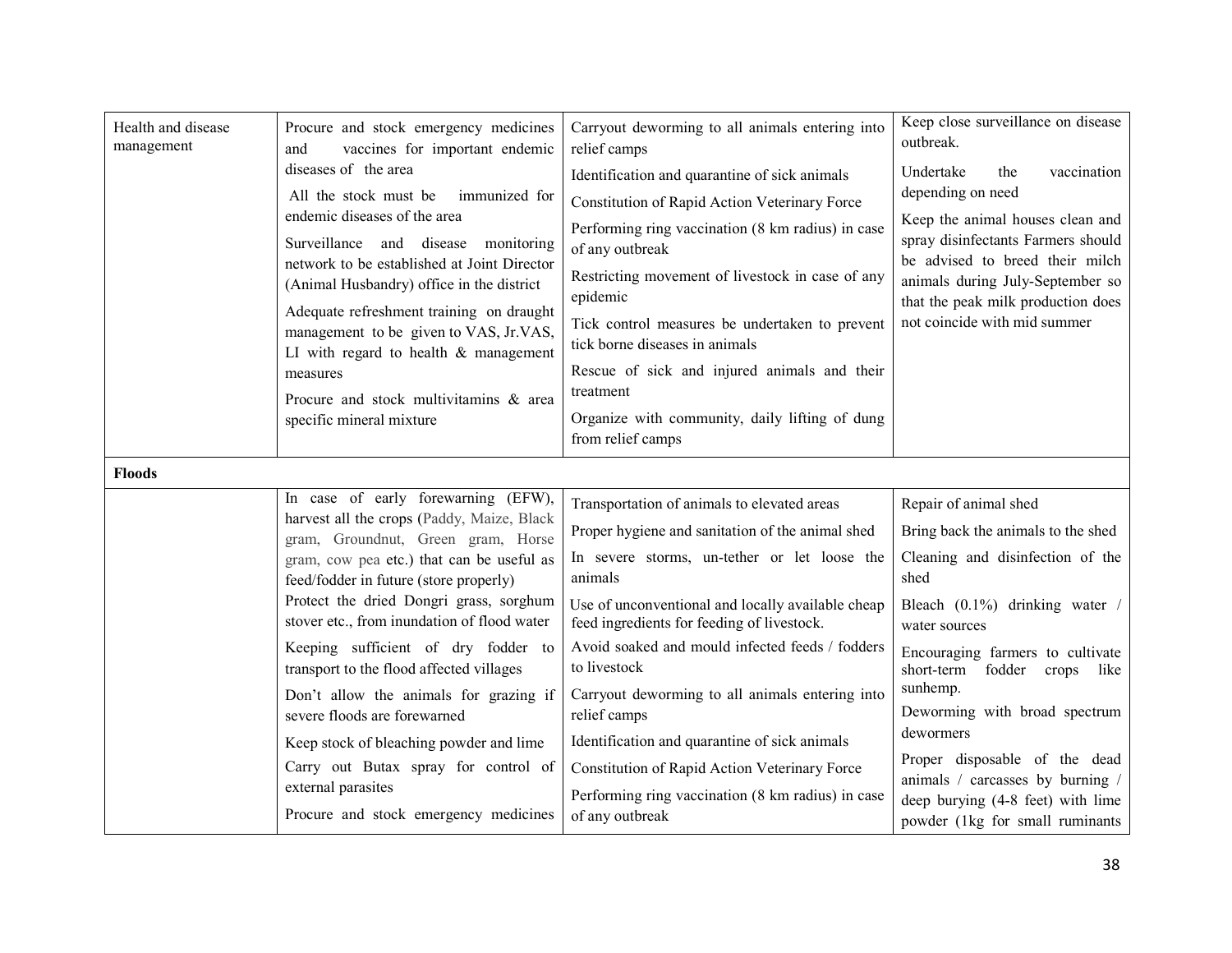|         | vaccines for important endemic<br>and<br>diseases of the area<br>All the stock must be<br>immunized for<br>endemic diseases of the area<br>Surveillance and disease monitoring<br>network to be established at Joint Director<br>(Animal Husbandry) office in the district<br>Adequate refreshment training on draught<br>management to be given to VAS, Jr.VAS,<br>LI with regard to health $\&$ management<br>measures<br>Identify the Clinical staff and trained<br>paravets and indent for their services as<br>per schedules<br>Identify the volunteers who can serve in<br>need of emergency<br>Arrangement for transportation of animals<br>from low lying area to safer places and<br>also for rescue animal health workers to | Restricting movement of livestock in case of any<br>epidemic<br>Emergency outlet establishment for required<br>medicines or feed in each village<br>Spraying of fly repellants in animal sheds                                                                                                                                                                                                                        | and 5kg for large ruminants) in pit<br>Drying the harvested crop material<br>and proper storage for use as<br>fodder.<br>Keep close surveillance on disease<br>outbreak.                                                                                                                                                                                                  |
|---------|----------------------------------------------------------------------------------------------------------------------------------------------------------------------------------------------------------------------------------------------------------------------------------------------------------------------------------------------------------------------------------------------------------------------------------------------------------------------------------------------------------------------------------------------------------------------------------------------------------------------------------------------------------------------------------------------------------------------------------------|-----------------------------------------------------------------------------------------------------------------------------------------------------------------------------------------------------------------------------------------------------------------------------------------------------------------------------------------------------------------------------------------------------------------------|---------------------------------------------------------------------------------------------------------------------------------------------------------------------------------------------------------------------------------------------------------------------------------------------------------------------------------------------------------------------------|
| Cyclone | get involve in rescue operations<br>Harvest all the possible wetted grain<br>(paddy/wheat/Sorghum/Bajra,/maize/horse<br>gram/ groundnut/ soya etc) and use as<br>animal feed.<br>Stock of anti-diarrheal drugs<br>and<br>electrolytes should be made available for<br>emergency transport<br>Don't allow the animals for grazing in case<br>of early forewarning (EFW) of cyclone<br>Incase of EFW of severe cyclone, shift the<br>animals to safer places.                                                                                                                                                                                                                                                                            | Treatment of the sick, injured and affected<br>animals through<br>arrangement<br>of<br>mobile<br>emergency veterinary hospitals / rescue animal<br>health workers.<br>Diarrhea out break may happen. Health camps<br>should be organized<br>In severe cases un-tether or let loose the animals<br>Arrange transportation of highly productive<br>animals to safer place<br>Spraying of fly repellants in animal sheds | Repair of animal shed<br>Deworm the animals through mass<br>camps<br>Vaccinate against possible disease<br>out breaks like HS, BQ, FMD and<br>PPR<br>Proper dispose of the dead animals<br>carcasses by burning / deep<br>burying (4-8 feet) with lime<br>powder (1kg for small ruminants<br>and 5kg for large ruminants) in pit<br>$(0.1\%)$<br>Bleach $/$<br>chlorinate |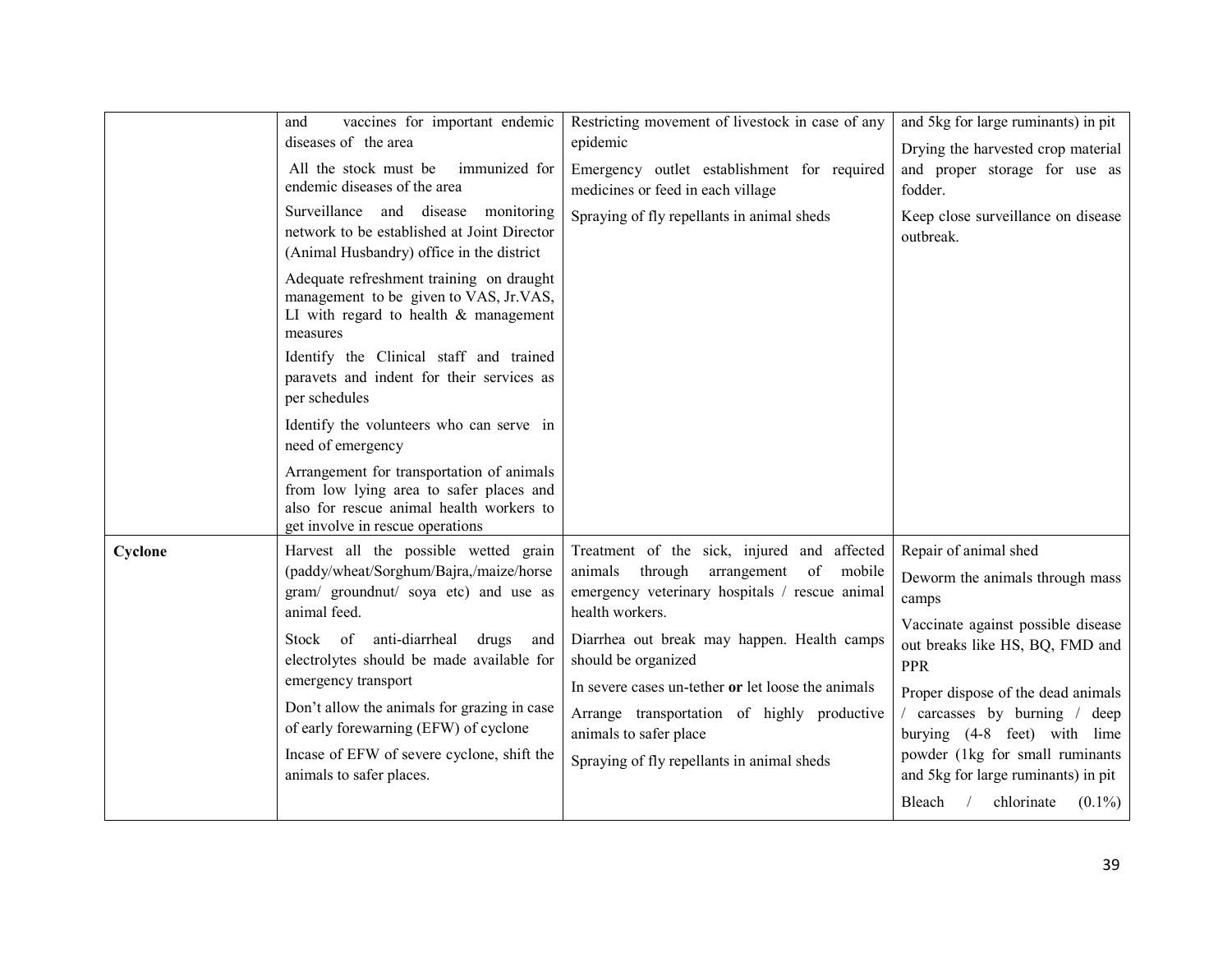|                                                   |                                                                                                                                                       |                                                                                                                                                  | drinking water or water resources                                                                                               |
|---------------------------------------------------|-------------------------------------------------------------------------------------------------------------------------------------------------------|--------------------------------------------------------------------------------------------------------------------------------------------------|---------------------------------------------------------------------------------------------------------------------------------|
|                                                   |                                                                                                                                                       |                                                                                                                                                  | Collect drowned crop material, dry<br>it and store for future use                                                               |
|                                                   |                                                                                                                                                       |                                                                                                                                                  | Sowing of short duration fodder<br>crops in unsown and water logged<br>areas when crops are damaged and<br>no chance to replant |
|                                                   |                                                                                                                                                       |                                                                                                                                                  | Application of urea (20-25kg/ha)<br>in the inundated areas and CPR's<br>enhance<br>the<br>bio<br>mass<br>to<br>production.      |
| <b>Heat wave</b>                                  | Plantation around the shed<br>$\ddot{1}$<br>$H2O$ sprinklers / foggers in the shed<br>$\overline{11}$<br>Application of white reflector paint<br>iii) | Allow the animals early in the morning or late in<br>the evening for grazing during heat waves<br>Feed green fodder/silage / concentrates during | Feed the animals as per routine<br>schedule<br>Allow the animals for grazing                                                    |
|                                                   | on the roof<br>Thatched sheds should be provided<br>iv)                                                                                               | day time and roughages / hay during night time<br>in case of heat waves                                                                          | (normal timings)                                                                                                                |
| as a shelter to animal to minimize<br>heat stress | Put on the foggers / sprinklers /fans during heat<br>weaves in case of high yielders (Jersey/HF<br>crosses)                                           |                                                                                                                                                  |                                                                                                                                 |
|                                                   |                                                                                                                                                       | In severe cases, vitamin 'C' and electrolytes<br>should be added in $H_2O$ during heat waves.                                                    |                                                                                                                                 |
| <b>Insurance</b>                                  | Encouraging insurance of livestock                                                                                                                    | Listing out the details of the dead animals                                                                                                      | Submission for insurance claim<br>and availing insurance benefit                                                                |
|                                                   |                                                                                                                                                       |                                                                                                                                                  | Purchase<br>of new<br>productive<br>animals                                                                                     |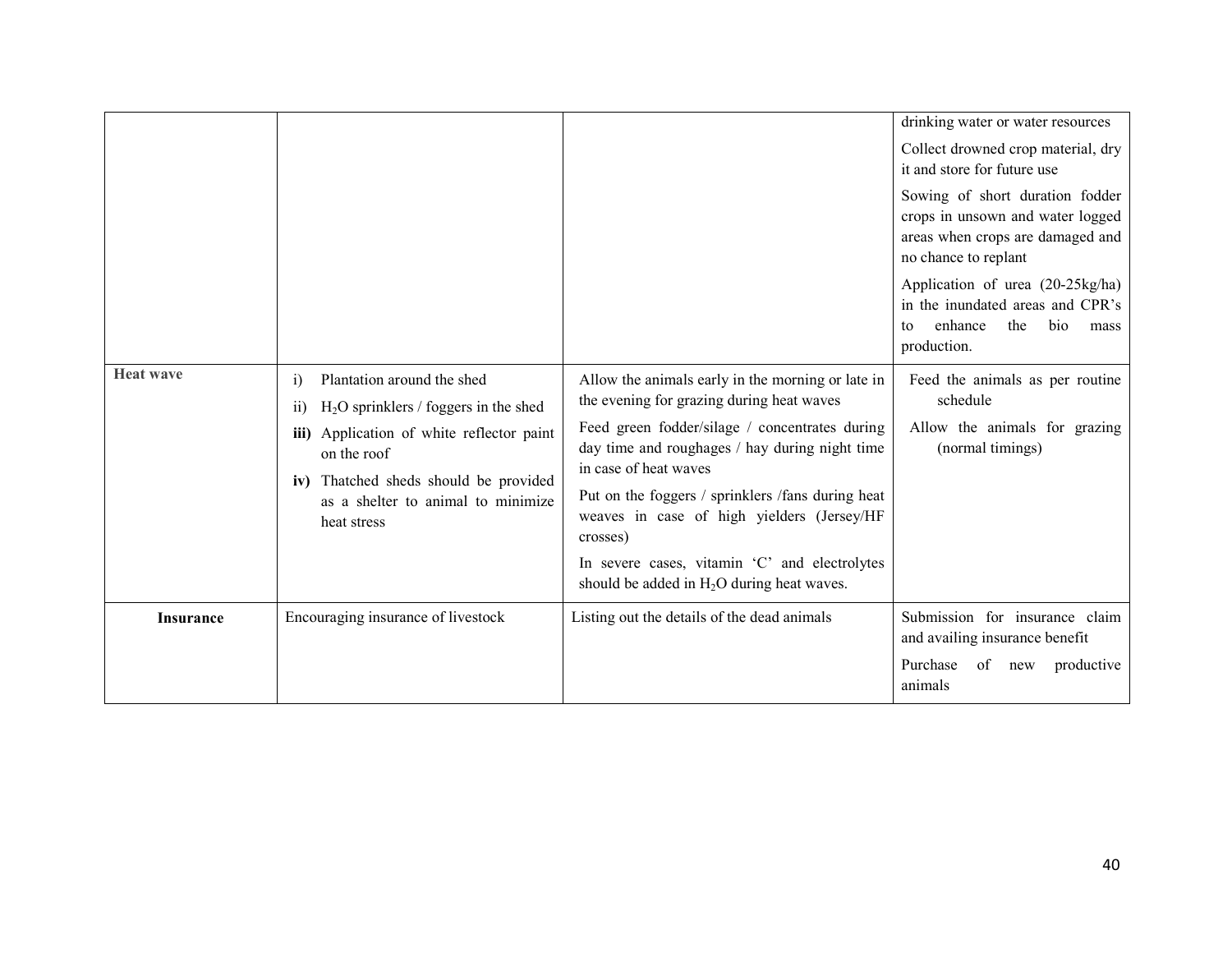### 2.5.2 Poultry

|                                        | <b>Suggested contingency measures</b>                                                                                                           |                                                                                                                                                               |                                                                                                                                         | Convergence/li<br>nkages with<br>ongoing<br>programs, if<br>any |
|----------------------------------------|-------------------------------------------------------------------------------------------------------------------------------------------------|---------------------------------------------------------------------------------------------------------------------------------------------------------------|-----------------------------------------------------------------------------------------------------------------------------------------|-----------------------------------------------------------------|
|                                        | <b>Before the event</b>                                                                                                                         | During the event                                                                                                                                              | After the event                                                                                                                         |                                                                 |
| <b>Drought</b>                         |                                                                                                                                                 |                                                                                                                                                               |                                                                                                                                         |                                                                 |
| of<br>feed<br>Shortage<br>ingredients  | Storing of house hold grain like<br>maize, broken rice etc, in to use as<br>feed in case of severe drought                                      | Supplementation only for productive<br>birds with house hold grain<br>Supplementation of shell<br>grit<br>(calcium) for laying birds<br>Culling of weak birds | Supplementation to all survived<br>birds                                                                                                |                                                                 |
| Drinking water                         |                                                                                                                                                 | Use water sanitizers or offer cool<br>hygienic drinking water                                                                                                 |                                                                                                                                         |                                                                 |
| Health<br>disease<br>and<br>management | Culling of sick birds.<br>Deworming and vaccination against<br>RD and IBD                                                                       | Mixing of Vit. A, D, E, K and B-<br>complex including vit C in drinking<br>water (5ml in one litre water)                                                     | Hygienic<br>sanitation<br>of<br>and<br>poultry house<br>Disposal of dead<br>birds by<br>burning /<br>burying with lime<br>powder in pit |                                                                 |
| <b>Floods</b>                          |                                                                                                                                                 |                                                                                                                                                               |                                                                                                                                         |                                                                 |
| of<br>Shortage<br>feed<br>ingredients  | In case of early forewarning of<br>floods, shift the birds to safer place<br>Storing of house hold grain like<br>maize, broken rice, bajra etc, | Use stored feed as supplement<br>Don't allow for scavenging<br>Culling of weak birds                                                                          | Routine practices are followed<br>Deworming<br>and<br>vaccination<br>against RD                                                         |                                                                 |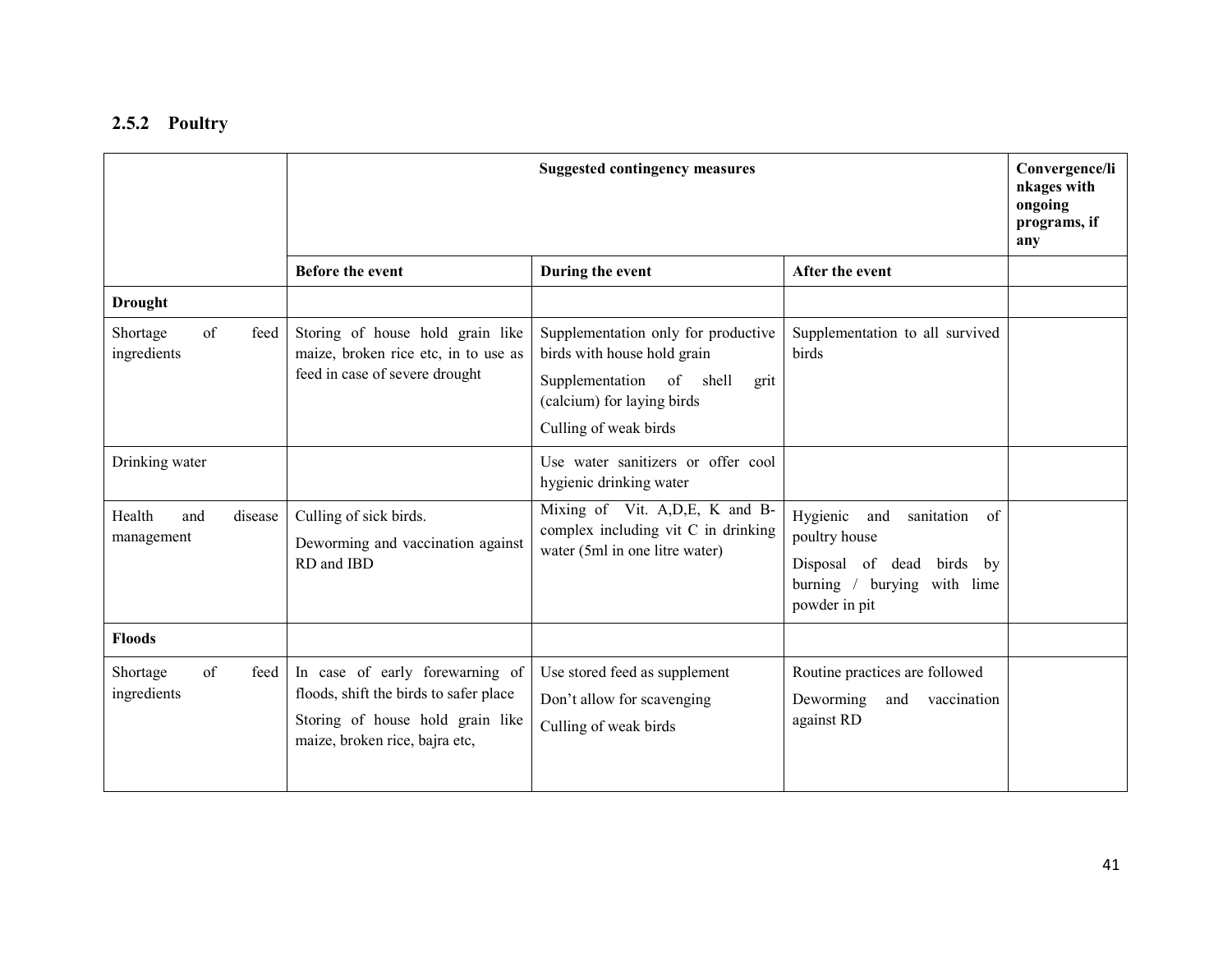| Drinking water                         |                                                                                                                                                                  | Use water sanitizers or offer cool<br>hygienic drinking water                                                                                                                                                                                 |                                                                                                                                                                                                                                                                                |  |
|----------------------------------------|------------------------------------------------------------------------------------------------------------------------------------------------------------------|-----------------------------------------------------------------------------------------------------------------------------------------------------------------------------------------------------------------------------------------------|--------------------------------------------------------------------------------------------------------------------------------------------------------------------------------------------------------------------------------------------------------------------------------|--|
| Health<br>and<br>disease<br>management | In case of EFW, add antibiotic<br>(Terramycin/Ampicilline/<br>powder<br>Ampiclox etc., 10g in one litre) in<br>drinking water to prevent any<br>disease outbreak | Prevent water logging surrounding<br>the sheds through proper drainage<br>facility<br>Assure supply of electricity by<br>generator or solar energy or biogas<br>Sprinkle lime powder to prevent<br>accumulation due to<br>ammonia<br>dampness | Sanitation of poultry house<br>Treatment of affected birds<br>Disposal of dead birds by<br>burning / burying with line<br>powder in pit<br>Disposal of poultry manure to<br>prevent protozoal problem<br>Supplementation of coccidiostats<br>in feed<br>Vaccination against RD |  |
| Cyclone                                |                                                                                                                                                                  |                                                                                                                                                                                                                                               |                                                                                                                                                                                                                                                                                |  |
| of<br>Shortage<br>feed<br>ingredients  | In case of EFW, shift the birds to<br>safer place<br>Storing of house hold grain like<br>maize, broken rice, bajra etc,<br>Culling of weak birds                 | Use stored feed as supplement<br>Don't allow for scavenging<br>Protect from thunder storms                                                                                                                                                    | Routine practices are followed                                                                                                                                                                                                                                                 |  |
| Drinking water                         |                                                                                                                                                                  | Use water sanitizers or offer cool<br>drinking water                                                                                                                                                                                          |                                                                                                                                                                                                                                                                                |  |
| Health<br>and<br>disease<br>management | In case of EFW, add antibiotic<br>powder in drinking water to prevent<br>any disease outbreak                                                                    | Sanitation of poultry house<br>Treatment of affected birds<br>Prevent water logging surrounding<br>the sheds<br>Assure supply of electricity<br>Sprinkle lime powder (5-10g per<br>square feet) to prevent ammonia                            | Disposal of dead birds by<br>burning / deep burying with lime<br>powder in pit<br>Disposal of poultry manure to<br>prevent protozoal problem<br>Supplementation of coccidiostats<br>in feed<br>Vaccination against Ranikhet                                                    |  |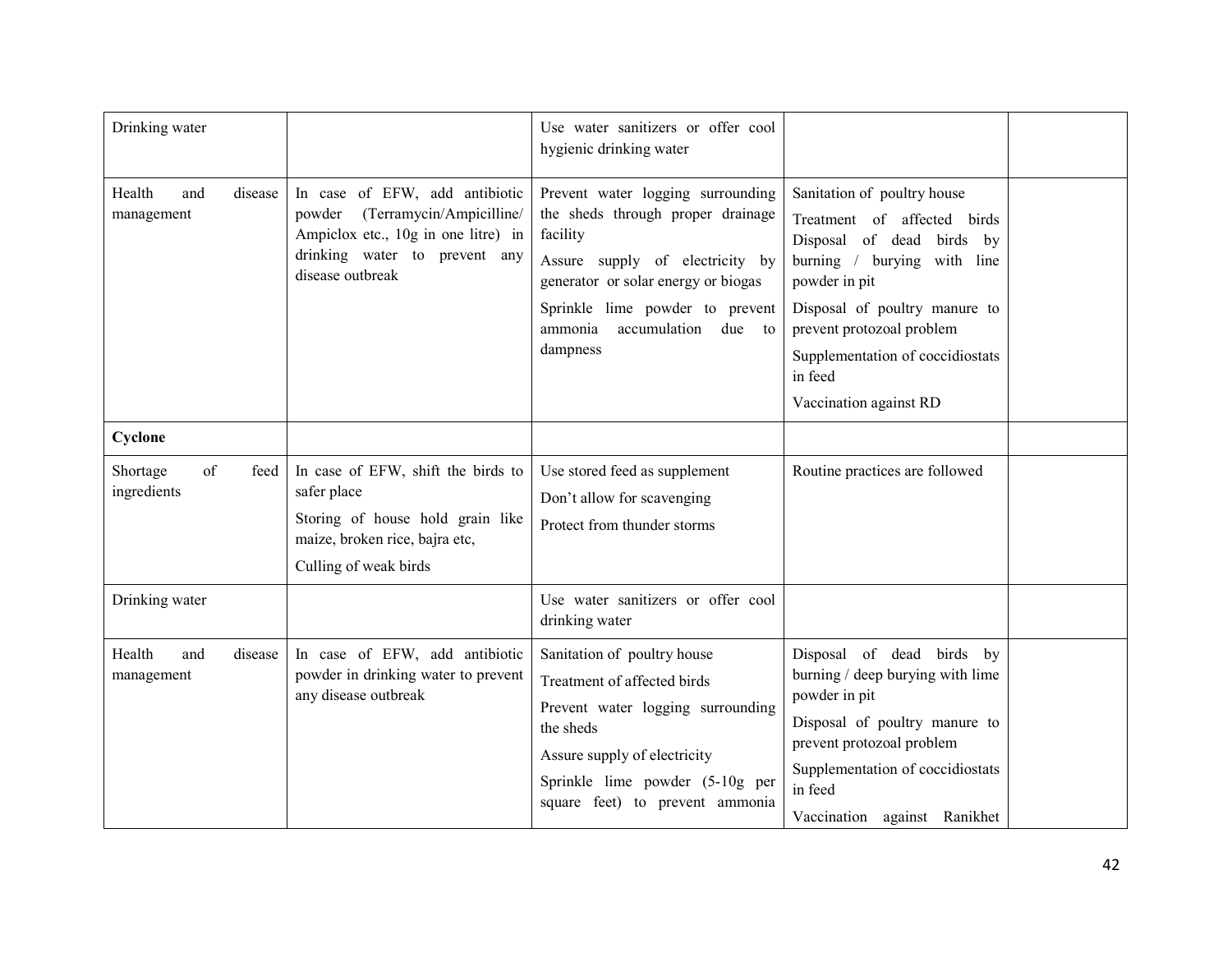|                                          |                                                                        | accumulation due to dampness                                                                                                                                                                         | Disease $(0.5ml S/c)$          |
|------------------------------------------|------------------------------------------------------------------------|------------------------------------------------------------------------------------------------------------------------------------------------------------------------------------------------------|--------------------------------|
| Heat wave and cold<br>wave               |                                                                        |                                                                                                                                                                                                      |                                |
| <b>Shelter/environment</b><br>management | <b>Heat wave:</b> Provision of proper<br>shelter with good ventilation | In<br>foggers/water<br>severe<br>cases,<br>sprinklers/wetting of hanged gunny<br>bags should be arranged<br>Don't allow for scavenging during<br>mid day                                             | Routine practices are followed |
| Health<br>disease<br>and<br>management   | Deworming and vaccination against<br>RD and fowl pox                   | Supplementation of house hold grain<br>Provide cool and clean drinking<br>water with electrolytes and vit. C<br>hot summer, add anti-stress<br><sub>In</sub><br>probiotics in drinking water or feed | Routine practices are followed |

# 2.5.3Fisheries/ Aquaculture

|                               | <b>Suggested contingency measures</b>          |                                              |                                     |
|-------------------------------|------------------------------------------------|----------------------------------------------|-------------------------------------|
|                               | Before the event                               | During the event                             | After the event                     |
| 1) Drought                    |                                                |                                              |                                     |
| A. Capture                    |                                                |                                              |                                     |
| Marine                        |                                                |                                              |                                     |
| Inland                        |                                                |                                              |                                     |
| (i) Shallow water depth due   | 1. Restricted release of water from reservoir. |                                              |                                     |
| to insufficient rains/ inflow | 2. Supplementary water harvest structures      |                                              |                                     |
|                               | like pond and tanks has to be developed.       |                                              |                                     |
|                               | 3. Renovation and maintenance of existing      |                                              |                                     |
|                               | water harvest structures.                      |                                              |                                     |
| Changes<br>water<br>(i)<br>in | 1. Prepare to release water into the habitat.  | 1. Mixing of water from the water harvest    | 1. Monitoring the water quality and |
| quality                       |                                                | structure like ponds and tanks into the fish | health of aquatic organisms.        |
|                               |                                                | habitat.                                     |                                     |
| B. Aquaculture                |                                                |                                              |                                     |
| (i) Shallow water in ponds    | 1. Building deep ditches in culture ponds for  | Recharge the ponds with bore well water      |                                     |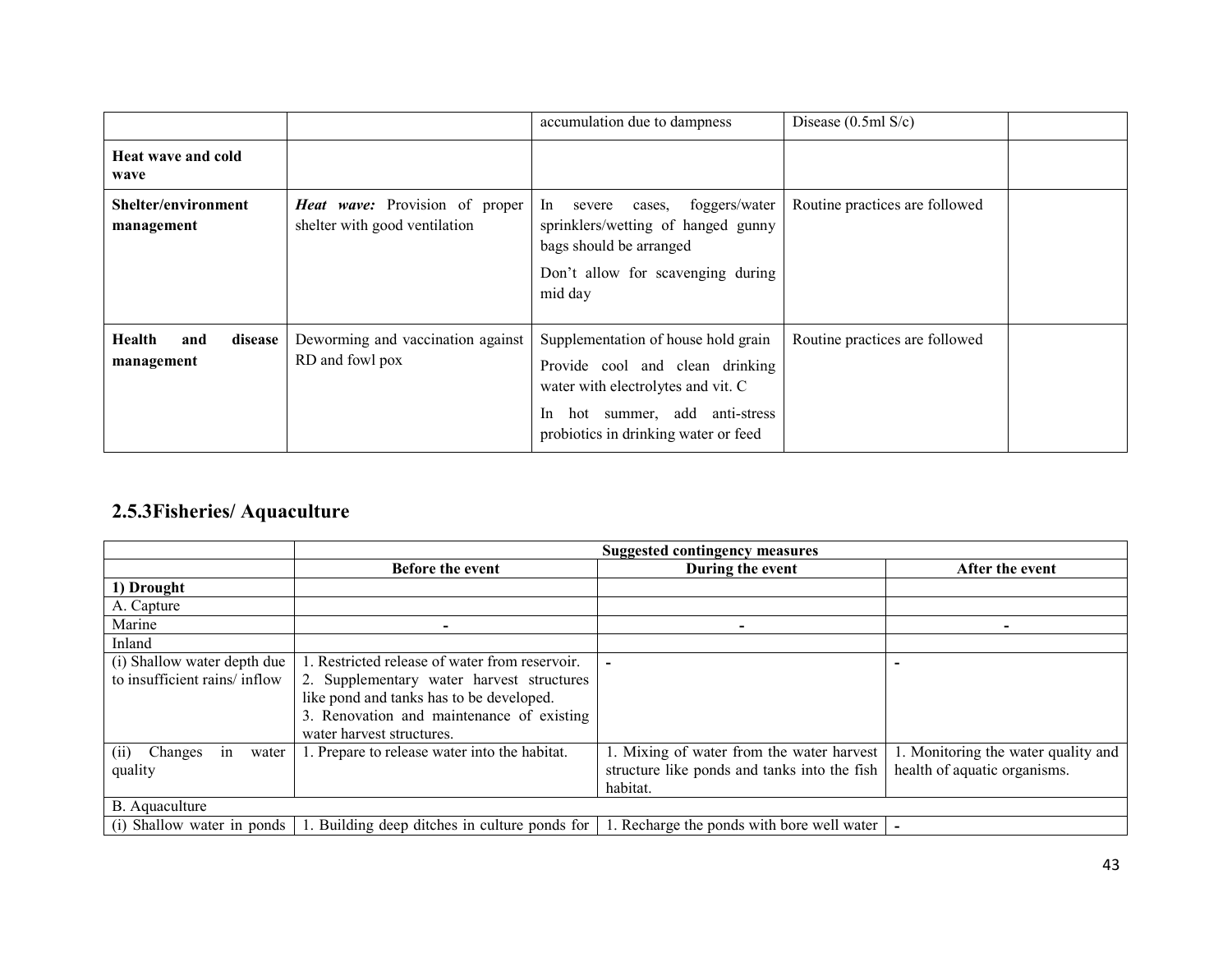| due to insufficient rains/  | shelter of the fish to overcome<br>high                                         | or water from other sources.                 |                                      |
|-----------------------------|---------------------------------------------------------------------------------|----------------------------------------------|--------------------------------------|
| inflow                      | temperature                                                                     | 2. Partial harvesting of the stock to reduce |                                      |
|                             |                                                                                 | stocking density.                            |                                      |
|                             |                                                                                 | 3. Artificial shelter by putting aquatic     |                                      |
|                             |                                                                                 | floating weeds in $1/3^{rd}$ area.           |                                      |
| (ii) Impact of salt load    | Application of organic manure in culture                                        | Recharge the ponds with bore well water      | Application of organic manure in     |
| build up in ponds/ change   | system                                                                          | or water from other sources                  | culture system                       |
| in water quality            |                                                                                 |                                              |                                      |
| 2) Floods                   |                                                                                 |                                              |                                      |
| A. Capture                  |                                                                                 |                                              |                                      |
| Marine                      | $\blacksquare$                                                                  | $\blacksquare$                               | $\blacksquare$                       |
| Inland                      |                                                                                 |                                              |                                      |
| (i) Average compensation    | 1. Construction of humane shelter.                                              | 1. Timely broadcast and telecast and other   | 1. Relief operation will continue.   |
| paid due to loss of human   | 2. Storage of sand filled bags for emergency                                    | types of announcement warning about          | 2. Care of health of affected        |
| life                        | use.                                                                            | the danger level with respect to water       | people                               |
|                             | 3. Repair and maintenance of bunds.                                             | level.                                       | 3. Settlement of insurance.          |
|                             | 4. Preparedness for relief                                                      | 2. Evacuation of people to flood shelter     | 4. Financial support to other        |
|                             | 5. Insurance coverage provision for life and                                    | areas.                                       | people.                              |
|                             | property                                                                        | 3. Relief operation.                         |                                      |
| $(ii)$ No. of boats / nets  | 1. The boats has to be secured safely to river/                                 | 1. Checking of the safety of the boats /     | 1. Maintenance of the boats and      |
| damaged                     | reservoir banks.                                                                | nets.                                        | nets.                                |
|                             | 2. Non operation of fixed bag nets in streams                                   | 2. An inventory logbook with name of         | 2. Assessment and settlement of      |
|                             | and rivers.                                                                     | crewmembers should be maintained.            | insurance.                           |
|                             | 3. Insurance coverage for nets and boats.                                       | 3. Number of crew and load should be         |                                      |
|                             |                                                                                 | much below the marked tonnage.               |                                      |
| (iii) No. of houses damaged |                                                                                 |                                              | Settlement of insurance.             |
| (iv) Loss of stock          | Insurance coverage for houses.                                                  | $\blacksquare$                               | 1. Assessment of stock<br>(fish      |
|                             |                                                                                 |                                              |                                      |
|                             |                                                                                 |                                              | population) and replenishment if     |
|                             |                                                                                 |                                              | stock is depleted.                   |
|                             |                                                                                 |                                              | 2. Habitat restoration for the stock |
|                             |                                                                                 |                                              | remaining.                           |
| (v) Changes in water        | $\blacksquare$                                                                  |                                              | 1. Application of lime in tanks.     |
| quality                     |                                                                                 |                                              | 2. Application of fertilizer.        |
| (v) Health and diseases     | $\blacksquare$                                                                  |                                              | 1. Observation of the health status  |
|                             |                                                                                 |                                              | of fish and accordingly control      |
|                             |                                                                                 |                                              | measure should be taken.             |
|                             |                                                                                 |                                              | 2. Control on transport of brooders  |
|                             |                                                                                 |                                              | and seeds                            |
| <b>B.</b> Aquaculture       |                                                                                 |                                              |                                      |
|                             | (i) Inundation with flood $\vert$ 1. Strengthening and increase in dyke height. | Net enclosure should be provided over the    | Repairing and strengthening of       |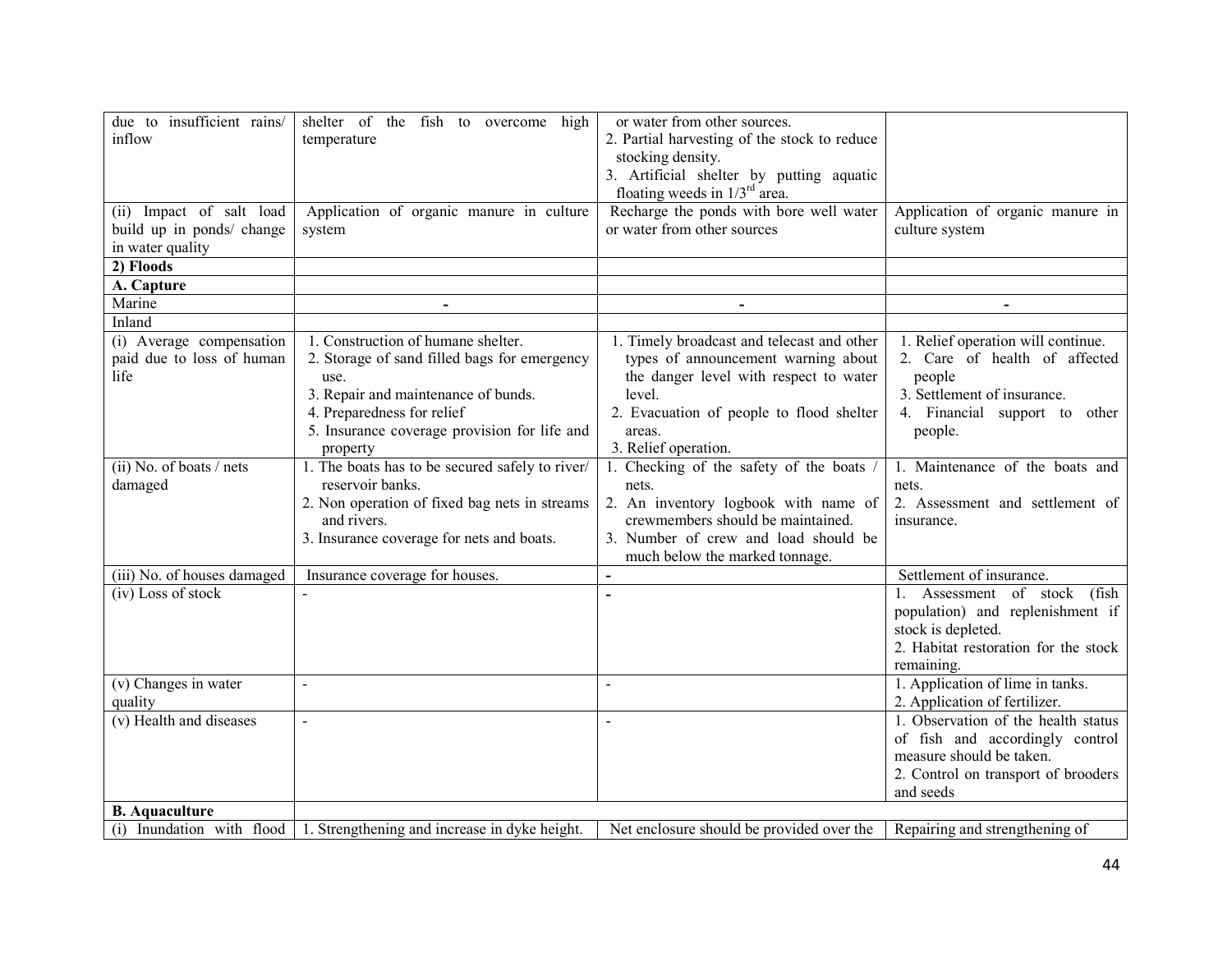| water                        | 2. They should be constructed with inlet and  | dyke to prevent the escape of fish from    | dyke if required.                                                                                                                                                                             |
|------------------------------|-----------------------------------------------|--------------------------------------------|-----------------------------------------------------------------------------------------------------------------------------------------------------------------------------------------------|
|                              | out let facility.                             | pond.                                      |                                                                                                                                                                                               |
| Water contamination<br>(ii)  | Application of lime.                          |                                            | 1. Application of lime and geolite.                                                                                                                                                           |
| changes in water<br>and      |                                               |                                            | 2. Application of Alum.                                                                                                                                                                       |
| quality                      |                                               |                                            | 3. Application of KMnO <sub>4</sub>                                                                                                                                                           |
| (iii) Health and diseases    | Application of lime                           |                                            | 1. Application of lime and $K MnO4$<br>2. Assessment of the health status<br>of fish and accordingly control<br>measure should be taken.<br>3. Control on transport of brooders<br>and seeds. |
| (iv) Loss of stock and       | 1. Strengthening and increase in dyke height. | 1. Net enclosure should be provided over   | 1. Stock assessment and restocking                                                                                                                                                            |
| inputs (feed, chemicals ets) | 2. Before flood the stock should be harvested | the dyke to prevent the escape of fish     | with advanced fingerlings or                                                                                                                                                                  |
|                              | and sold in flood prone areas.                | from pond.                                 | yearling if required.                                                                                                                                                                         |
|                              | 3. Transport of feed and chemicals to safer   | 2. Water should be diverted from the main  | 2. Repairing of dykes.                                                                                                                                                                        |
|                              | place.                                        | stream.                                    | 3. Assessment of quality of feed                                                                                                                                                              |
|                              | 4. Purchase of feeds and chemicals on weekly  | 3. Sand bags can be used for protection of | and fertilizer.                                                                                                                                                                               |
|                              | or fortnightly basis.                         | dykes.                                     | 4. Assessment and settlement of                                                                                                                                                               |
|                              | 5. Insurance coverage for stock.              | 4. Storing of feed and chemicals to safer  | insurance.                                                                                                                                                                                    |
|                              |                                               | place.                                     |                                                                                                                                                                                               |
|                              |                                               |                                            |                                                                                                                                                                                               |
|                              |                                               |                                            |                                                                                                                                                                                               |
| (v) Infrastructure damage    | 1. Construction of flood shelter for pumps,   | $\blacksquare$                             | 1. Repairing of pumps, aerators if                                                                                                                                                            |
| (pumps, aerators, huts etc.) | aerators etc.                                 |                                            | required.                                                                                                                                                                                     |
|                              |                                               |                                            | 2. Repairing of damaged hut.                                                                                                                                                                  |
| 3. Cyclone/Tsunami           |                                               |                                            |                                                                                                                                                                                               |
| A. Capture                   |                                               |                                            |                                                                                                                                                                                               |
| Marine                       |                                               |                                            |                                                                                                                                                                                               |
| Inland                       |                                               |                                            |                                                                                                                                                                                               |
| <b>B.</b> Aquaculture        |                                               |                                            |                                                                                                                                                                                               |
| (i) Over flow/ flooding of   | 1. Strengthening and increase in dyke height. | Net enclosure should be provided over the  | Repairing and strengthening of                                                                                                                                                                |
| ponds                        | 2. They should be constructed with inlet and  | dyke to prevent the escape of fish from    | dyke if required.                                                                                                                                                                             |
|                              | out let facility.                             | pond.                                      |                                                                                                                                                                                               |
| (ii) Changes in water        |                                               |                                            |                                                                                                                                                                                               |
| quality (fresh water /       |                                               |                                            |                                                                                                                                                                                               |
| brackish water ratio)        |                                               |                                            |                                                                                                                                                                                               |